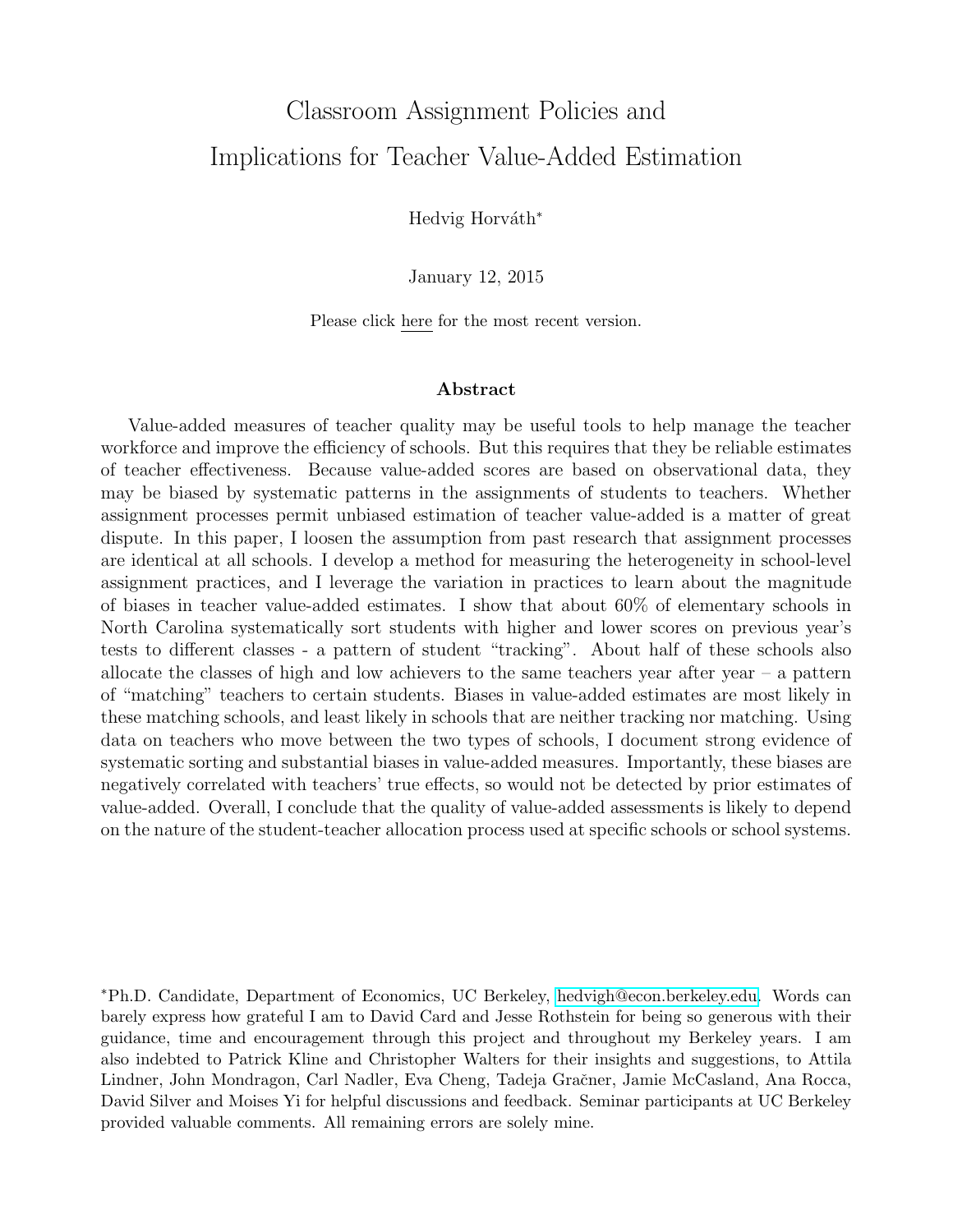# 1 Introduction

After many years of unsuccessful search for observable characteristics that can identify more or less effective teachers, a new body of research suggests that relatively simple measures of teacher effectiveness – constructed from student test scores that are routinely administered in virtually all public schools – can be used to classify teachers and help manage the teacher workforce.<sup>[1](#page-0-0)</sup> Indeed, a number of recent papers have argued that value-added measures are reliable enough to serve as a basis for firing and promotion decisions, and for allocating financial rewards.[2](#page-0-0)

Despite the enthusiasm of many researchers, a number of criticisms have been raised of value-added assessment procedures. One concern is that value-added measurements may create incentives for teachers to "teach to the test". Answering this concern, [Chetty et al.](#page-36-0) [\[2014b\]](#page-36-0) show that high value-added teachers also have long-run impacts on non-test related outcomes such as college enrollment and earnings.<sup>[3](#page-0-0)</sup> A second concern is that value-added scores may not be fair, unbiased estimates of teachers' effectiveness. Value-added estimates are coefficients from simple OLS regression models on observational data, and may be biased if students are not randomly assigned to classrooms, and if the model controls – most importantly, the student's prior year scores – are not sufficient to absorb this non-randomness. Economists are generally skeptical of "causal" interpretations of such purely observational estimates when there is no  $a$ priori reason to expect random assignment.

In fact, there is considerable anecdotal evidence that the assignment process of students to teachers in many schools is far from "random". Many parents have had the experience of requesting a preferred teacher for their child. In many schools, teachers confer to decide

<sup>1</sup>Earliest examples include [Rockoff](#page-38-0) [\[2004\]](#page-38-0); [Nye et al.](#page-37-0) [\[2004\]](#page-37-0); [Rivkin et al.](#page-38-1) [\[2005\]](#page-38-1).

<sup>2</sup>See e.g. [Aaronson et al.](#page-36-1) [\[2007\]](#page-36-1) or "Big Study Links Good Teachers to Lasting Gain" in New York Times, January 6, 2012 (source: [http://www.nytimes.com/2012/01/06/education/big](http://www.nytimes.com/2012/01/06/education/big-study-links-good-teachers-to-lasting-gain.html?pagewanted=all&_r=0)[study-links-good-teachers-to-lasting-gain.html?pagewanted=all&](http://www.nytimes.com/2012/01/06/education/big-study-links-good-teachers-to-lasting-gain.html?pagewanted=all&_r=0)  $r=0$ ) and its continuation at "Can a Few Years' Data Reveal Bad Teachers?" (New York Times, Room for Debate, January 16, 2012, source: [http://www.nytimes.com/roomfordebate/2012/01/16/can-a-few-years-data-reveal-bad-teachers\)](http://www.nytimes.com/roomfordebate/2012/01/16/can-a-few-years-data-reveal-bad-teachers), and elsewhere in the blogosphere.

<sup>3</sup>[Rothstein](#page-38-2) [\[2014\]](#page-38-2) argues that the magnitude and significance of these results are largely sensitive to the inclusion of control variables. On the same point, teaching to the test may be a reason for the moderately strong correlation between different test score based value-added measures and teacher evaluations from principal/student/other observer ratings. See more in [Harris and Sass](#page-37-1) [\[2007\]](#page-37-1); [Jacob and Lefgren](#page-37-2) [\[2008\]](#page-37-2); [Kane et al.](#page-37-3) [\[2013\]](#page-37-3) and [Rothstein and Mathis](#page-38-3) [\[2013\]](#page-38-3).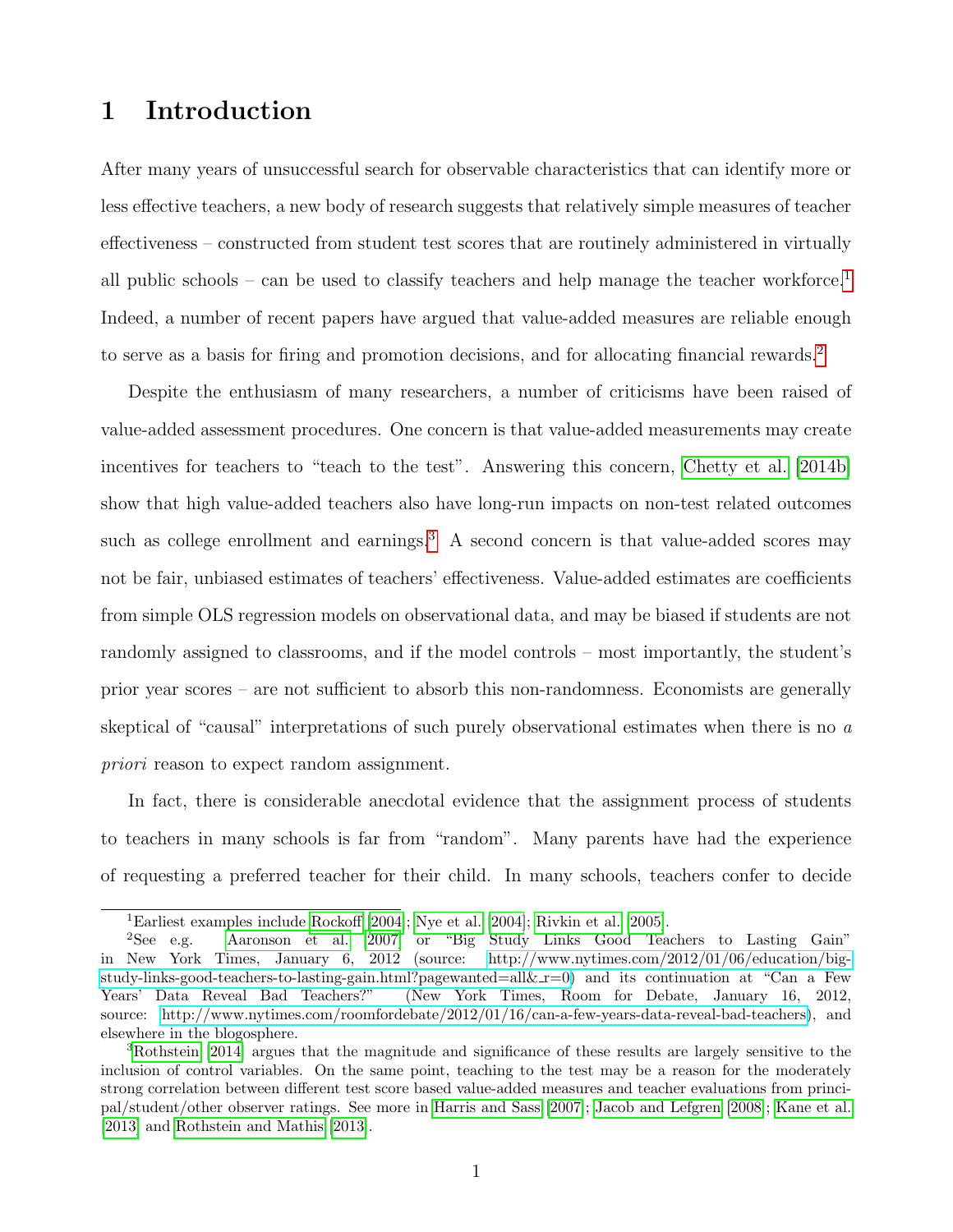on classroom assignments for the incoming students; in others, the decision is made by the principal (in both cases with input from parents). The process rarely appears on its face to resemble simple random assignment.

I show below that even in elementary grades, many schools systematically sort higher and lower achieving students into similar classes, and systematically assign classes of higher or lower achieving students to the same teachers year after year. Systematic sorting of weaker and stronger students to different classes may be helpful in allowing teachers to target their lessons [\(Duflo et al.](#page-36-2) [\[2011\]](#page-36-2)). Allocating certain teachers to the lower-level classes, and others to the higher-level classes may allow teachers to specialize, or exploit their own comparative advantage. It may also serve as a mechanism that allows principals to reward certain teachers, or punish others.

A natural question is whether the systematic patterns of classroom assignments create bias in value-added scores. Research on this question is inconclusive. Recent papers such as [Chetty](#page-36-3) [et al.](#page-36-3) [\[2014a\]](#page-36-3) or [Bacher-Hicks et al.](#page-36-4) [\[2014\]](#page-36-4) argue, based on quasi-experimental analyses of teacher switches, that sorting to classrooms based on unobservable characteristics is so small that the bias it introduces to value-added estimates is negligible. On the other hand, [Rothstein](#page-38-2) [\[2014\]](#page-38-2) questions the validity of the teacher-switching quasi-experiment, and in line with earlier works [\(Rothstein](#page-38-4) [\[2009\]](#page-38-4), [Rothstein](#page-38-5) [\[2010\]](#page-38-5)), he maintains that the estimates may carry a nontrivial teacher-level bias.

Existing estimates of bias in value-added scores have two important features in common. First, all are predicated on the implicit assumption that any bias in a teacher's value-added score is uncorrelated with her true effectiveness. This assumption is unfounded, and may not hold in practice. Second, they treat the presence or absence of bias and its magnitude, as constant across a whole school system, and have nothing to say about any variation across schools with potentially quite heterogeneous assignment practices.

This paper contributes to the literature by developing a new framework for assessing the importance of nonrandom classroom assignment at the school level, in North Carolina.[4](#page-0-0) I

<sup>&</sup>lt;sup>4</sup>I focus on assignment to classrooms within schools. Assignment of students to schools is clearly not random,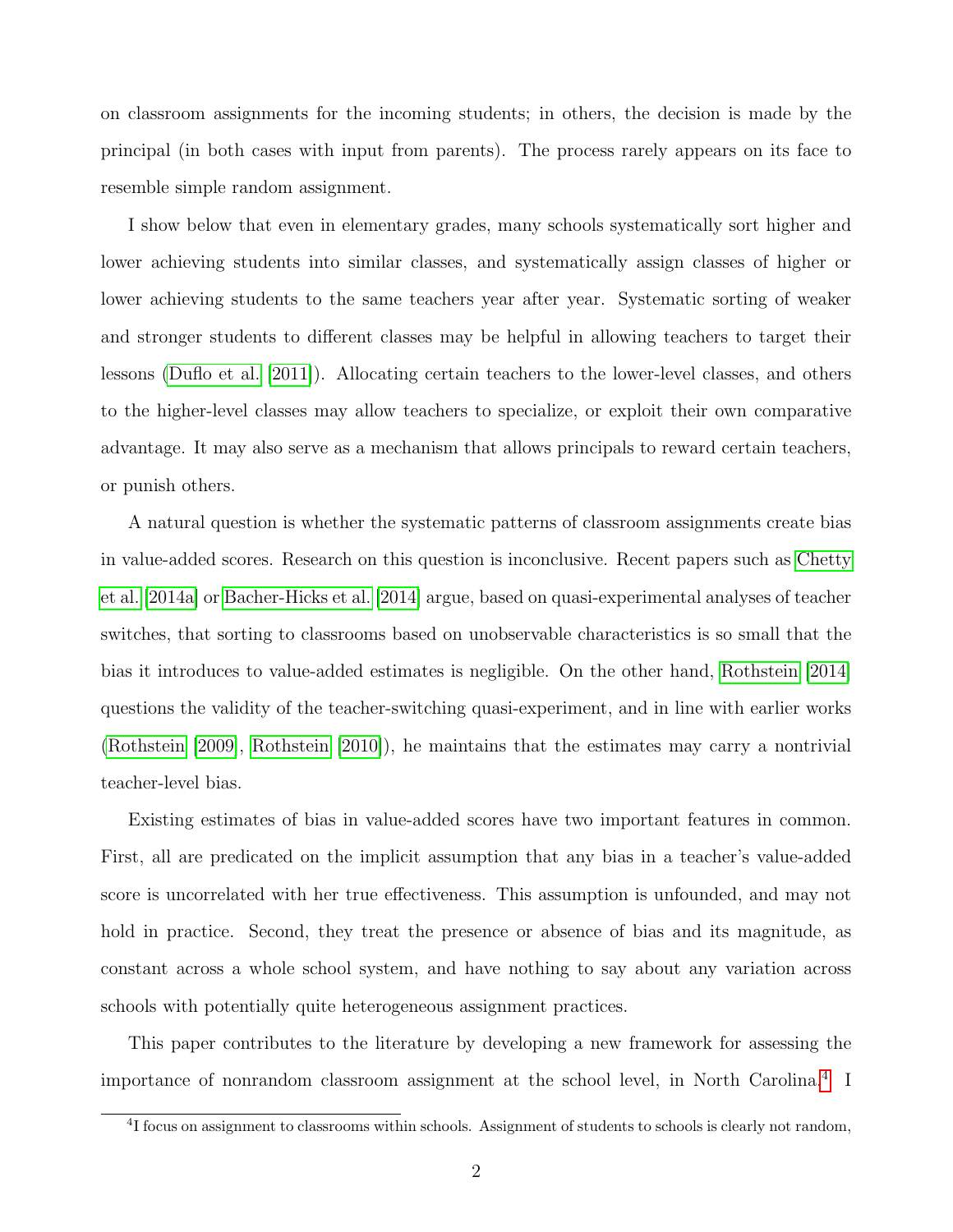define two kinds of nonrandom classroom assignment practices, tracking and matching, that have often been lumped together in past work but that have different implications for valueadded analysis. A school tracks if it assigns students to classrooms on the basis of prior test scores (or other characteristics correlated with them). A school matches if the same teachers tend to get the high-prior-score classrooms year after year.

Building on a measure introduced by [Clotfelter et al.](#page-36-5) [\[2006\]](#page-36-5), I construct measures of tracking and matching based on variance decompositions of prior test scores and other predetermined student characteristics into components that vary across teachers, across classrooms (years) within teachers, and within classrooms. I explicitly consider the possibility that school-level measures, which can have low power, may misclassify schools. The test for tracking has great precision, though the power of the test to detect matching is lower.

I estimate that 60% of North Carolina elementary schools engage in tracking, and about half of these schools also engage in matching. At another  $30\%$ , classroom assignments appear to be purely random.

My measures of nonrandom classroom assignment is purely based on observable characteristics of students (e.g. lagged test score) that can be controlled for in value-added models. However, similarly to [Rothstein](#page-38-4) [\[2009\]](#page-38-4) or [Altonji et al.](#page-36-6) [\[2005\]](#page-36-6) and [Oster](#page-37-4) [\[2014\]](#page-37-4) in other contexts, I argue that under most reasonable scenarios, sorting based on observables signals that sorting on unobservables is likely as well, and thus at least suggests the potential for bias in value-added scores. In support of this, I find that at many tracking & matching schools parental education – generally not controlled for in value-added models – predicts teacher assignments conditional on the lagged test score. This points to the possibility that teacher value-added scores may be biased for teachers at tracking & matching schools, where there is less reason to expect bias at schools that neither track nor match.

I next turn to quantifying the bias at the tracking & matching schools. My strategy for this exploits teacher movements between schools, either within type (matching or not) or between.

and represents another source of potential bias in value-added scores, but is not considered here. [\(Clotfelter](#page-36-5) [et al.](#page-36-5) [\[2006\]](#page-36-5))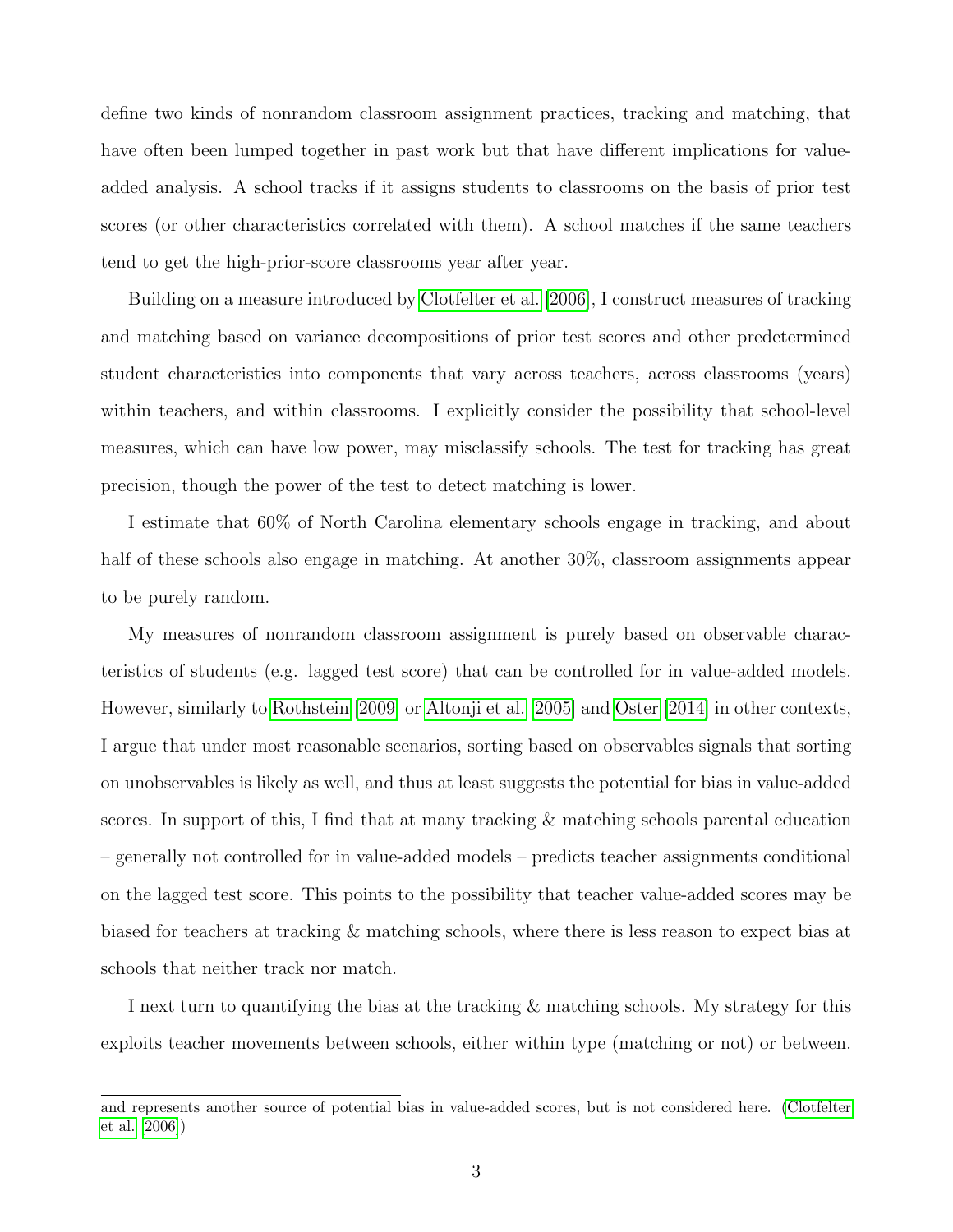I show that the covariance of a teacher's value-added score from one year to the next varies between stayers and different types of movers, and that these covariances, along with the acrossteacher variance of value-added estimates at each type of school, identify the magnitude of any biases and their correlation with teachers' true effects.

Method of moments estimates indicate that the variance of biases at matching schools is substantial, but that these biases are strongly negatively correlated with teachers' true effects. Immediate implications are that how well teacher value-added scores predict student achievement on average may be context-dependent: they may do quite a good job in randomly assigning schools but less so in matching ones.

The correlation between the bias and the true teacher effects has not previously been estimated, but has important implications. In particular, it can help to reconcile my results with those of other studies that find little or no evidence of bias. As discussed by [Chetty et al.](#page-36-3) [\[2014a\]](#page-36-3), existing strategies for measuring bias (the teacher switching quasi-experiment used by [Chetty et al.](#page-36-3) [\[2014a\]](#page-36-3) and [Bacher-Hicks et al.](#page-36-4) [\[2014\]](#page-36-4), as well as experimental methods used by [Kane and Staiger](#page-37-5) [\[2008\]](#page-37-5) and [Kane et al.](#page-37-3) [\[2013\]](#page-37-3)) have zero power in the "knife-edge" case where the covariance between bias and teachers' true effects equals minus the variance of the bias. My point estimates are quite close to this value, which always lies within the confidence interval, implying that these past estimates are likely to have substantially understated the true magnitude of biases. My results are thus highly relevant for policy: While [Chetty et al.](#page-36-3) [\[2014a\]](#page-36-3) and others' estimates of "forecast bias" tell us that value-added models commonly used yield approximately unbiased predictions of the change in average student achievement following a change in the teaching pool at a school (subject to [Rothstein](#page-38-2) [\[2014\]](#page-38-2)'s critique), they are not informative about the use of these models to evaluate individual teachers. This use appears much more tenuous and subject to quantitatively important biases.

This paper closely relates to two recent papers. [Clotfelter et al.](#page-36-5) [\[2006\]](#page-36-5) examine heterogeneity in school matching practices as they relate to teachers' observable characteristics. [Kalogrides](#page-37-6) [et al.](#page-37-6) [\[2013\]](#page-37-6) estimate correlations between teacher observables and students' lagged scores, within school-grade-year cells. Both papers find evidence for some sorts of matching, and both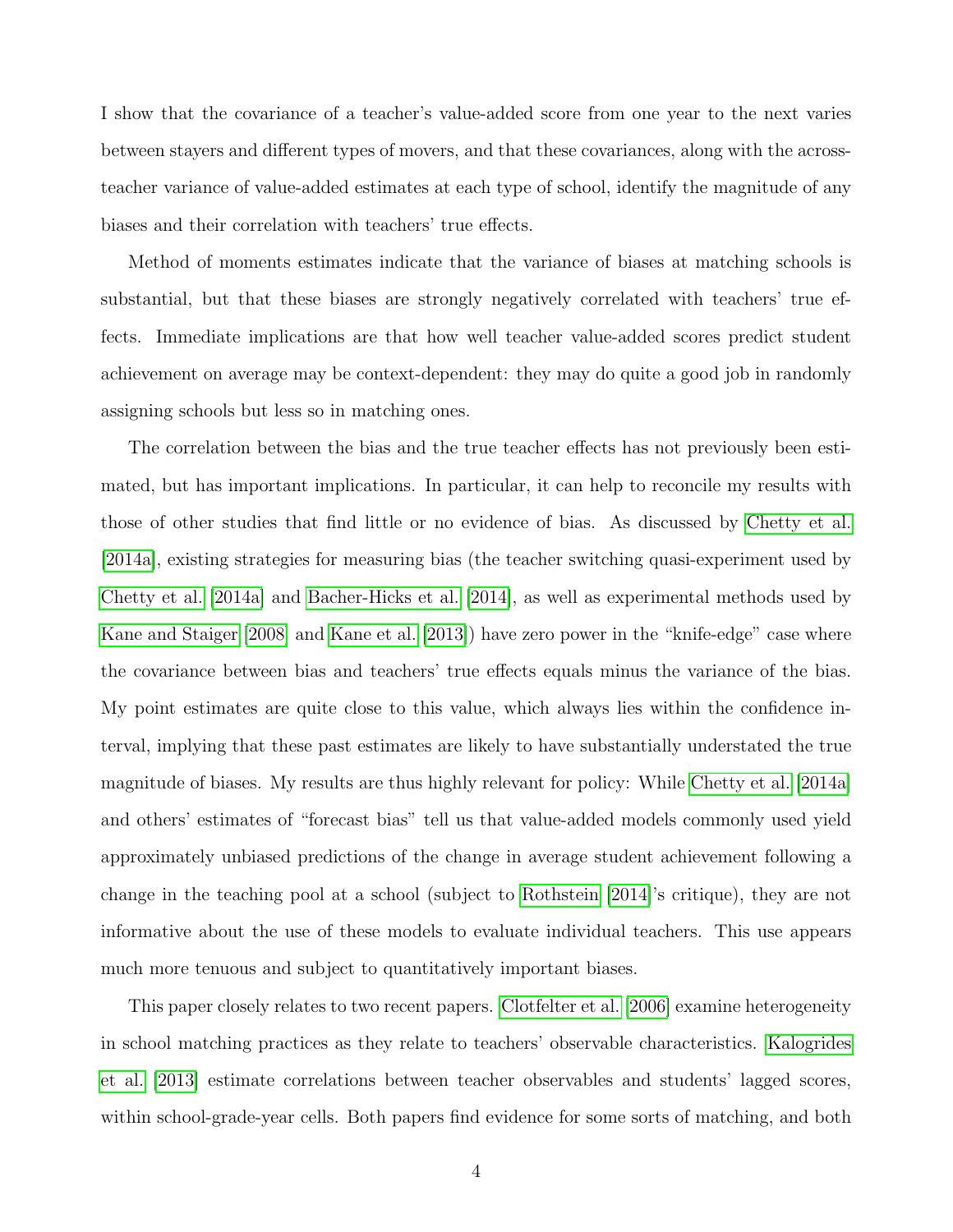highlight the potential implications on value-added estimation.

Two other papers pursue that issue. [Alzen and Domingue](#page-36-7) [\[2013\]](#page-36-7) classify schools as tracking and non-tracking, and investigate differences in teacher value-added between the two types. They do not find evidence of any differences, though their sample is quite small. [Dieterle et al.](#page-36-8) [\[2013\]](#page-36-8) distinguish between tracking and matching, as I do, and investigate the sensitivity of different value-added model specifications to these types of nonrandom classroom assignments.

My analysis builds on this work in a number of ways. First, I use a simpler, more flexible measure of tracking and matching than have past authors. Where [Dieterle et al.](#page-36-8) [\[2013\]](#page-36-8), like [Kalogrides et al.](#page-37-6) [\[2013\]](#page-37-6) and [Clotfelter et al.](#page-36-5) [\[2006\]](#page-36-5), can detect only matching based on teacher observables, my measure detects other varieties of matching (such as that based on a teacher's true effectiveness). Second, I explicitly account for the potentially low power of the tests, which turns out to be important for the analysis of matching – many schools that in fact match will not be detected as such in the available data. Third, and most important, I build on the matching analysis to identify key moments of the distribution of bias in value-added scores, rather than simply pointing to the possibility for such bias or, as in [Dieterle et al.](#page-36-8) [\[2013\]](#page-36-8), documenting differences in scores obtained from different specifications of the value-added model.

The paper is organized as follows. Section 2 lays out why nonrandom classroom assignment is problematic in teacher value-added estimation, while in Section 3 I describe the dataset. Section 4 outlines the strategy and results of identifying schools that engage in some nonrandom classroom assignment practices, either tracking or matching. In Section 5, I briefly describe the method I use to estimate teacher value-added. Furthermore, I set up the structure of teacher value-added that school-level classroom assignment practices imply and show how that structure can be used to pin down the magnitude of the bias in value-added estimates. The last subsection of Section 5 contains the main results and a discussion, while Section 6 concludes.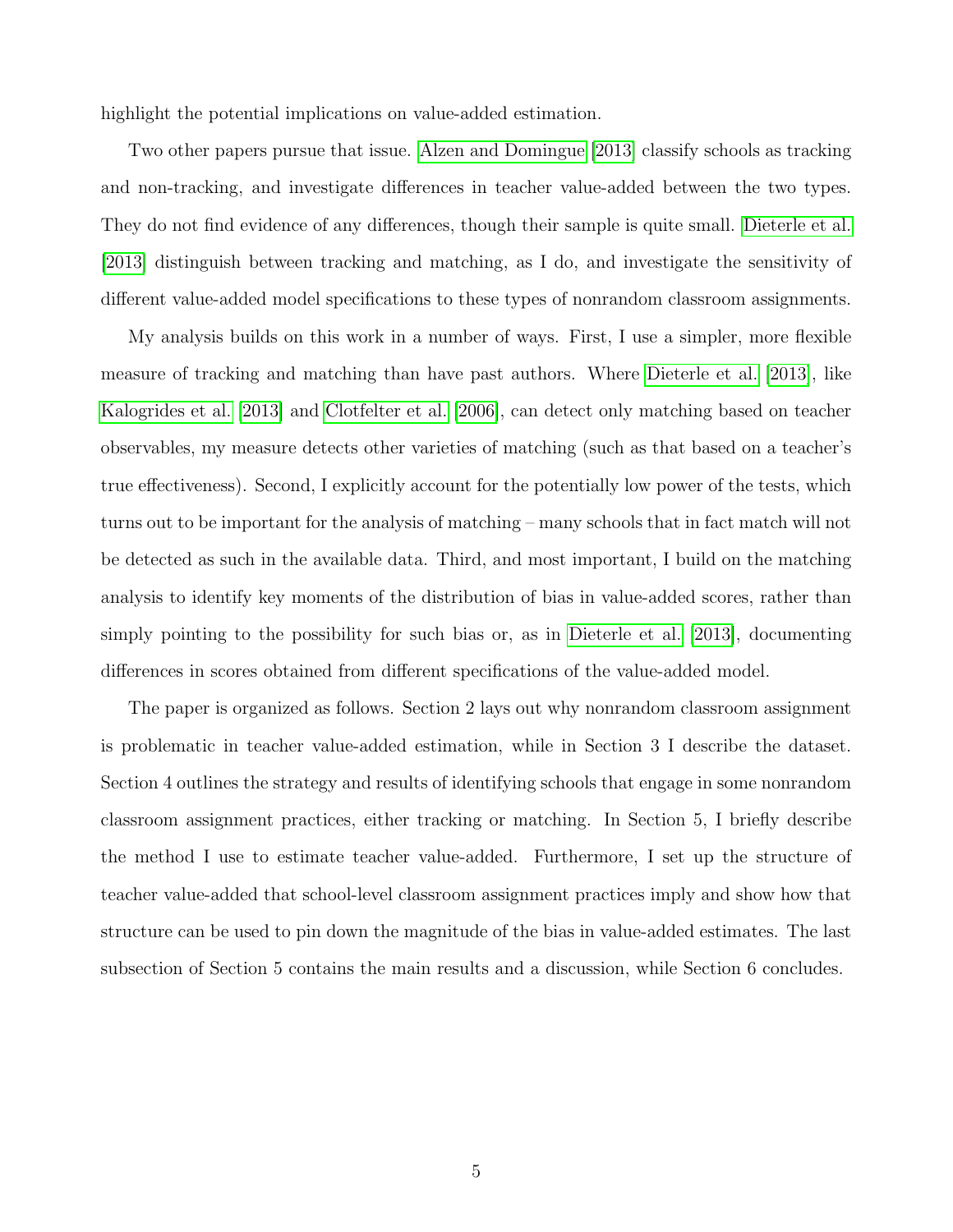## <span id="page-6-2"></span>2 Framework

I adopt the framework of value-added models (VAMs) to develop a new strategy to assess whether they yield unbiased estimates of teacher effectiveness.

Value-added models are versions of education production functions [\(Hanushek](#page-37-7) [\[1971\]](#page-37-7)), which focus on isolating the effect of one specific input (mostly schools or teachers) on short-run testing outcomes, while assuming that the influence of other or earlier inputs are absorbed by prior achievement and other controls. I settle with the common specification of additively separable inputs, with the goal to estimate teacher effects. Assume that the true data generating process for the end-of-grade test score of student  $i$  in year  $t$  is

<span id="page-6-1"></span>
$$
y_{it} = X_{it}\beta + Z_{it}\rho + \nu_{it},\tag{1}
$$

where

<span id="page-6-0"></span>
$$
\nu_{it} = \mu_j + \theta_{jt} + \varepsilon_{it},\tag{2}
$$

as in [Kane and Staiger](#page-37-5) [\[2008\]](#page-37-5).  $X_{it}$  are observable student characteristics, including prior achievement. They are also meant to capture school-grade-year level determinants of achievement, such as the principal or the facilities in school.<sup>[5](#page-0-0)</sup>  $Z_{it}$  consists of student characteristics that are unobserved to the econometrician, but may be observable for the school principal, who can thus use both  $X_{it}$  and  $Z_{it}$  to assign students to classrooms. When thinking about X and Z, I will primarily have lagged scores  $(X)$  and parental involvement  $(Z)$  in mind. Therefore, and without loss of generality, I will assume that both factors in  $X$  and  $Z$  increase test scores, that is,  $\beta > 0$  and  $\rho > 0$ .

Most importantly in the specification above,  $\nu_{it}$  can be decomposed as [\(2\)](#page-6-0), where  $J(i, t)$  = j denotes the teacher assignment of student i in year t, within the school.  $\mu_j$ 's, the timeinvariant teacher effects, are the parameters of interest.  $\theta_{jt}$  captures classroom-level influences,

<sup>5</sup> In the analysis below, in some specifications, I either include school-grade-year fixed effects or school-gradeyear peer characteristics to account for such factors.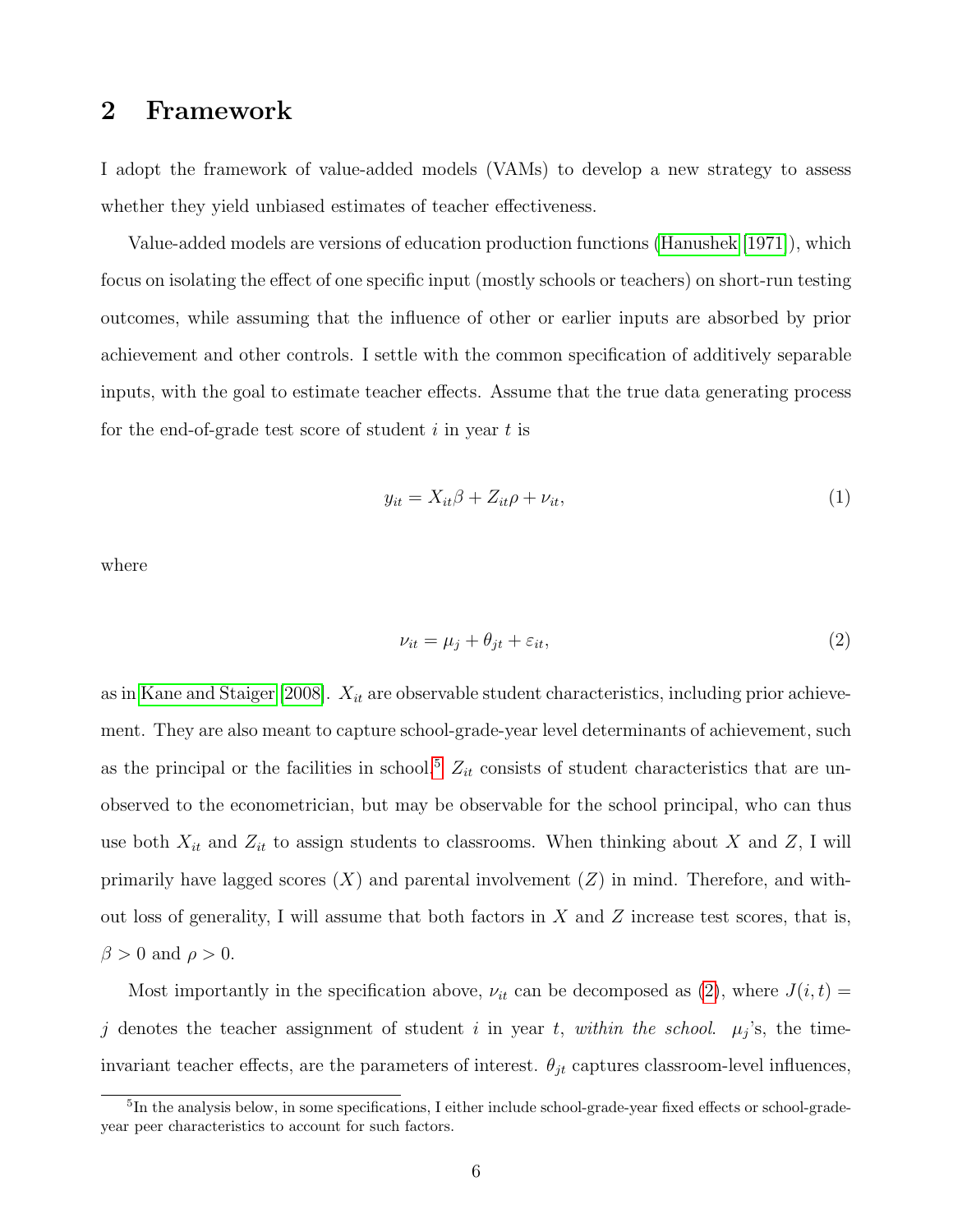such as year-to-year variation in within-classroom peer interactions. It can also reflect student assignments: If the group of students assigned to teacher  $j$  in year  $t$  is higher performing than would be expected based on the characteristics  $X_{it}$  and  $Z_{it}$ , this will manifest as a positive  $\theta_{jt}$ .  $\varepsilon_{it}$  is student-level unobserved heterogeneity, net of any component that is common in the whole classroom and therefore picked up by  $\theta_{jt}$ .

As  $Z_{it}$  is unobserved, it cannot be included in the estimated version of eq. [\(1\)](#page-6-1), so the researcher will end up estimating the partially controlled equation,

<span id="page-7-0"></span>
$$
y_{it} = X_{it}\tilde{\beta} + \tilde{\nu}_{it},\tag{3}
$$

where  $\tilde{\beta} = \beta + \kappa \rho$ , and  $\kappa$  is the projection coefficient of Z on X, which captures the correlation between Z and X. In my interpretation of X and Z, it is natural to assume  $\kappa > 0$ , and the residual,  $\tilde{Z}_{it}$  can be thought of as the inherent assertiveness of parents, independently of the child's lagged scores. Then, since  $\tilde{Z}_{it} = Z_{it} - \kappa X_{it}$ ,

$$
\tilde{\nu}_{it} = \tilde{Z}_{it}\rho + \nu_{it} = \mu_j + \tilde{\theta}_{jt} + \tilde{\varepsilon}_{it},
$$

where

<span id="page-7-1"></span>
$$
\tilde{\theta}_{jt} = \overline{\tilde{Z}}_{jt}\rho + \theta_{jt} \tag{4}
$$

and  $\tilde{\varepsilon}_{it} = \left( \tilde{Z}_{it} - \overline{\tilde{Z}}_{jt} \right) \rho + \varepsilon_{it}$ .<sup>[6](#page-0-0)</sup>

The assumption needed to identify  $\mu_j$  is that there is no systematic variation in  $\tilde{\theta}_{jt}$  across teachers. As classrooms are nested within teachers, it is not possible to estimate teacher effects with fixed effects for classrooms. Accordingly, value-added specifications typically treat  $\theta_{jt}$  as part of the error term. When this is done,  $\mu_j$  is seen as the component of the classroom mean that is common across years for the same teacher, and  $\tilde{\theta}_{jt}$  as the annual deviation from this. The implicit assumption is that the components of the classroom-level outcome other than the teacher's causal effect – including, in particular, the component attributable to unobserved

 ${}^{6}$ Averaging of  $\tilde{Z}$  takes place at the teacher-year level.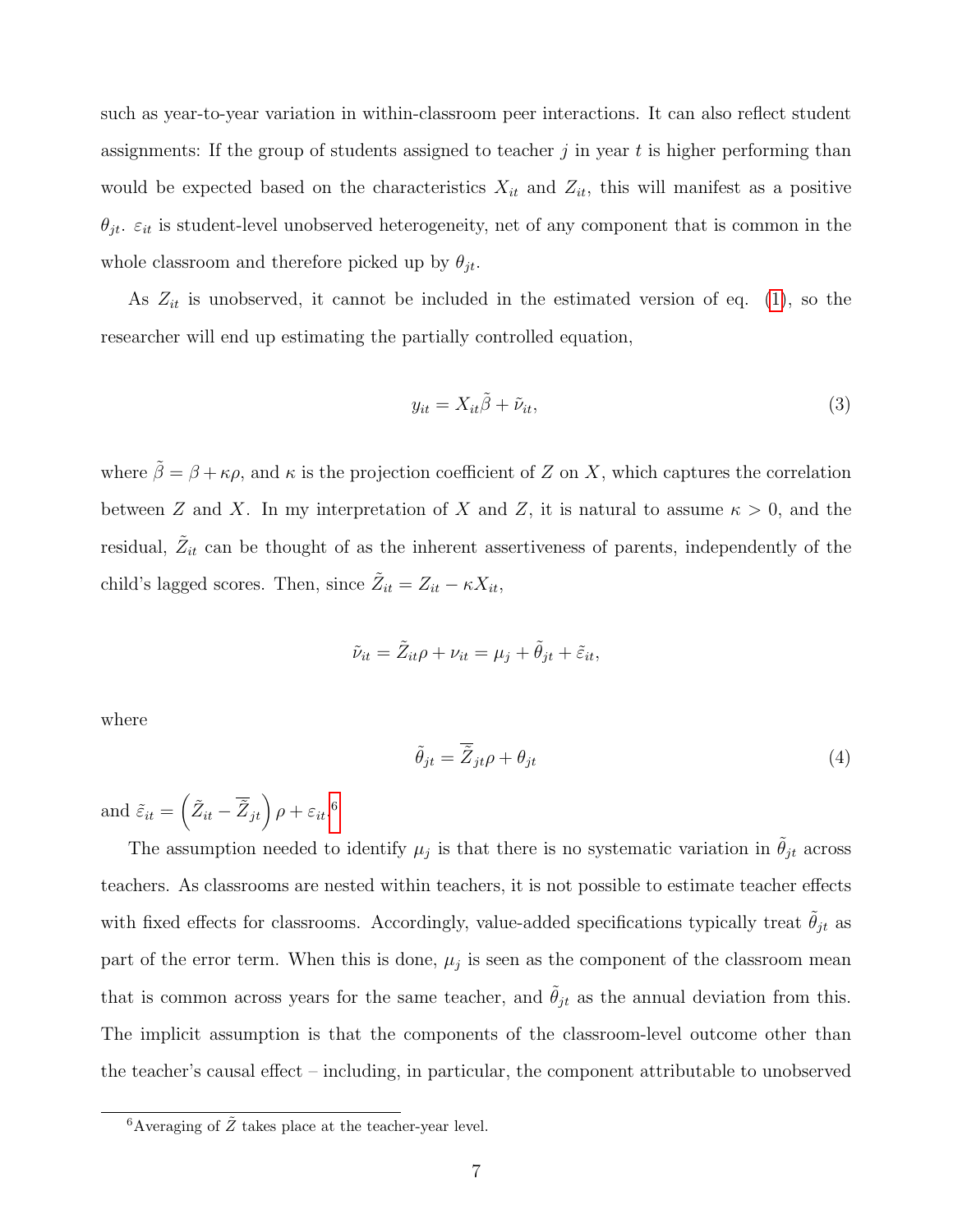differences in students – are independent across classrooms within teachers.<sup>[7](#page-0-0)</sup> A central question in value-added estimation is whether this is correct, or whether the resulting estimates of  $\mu_j$ are contaminated by persistent components of student assignments that are not captured by the control variables  $X_{it}$ .

Schools may very well be heterogenous in their classroom assignment practices. To formalize this idea, I build on [Rothstein](#page-38-4) [\[2009\]](#page-38-4)'s framework. I suppress subscripts for easier readability. Without loss of generality, imagine there are two teachers at a school where the assignment of students to these teachers depends on an index composed of  $X$  and  $Z$ , and a purely random component  $\eta$ :

<span id="page-8-0"></span>
$$
T = X\pi_1 + Z\pi_2 + \eta,\tag{5}
$$

where  $T \in \{0, 1\}$ , as in a linear probability model.  $\pi_1$  and  $\pi_2$  capture the extent of sorting students to teachers based on observables and unobservables. Positive values of  $\pi_1$  and  $\pi_2$  can be interpreted as students with  $X$  and  $Z$  values that predict higher test achievement being more likely to get assigned to teacher 1. If teacher 1 is the better (higher  $\mu$ ) teacher, then  $\pi_1 > 0$ means positive sorting on observables, while  $\pi_2 > 0$  means positive sorting on unobservables.

Note that sorting parameters  $\pi_1$  and  $\pi_2$  play an important role in determining whether value-added scores are estimated with a bias or not. Some schools may randomly assign their students to teachers by setting  $\pi_1 = \pi_2 = 0$ , in which case value-added estimates obtained from specification  $(3)$  are unbiased.<sup>[8](#page-0-0)</sup> However, in the more likely case when schools do sort and set  $\pi_1 > 0$  and more importantly,  $\pi_2 > 0$ , value-added estimates will be biased.<sup>[9](#page-0-0)</sup>

Below, I document that at some schools students' observables,  $X_{it}$ , are systematically sorted across classrooms, but that there is no sign of persistence in the type of classrooms that a particular teacher is assigned. This practice, which I call "tracking", appears consistent with

<sup>&</sup>lt;sup>7</sup>One could, in addition, include classroom-level peer characteristics to make this assumption more credible. I do this in some specifications below.

<sup>&</sup>lt;sup>8</sup>In fact, in the special case when not just  $\pi_2 = 0$  but  $\pi_1 = 0$  as well, value-added scores from the uncontrolled specification,  $y_{it} = \mu_i + \hat{\theta}_{it} + \hat{\varepsilon}_{it}$  are also unbiased. See the formal derivation for both specifications in the general case of J teachers in Appendix [A.1.](#page-58-0)

<sup>&</sup>lt;sup>9</sup>Theoretically,  $\pi_1, \pi_2 \neq 0$  is the problem. I pick  $\pi_1, \pi_2 > 0$  for illustrative purposes, because that case is more in line with the anecdotes one hears.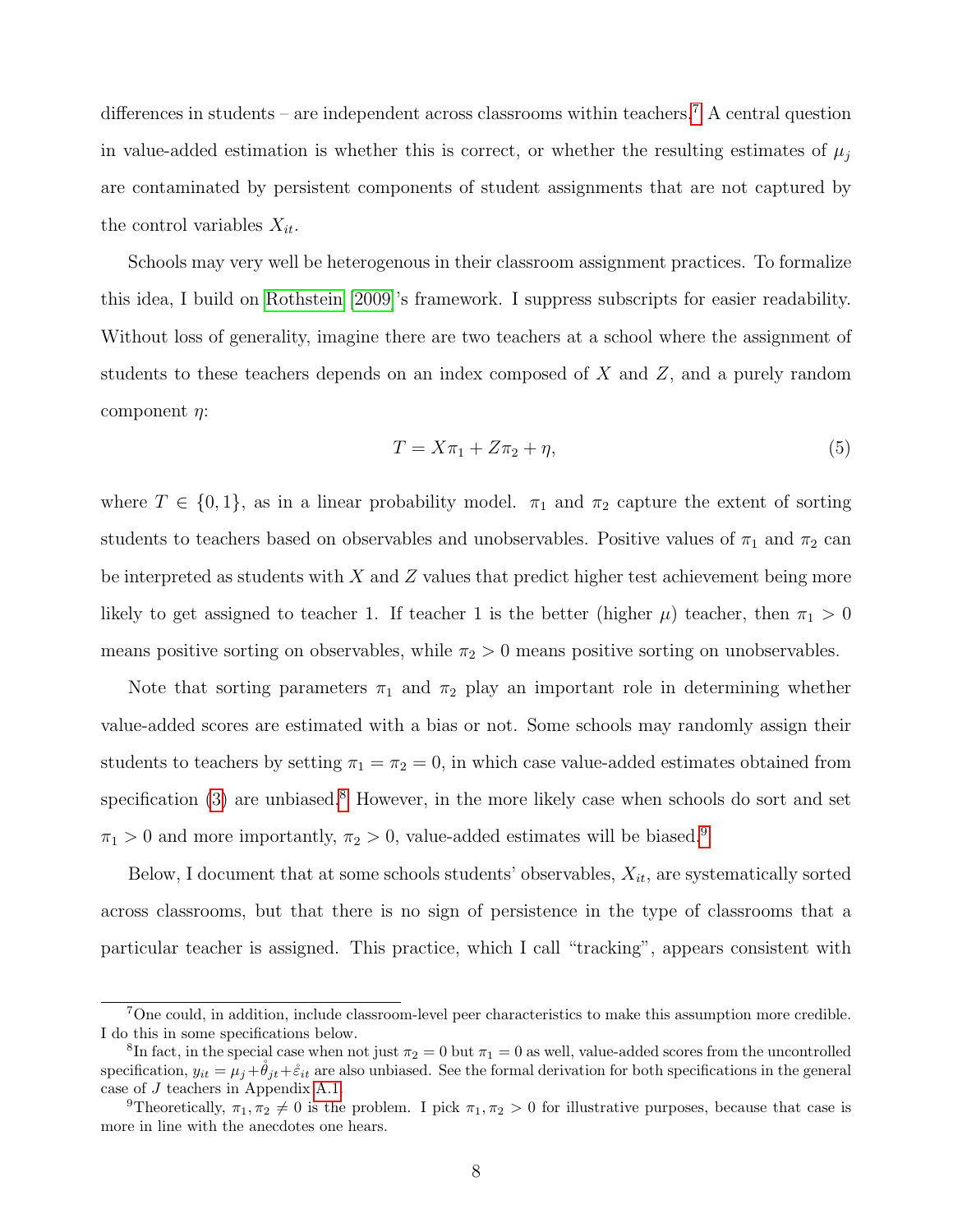the above value-added specification. Insofar as the students are grouped into classrooms based on unobservables as well as observables, this will be reflected in the  $\tilde{\theta}_{jt}$  error term. As long as there is no systematic variation in  $\tilde{\theta}_{jt}$  within teachers, across years, this does not pose a problem in estimating  $\mu_j$  in an unbiased way. At other schools, however, the same teachers are assigned students with high prior test scores year after year, while others are consistently assigned low prior score students. I refer to this practice as "matching". It is less clear whether value-added specifications can recover teachers' causal effects in these schools. If the observable controls in the model can fully absorb all of the across-teacher differences in the students assigned, the model will be successful. Otherwise, value-added estimates for individual teachers will be biased.[10](#page-0-0)

In Section [4,](#page-13-0) I statistically distinguish between schools at which student observables, particularly lagged scores, are systematically sorted across classrooms and teachers and those where I am unable to reject the hypothesis that students are randomly assigned to classrooms, and therefore, also to teachers. Since Z is unobservable, rather than by eq.  $(5)$ , the assignment process in practice can be characterized by

$$
T = X(\pi_1 + \kappa \pi_2) + \tilde{\eta},\tag{6}
$$

where  $\tilde{\eta} = \tilde{Z}\pi_2 + \eta$ . Therefore, the distinction between random and systematically sorting schools based on X is formally a statement about  $\pi_1 + \kappa \pi_2$  being 0 or not. The most natural interpretation of this is, however, to assume that the first group, the "tracking  $\&$  matching" schools set  $\pi_1 \neq 0$ , while the second group, the random schools set both  $\pi_1 = \pi_2 = 0$ . Under this interpretation, there will be no bias in the value-added scores at the random schools, independent of what controls we use in the value-added specification. There is a knife-edge case of parameter values,  $\pi_1 = -\kappa \pi_2 \neq 0$ , when schools appear to be randomly assigning,

 $10$ Importantly, it is not necessary for all of the factors that influence teacher assignments – which will typically include hard-to-measure factors like parental influences – to be included in the X vector for the value-added estimates to be unbiased. As suggested by eq.  $(4)$ , it is sufficient for the X vector to be rich enough that the unobserved factors do not vary much across teachers after controlling for X. But again, it is not clear whether this is likely.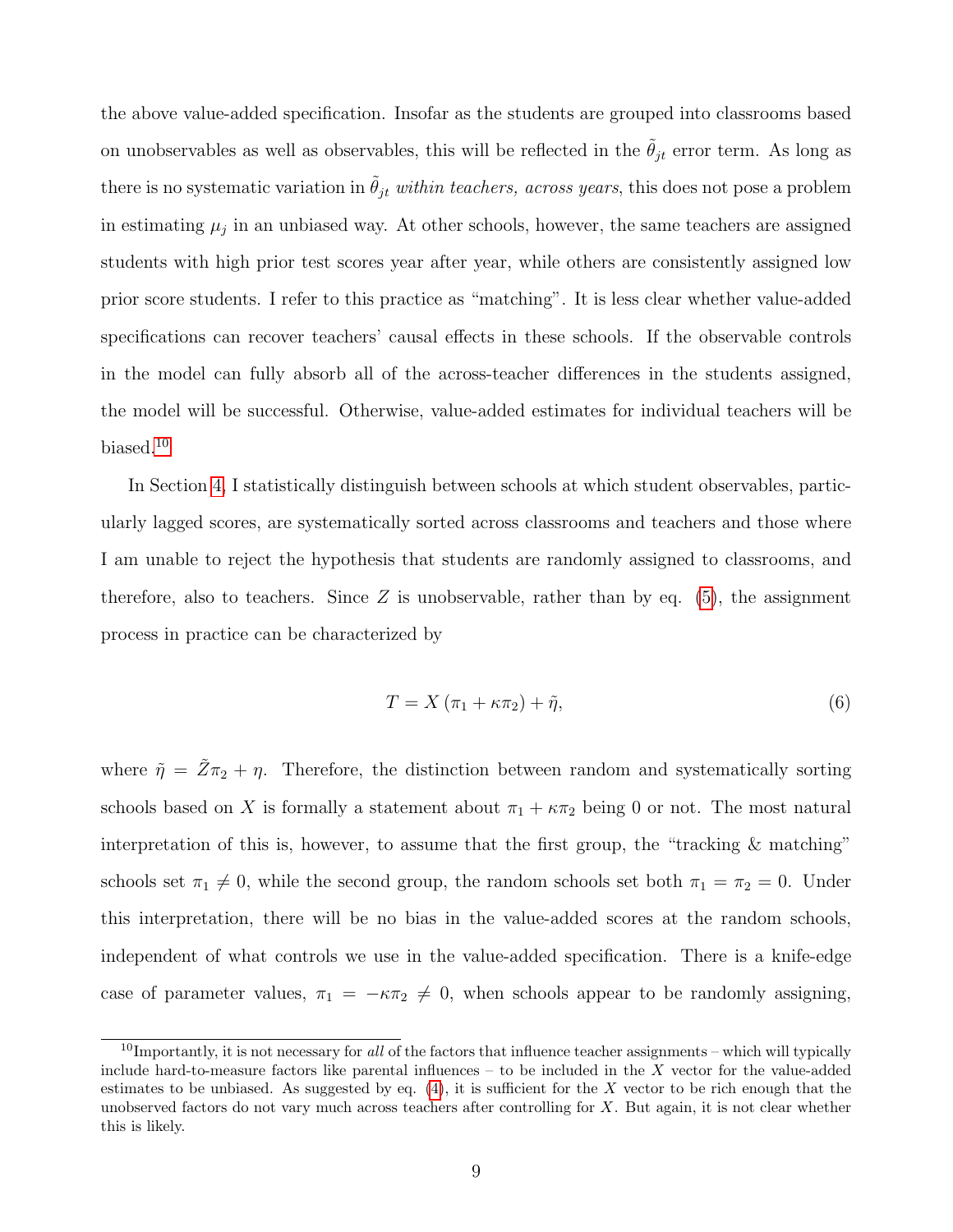however, they are really tracking & matching but their sorting practices based on observables and unobservables exactly offset each other. This is highly unlikely, as it would require  $\pi_1$  and  $\pi_2$  be of the opposite sign, or  $\kappa < 0$  (observables and unobservables being negatively correlated). In our most prominent example, when  $X$  is lagged scores and  $Z$  is parental involvement, we naturally expect a strongly positive  $\kappa$ . Also, it is hard to think of any reasonable classroom assignment policies, where more assertive parents would want to put their kids into a classroom of low-achievers, which would result in  $\pi_1$  and  $\pi_2$  being of the opposite sign. Thus, I will assume away the possibility of  $\pi_1 = -\kappa \pi_2 \neq 0$  for the rest of the paper. I thereby make schools that appear randomly assigning based on observables to constitute a benchmark case, where value-added scores are unbiased for true teacher quality.

On the contrary, at tracking & matching schools, where  $\pi_1 + \kappa \pi_2 \neq 0$ , the most likely scenario is  $\pi_1, \pi_2 > 0$ , yielding a nonzero bias in value-added scores.<sup>[11](#page-0-0)</sup> For these schools, as well, it is theoretically possible that teacher effect estimates obtained from the partially controlled specification are unbiased but only if they only sort based on observables, and not on unobservables not predicted by observables,  $\pi_1 \neq 0$ ,  $\pi_2 = 0$ . The following pieces of evidence suggest that this is unlikely.

Figure [1](#page-50-0) plots estimates for  $\mu$  obtained from a VAM with no controls at all and from a VAM with X controls (as in eq. [\(3\)](#page-7-0)), separately for random and tracking & matching schools.<sup>[12](#page-0-0)</sup> It shows that the two sets of estimates are nearly identical for random schools, suggesting no bias from observables in these schools (evidence for  $\pi_1 + \kappa \pi_2 = 0$  in these schools). However, they are quite different for tracking & matching schools, with the scores from the uncontrolled specification suggesting positive sorting on observables (evidence for  $\pi_1 + \kappa \pi_2 > 0$ ), that is, controlling for observables is important in tracking & matching schools. Therefore, we have a good reason to think that in these schools controlling for unobservables would also be important, were it possible [\(Altonji et al.](#page-36-6) [\[2005\]](#page-36-6); [Oster](#page-37-4) [\[2014\]](#page-37-4)). Table [7,](#page-44-0) discussed in more detail later,

<sup>&</sup>lt;sup>11</sup>The magnitude depends on the controls included in the value-added specification, but generally it is an increasing function of  $\beta$ ,  $\rho$ ,  $\pi_1$ ,  $\pi_2$ ,  $\kappa$  and the between-teacher variance of X and  $\tilde{Z}$ . In the partially controlled version, the magnitude of the bias depends on the variance of  $\tilde{Z}$ ,  $\pi_2$  and  $\rho$ . If any of these is small, the bias may be small as well. See the formal derivations in Appendix [A.1.](#page-58-0)

<sup>12</sup>Data source and estimation details are discussed below, in Sections [3,](#page-12-0) [4](#page-13-0) and [5.1.](#page-24-0)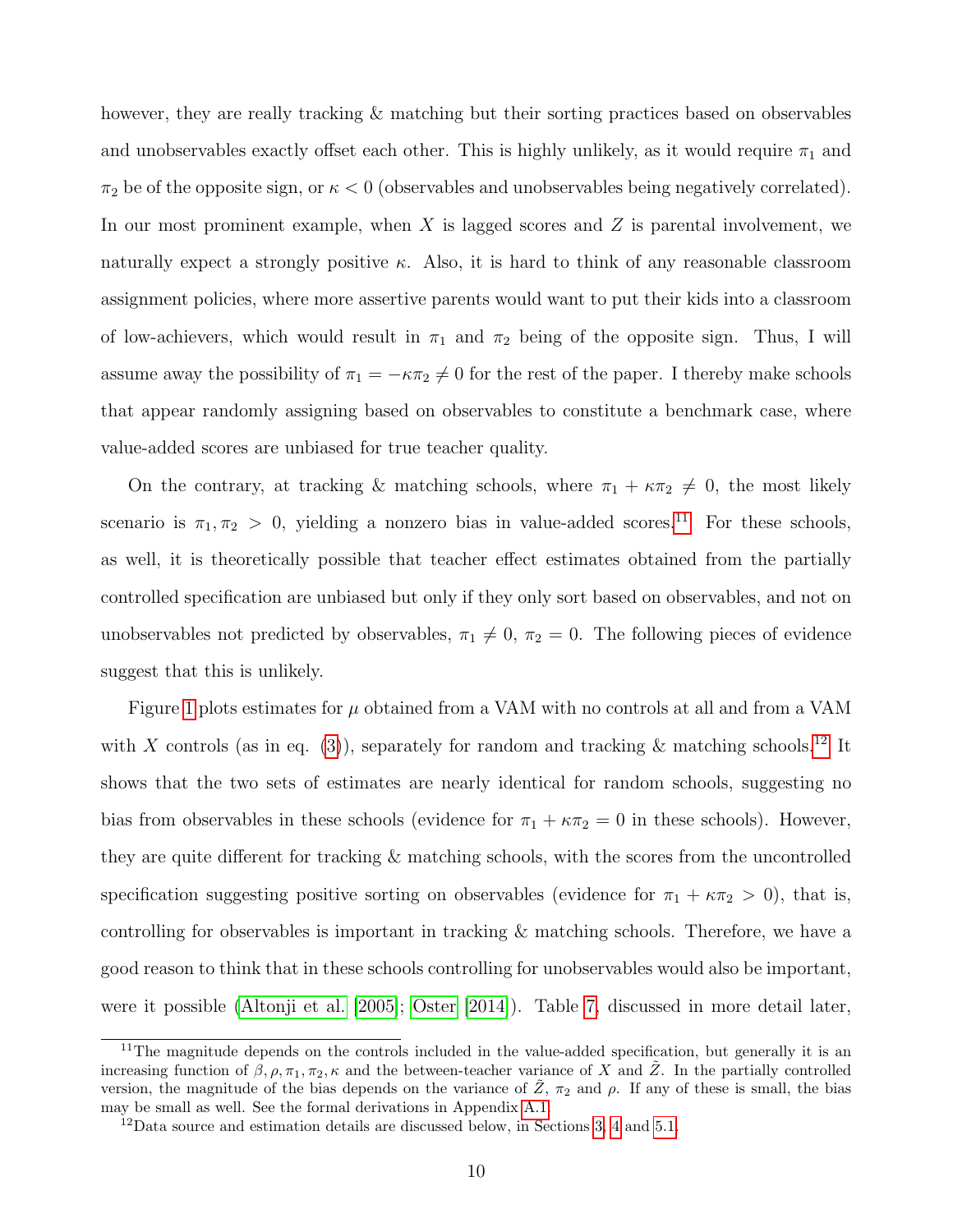supports this argument by showing that schools that track and match based on either lagged math or reading test scores are also more likely to track and match in other dimensions, and also that schools that are random based on either lagged math or reading scores are also more likely to be random on these other dimensions.

So the basis of my identification procedure is the following. As I can't identify sorting on unobservables, I detect sorting on observables. Then I argue that if there is no sorting on observables, it is very unlikely that there is sorting on unobservables. By contrast, when there is sorting on observables we need to at least worry that there may also be sorting on unobservables.

The following table shows the discussed cases of parameter values, with the more likely ones in bold underlined. Under these highlighted scenarios, we can identify the bias at tracking  $\&$ matching schools by contrasting them with random schools. I will pursue on this strategy.

|             |                                                                                             |      | <b>Bias</b>                                                  |
|-------------|---------------------------------------------------------------------------------------------|------|--------------------------------------------------------------|
|             |                                                                                             | Zero | Non-zero                                                     |
|             | Random                                                                                      |      | $\pi_1 = 0, \ \pi_2 = 0 \qquad \pi_1 = -\kappa \pi_2 \neq 0$ |
| School type | Tracking & Matching $\pi_1 \neq 0$ , $\pi_2 = 0$ $\pi_2 \neq 0$ , $\pi_2 \neq \pi_1/\kappa$ |      |                                                              |

The strategy to identify the magnitude of bias in value-added scores is as follows.[13](#page-0-0) Based on the argument above, the bias in randomly assigning schools is assumed to be 0, thus I assume that teacher value-added scores in randomly assigning schools has the following structure:

$$
\bar{\tilde{\nu}} = \mu + \tilde{\theta} + \bar{\tilde{\varepsilon}},
$$

where  $\bar{\tilde{\nu}}$  is student residuals averaged to the teacher-year level,  $\mu$  denotes true teacher valueadded,  $\tilde{\theta}$  is the classroom-level shock seen above, while  $\tilde{\tilde{\varepsilon}}$  is the average within-classroom noise. In contrast, estimates in tracking & matching schools take the form

$$
\bar{\tilde{\nu}} = \mu + b + \tilde{\theta} + \bar{\tilde{\varepsilon}},
$$

 $13$ See a more formal description in Section [5.2](#page-25-0) below.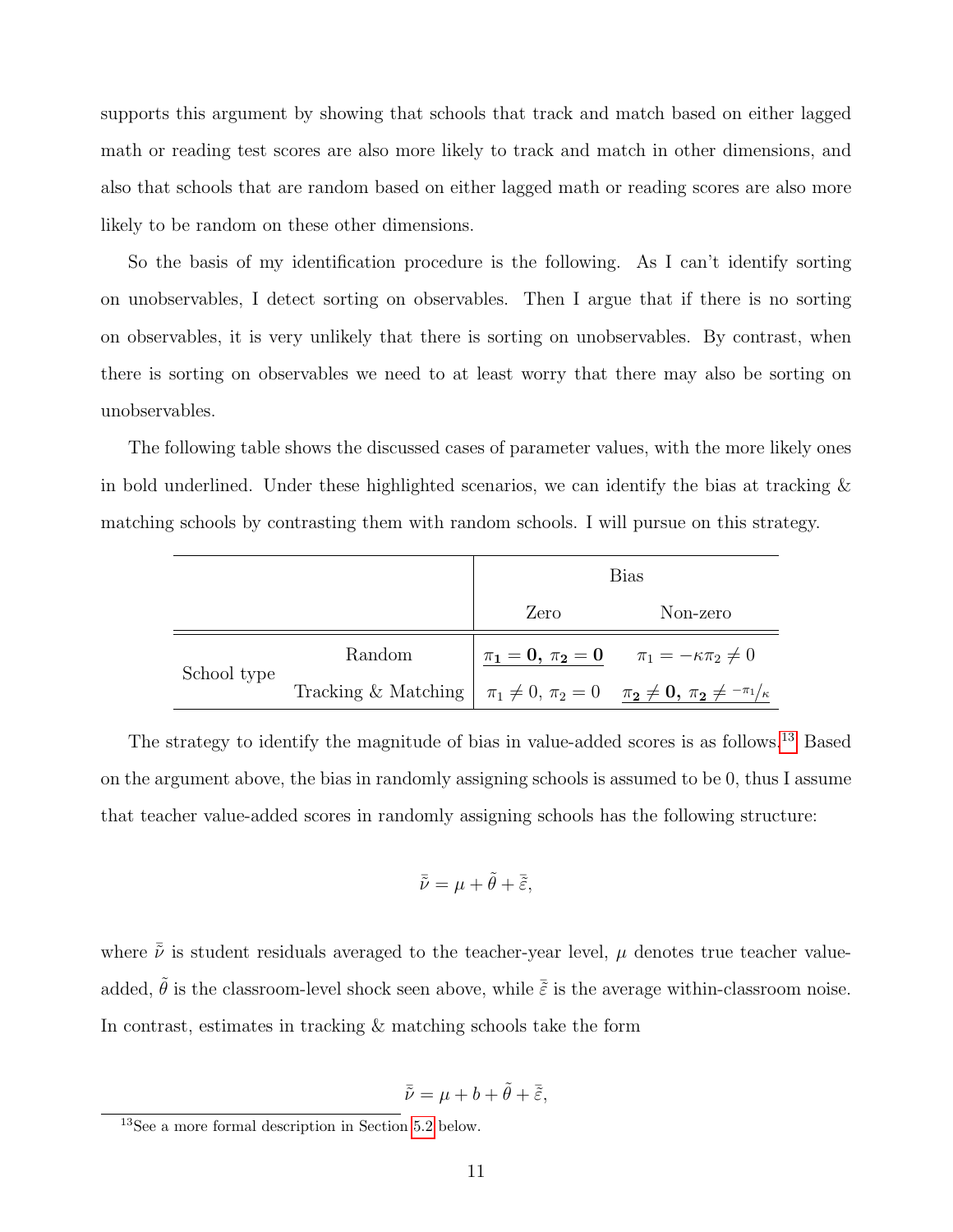where b stands for the potential bias in true teacher value-added.<sup>[14](#page-0-0)</sup> This structure implies several testable moment conditions, which identify the variance of the bias term and its covariance with the true effects. First, the difference of value-added score variances in the two types of schools pins down  $Var(b) + 2Cov(\mu, b)$ . Second, value-added autocovariances of teachers who stay at randomly assigning schools or move between two random schools in consecutive years identifies the variance of true teacher effects,  $Var(\mu)$ . Third, value-added autocovariances of teachers who move between a random and a tracking & matching school between consecutive years yields an estimate for  $Var(\mu)+Cov(\mu, b)$ . The difference between the last two terms, therefore, pins down  $Cov(\mu, b)$ , which in turn, together with  $Var(b) + 2Cov(\mu, b)$  from the first observation identify  $Var(b)$ . After classifying schools into the two categories and estimating teacher value-added scores, I apply a minimum distance estimation strategy to complete the analysis.

# <span id="page-12-0"></span>3 Data

I use an administrative dataset of public K-12 schools provided by the North Carolina Education Research Data Center. These data contain the End-of-Grade test scores of 3rd, 4th and 5th graders from 1995 to 2011, among other variables. Students are linked to teachers who proctor the exam, however, for elementary school students these are most likely to be their classroom teacher. I estimate value-added models on a sample of teachers from a "base sample" of students for each test subject, reading and math. For a student-year observation to be included in the base sample for the given subject, the student has to have valid test scores in the given subject in the given year, lagged test scores in both subjects, and a valid teacher for the given subject.[15](#page-0-0) A valid teacher is who has a class listed in the Student Activity Report in the given year, for the given grade level in the given subject. Self-contained classes are the dominant form of

 $14$ The variance of true teacher effects is assumed to be equal in the two types of schools, while I allow for different variances in classroom level shocks and noise terms.

<sup>&</sup>lt;sup>15</sup>I also exclude students whose gender and race deviates from the mode in on third of the years available and students with certain disabilities. These disabilities are students with traumatic brain injuries, the mentally handicapped, the autistic, the deaf/blind, the visually impaired, the orthopedically impaired or the multihandicapped. I include in my sample children who are behaviorally-emotionally handicapped, hearing impaired, speech-language impaired, specific learning disabled and other exceptional children.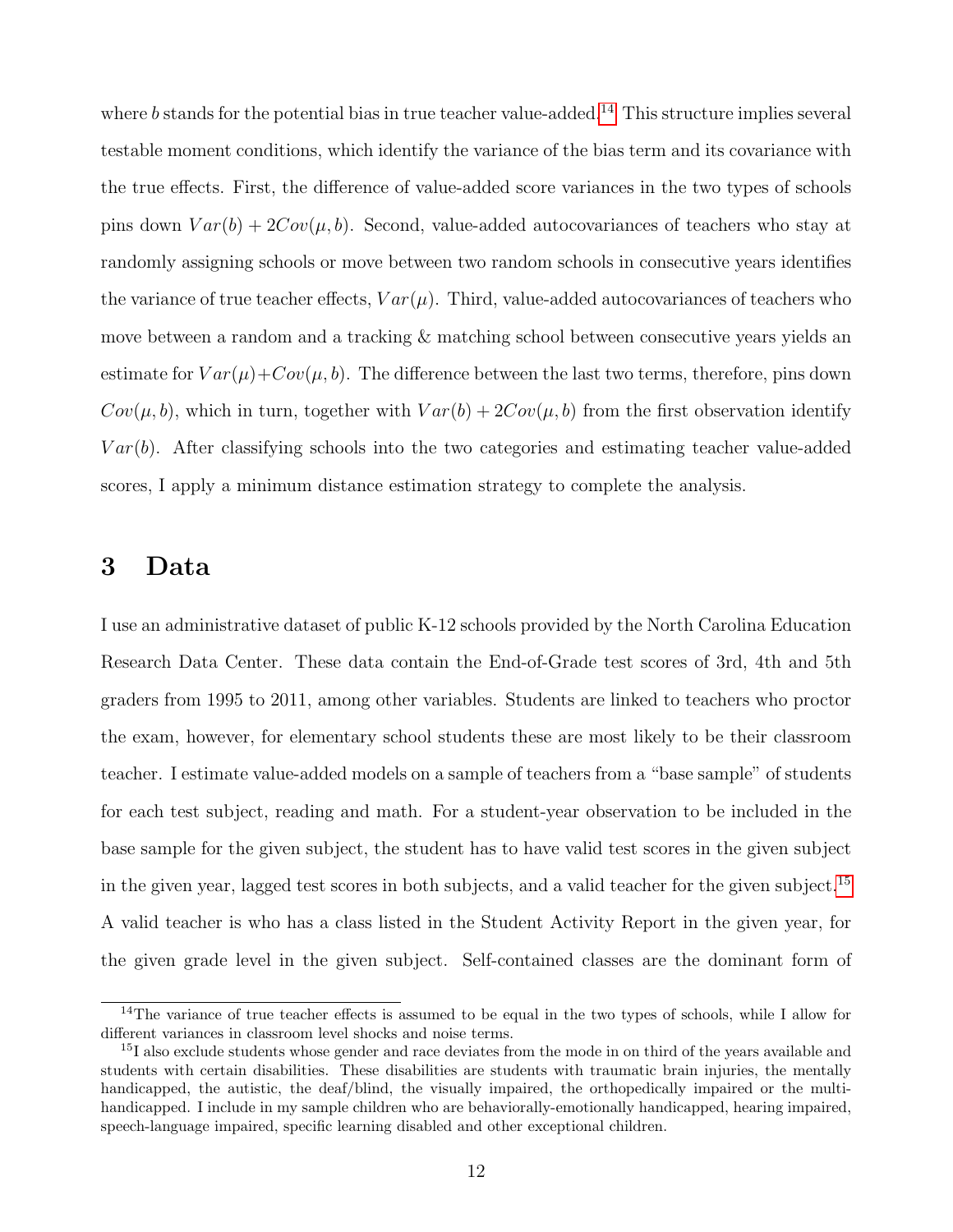<span id="page-13-1"></span>instruction at elementary schools, and in the vast majority of cases, a valid math teacher is also a valid reading teacher. Nevertheless, for 2-3% of the student-year observations, the teacher is valid for only one of the subjects, which may be explained by earlier specialization in some schools, or coding errors. For most of my analysis, I measure teacher value-added in math, so I define a classroom as a school-grade-year-math teacher cell.

Summary statistics are shown in Table [\(1\)](#page-39-0). 4th grade has the most observations due to missing test scores for 5th grade in 1996 and missing lagged scores for 3rd grade in a number of years. Lagged test scores in 3rd grade are actually not end-of-2nd grade scores but pretest scores from the beginning of 3rd grade. Such a test was not administered in every year.

The only control variables that are consistently available in every year are race and gender, frequency of homework and hours spent watching TV/using other electronics. In addition, I also use the following variables in years when they are available: parental education (available: 1995-2006), free/reduced price lunch (FRL) eligibility (1999-2006), exceptionality (1995-2009), and days absent (1995-2000). I use each of these as categorical variables with each value dummied out, including an indicator if they are missing.

Finally, an important feature of this dataset that I will exploit is that teachers can be followed as they move between schools, as long as they stay within the North Carolina public schools system.

### <span id="page-13-0"></span>4 Classroom Assignment Policies

In this section I describe the methodology I use to identify schools that practice random vs. nonrandom classroom assignment based on observable characteristics of students, and I discuss the results of this classification. I distinguish between two types of nonrandom assignment practices: tracking and matching. By tracking, I refer to what [Rothstein](#page-38-4) [\[2009\]](#page-38-4) describes as *dynamic tracking*: students each year are assigned to classes, based on newly observed attributes, such as test scores from the previous year.<sup>[16](#page-0-0)</sup> More formally, this is equivalent to

<sup>&</sup>lt;sup>16</sup>In this section, I describe nonrandom classroom assignment practices based on lagged test achievement. In Sections [4.1.2](#page-17-0) and [4.2.1,](#page-20-0) I will investigate tracking and matching practices based on other observable student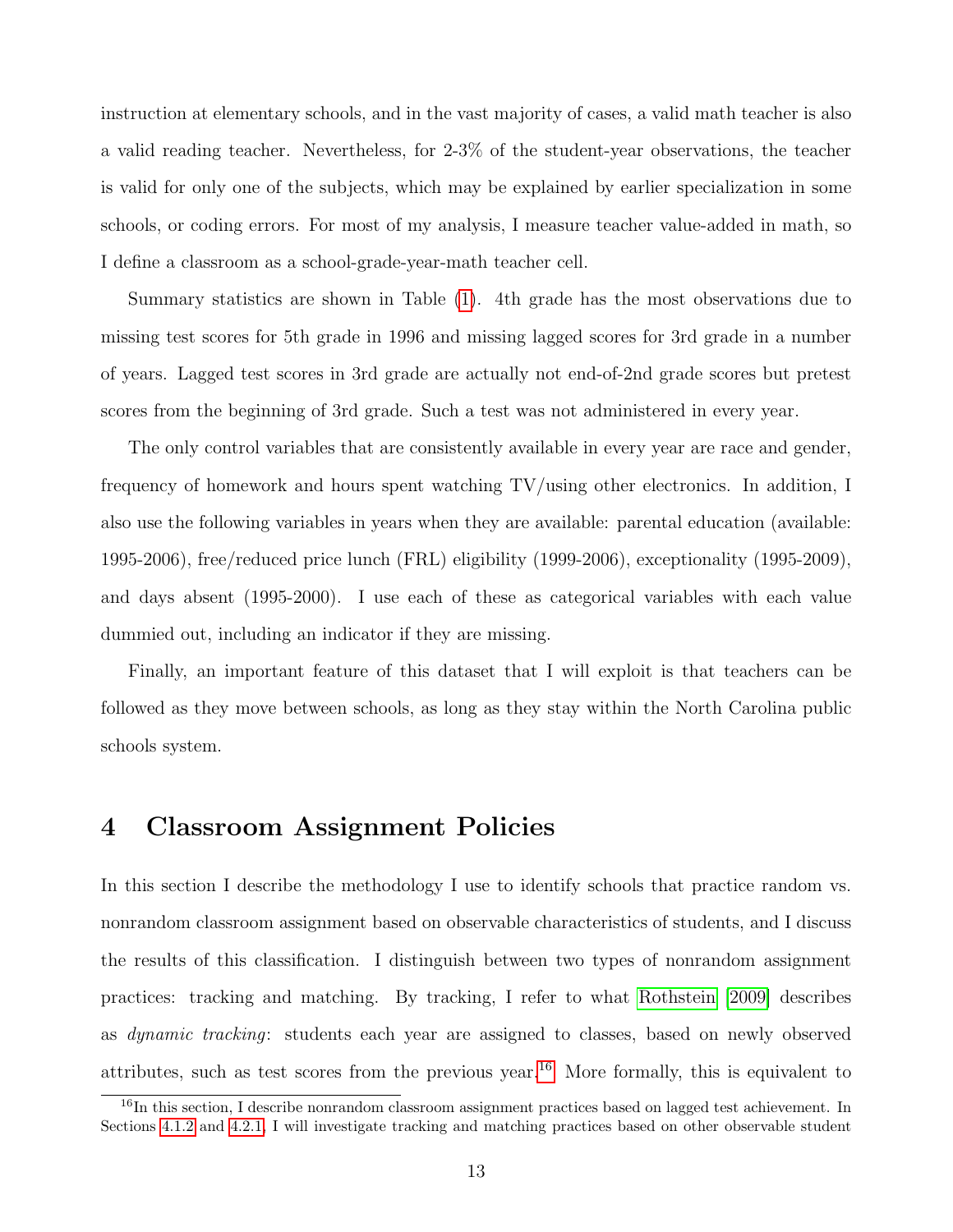testing whether a student's current classroom "predicts" their predetermined characteristics.

As opposed to tracking, which may only imply a contemporaneous correlation between student observables and the assigned teacher's quality, I define matching for detecting a potentially intertemporal correlation. Matching implies that a teacher each year is assigned to classrooms of students with similar observable characteristics. More formally, under matching, the identity of the current teacher "predicts" the average lagged achievement in her newly assigned classroom. To see why it is important to distinguish tracking from matching, consider the following example.

Let us take one grade level at a school in which each year there are two classrooms, taught by teachers j and  $k$ . If this school is tracking its students, in each year one of the classrooms will be filled up with the high achievers (based on last year's test scores), while the other with low achievers. If over time, both teachers  $j$  and  $k$  get assigned to the high achievers, the confounding effects of the assignments may "average out" and value-added estimates for the two teachers may be bias-free. However, if each year teacher j gets the high achievers and this fact also masks sorting based on unobservables, teacher effect estimates may be seriously biased. By the matching test, I want to see how prevalent this consistent assignment is across the years.

Two important thing have to be noted. First, from the example above it may appear, falsely, that tracking may not cause any problems in value-added estimation. Tracking is a prerequisite for matching, and as such deserve quantifying on its own right. Also, by identifying tracking as well, I will be able to more clearly distinguish between schools with both tracking and matching practices (to be referred to as "nonrandom" assigners) and those who engage in neither tracking or matching ("random" assigners).

Second, what follows is a purely positive analysis intended to assess the bias in teacher effect estimates in observational data. It is not suitable for evaluating whether tracking or matching

characteristics. I find that parental education may have a large influence in classroom assignments that is independent of lagged test scores. Nevertheless, when I quantify tracking and matching using predicted scores (an index of all predetermined characteristics from the student level value-added model), I end up with essentially the same pattern of nonrandom classroom practices as when I use only lagged scores.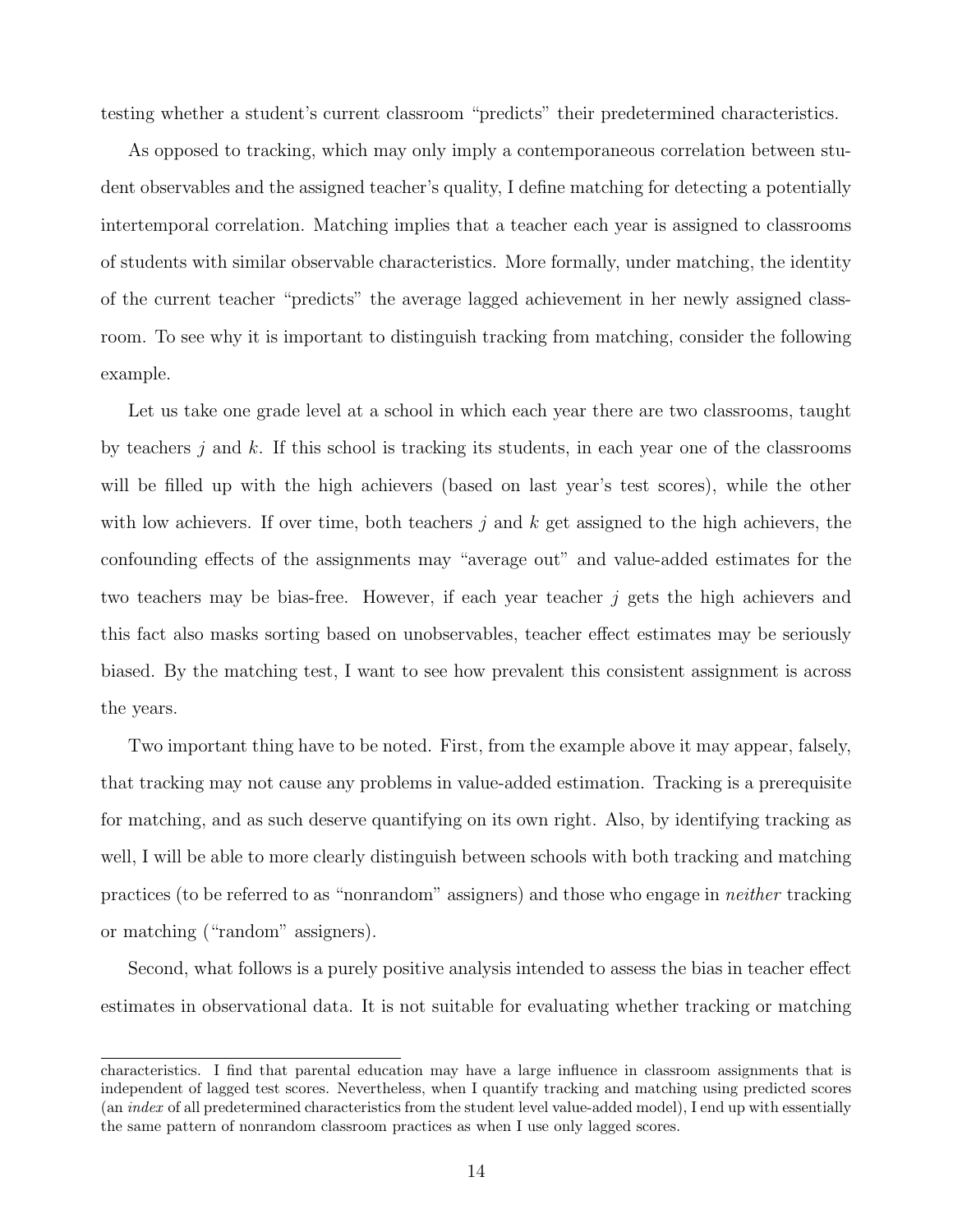are harmful or beneficial for students. In fact, matching teachers to certain types of classrooms may be an efficient allocation mechanism if it is based on comparative advantages, rather than seniority or nepotism.

### <span id="page-15-1"></span>4.1 Student Tracking

I quantify tracking based on the following test. I first run a regression of lagged scores on school-grade-year cells and classroom dummies in each school:

<span id="page-15-0"></span>
$$
L(y_{it}) = \alpha_{sgt} + \kappa_c + u_{it},\tag{7}
$$

where  $L(\cdot)$  is the lag operator,  $y_{it}$  is student i's test score in year t and  $S(i, t) = s$ ,  $G(i, t) = g$ and  $C(i, t) = c$  are school, grade and classroom assignments.<sup>[17](#page-0-0)</sup> The null hypothesis of no tracking is equivalent to testing that all  $\kappa_c$  are jointly 0 in each school,

$$
H_0: \ \kappa_c=0 \ \forall c.
$$

In other words, this is an F-test based on the ratio of the between-classroom and within-classroom variances with the appropriate degrees-of-freedom.<sup>[18](#page-0-0)</sup> This test yields a  $p$ -value for each school. In Figure [2,](#page-51-0) Panels A and B, I plot the histogram of these p-values, in 5% bins.<sup>[19](#page-0-0)</sup>

Figure [2](#page-51-0) shows a striking spike in the first bin. If we adopt the convention of rejecting the null hypothesis of no tracking for p-values smaller or equal to 5%, we conclude that over 50% of schools engage in tracking.<sup>[20](#page-0-0)</sup> The extreme left skew of the distribution provides clear evidence

 $17$ Classrooms in practice are defined as school-grade-year-teacher cells, so they are nested within schoolgrade-year cells.

<sup>&</sup>lt;sup>18</sup>The numerator degrees-of-freedom is the overall number of classrooms in the school minus the number of school-grade-year cells, while the denominator degrees-of-freedom is the overall number of students in the school minus the overall number of classrooms. Alternatively, one could apply a Chi-squared test for the null that the classroom means within each school are equal. This test would be robust to heteroskedastic errors at the student level. However, this is a less powerful test if one wants to examine trends in tracking over time and across grade levels.

<sup>&</sup>lt;sup>19</sup>Besides [Clotfelter et al.](#page-36-5) [\[2006\]](#page-36-5), [Lefgren](#page-37-8) [\[2004\]](#page-37-8) also performs a similar test, although he uses its output for a different purpose: He takes the R-squared of regression [\(7\)](#page-15-0) as a continuous measure of tracking to identify student peer effects.

 $^{20}$ If the null hypothesis of no tracking were true, the histogram would be a set of bars with equal, 0.05 height.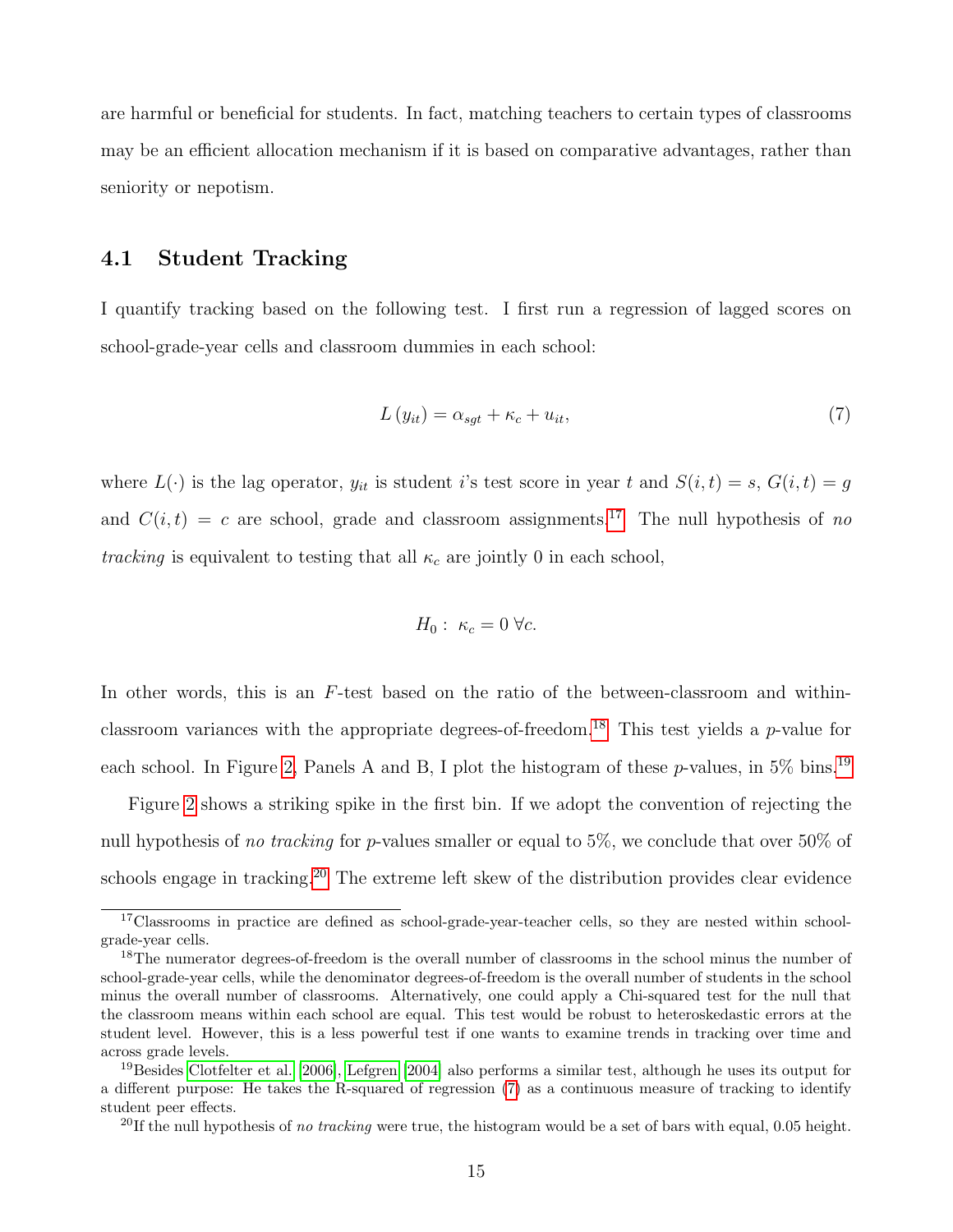<span id="page-16-1"></span>of tracking.

A similar histogram is shown in Figure  $(3)$ , Panels A and B, separately school size.<sup>[21](#page-0-0)</sup> Looking at the graphs, it appears that large schools are more likely to engage in tracking. However, that is not necessarily the case. The histogram bars for small schools drop off more gradually, which indicates that the test for small schools may not have as much power. When quantifying the prevalence of tracking, one has to take into account such power issues. I will do that in Section [4.1.1.](#page-16-0)

Note that a spike in the right-most bin would suggest that some schools intentionally *balance* the composition of their classrooms by lagged test scores. This is also a form of nonrandom assignment, for which I find very little evidence here.

#### <span id="page-16-0"></span>4.1.1 The Power of the Test

To see if this test is actually suitable for measuring tracking, I have to account for potential power-related issues. Therefore, I run a simulation on a synthetic dataset, with the same number of student, school, grade, year and classroom observations as in the real dataset. I construct a synthetic lagged test score, and calibrate the data generating process for this variable so that the variance of the classroom and the school-grade-year components are the same as estimates in the real dataset. These variance components are shown in Table [2.](#page-40-0) Next, I perform the above F-test in each school for the simulated data, and plot the histogram of the p-values for all the schools. The resulting graphs are shown in Figures [4.](#page-53-0)

The first plot at the top shows that the *p*-values from the baseline specification, where none of the schools are tracking, have a uniform distribution. In contrast, when I assume that all schools track, I correctly predict this for 90% of the sample - suggesting my test has nearly 90% of power. For large schools (Panel B), my estimated power is even higher, essentially 100%. That is, among schools with above median size that practice tracking (defined as having a p-value less than or equal to 0.05 in the above  $F$ -test), I correctly predict this with 100%

<sup>&</sup>lt;sup>21</sup>I define large and small schools as follows. I take all students in the base sample who went to the given school across all years and grade levels. Large schools will be the ones who have above median number of students overall, while small schools are the below median ones.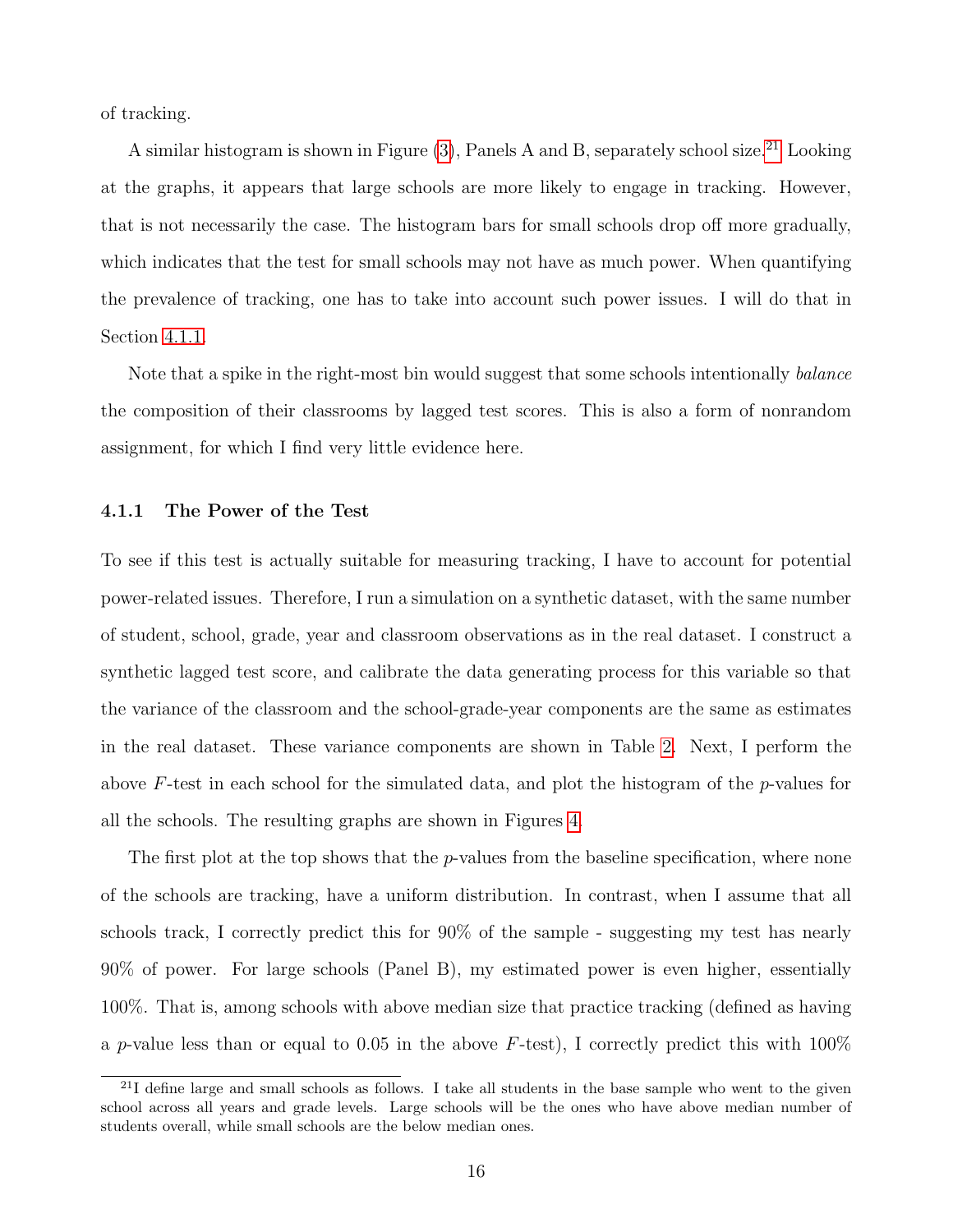probability. Among small schools, the test does a slightly worse job detecting tracking only  $80\%$  of the time.<sup>[22](#page-0-0)</sup>

Returning to my results in Figure [\(3\)](#page-52-0), my power tests suggest that nearly 60% of large schools track their students. Since I find that I can correctly detect tracking among small schools only 80% of the time, results in Figure [\(3\)](#page-52-0) likely understate true tracking. Adjusting for this, I find that  $0.5/0.8 = 0.625$  of the small schools are tracking, which is remarkably similar to what we found for large schools. Overall, I conclude that about 60% of all schools engage in tracking.[23](#page-0-0)

#### <span id="page-17-0"></span>4.1.2 Tracking on Other Observables

So far I have been focusing on tracking based on lagged test scores, however, it is interesting to look at tracking on other predetermined variables. Here, I compute the same tracking statistic using female/male, white/non-white, college educated parents/lower educated parents and free- or reduced price lunch (FRL) eligible/not eligible dummies on the left handside of eq.  $(7)$ . Again, I classify schools as tracking on the given variable if the p-value obtained from the F-test of within- and between-classroom variances is less then or equal to 0.05. All these statistics are computed using only school-grade-year cells where there are sufficient number of students from both groups.<sup>[24](#page-0-0)</sup> Results are shown in Appendix Figure [A.1.](#page-50-0) One striking result is that the gender composition of classrooms is extremely balanced, as shown by the huge excess mass in the right tail of the p-value distribution in Panel A. Panel B also shows evidence of about 40% of the schools balancing on race. I also find a small portion of schools that appear

 $22$ The results of the simulation can also be summarized in a table that shows the percent correctly predicted from the test, when tracking is defined as having a p-value of less than or equal to 0.05. Table [3](#page-40-1) shows these results.

I also performed the simulation exercise with a mix of tracking and non-tracking schools, which reveals both type-I and type-II errors related to the test. I classified 60% of the schools as tracking, as suggested by the tracking test results in Section [4.1.](#page-15-1) The misclassification table for this specification is shown in Appendix Table [A.1.](#page-39-0) The table reveals that the share of correctly specified schools is around 93%, another piece evidence suggesting that this test of tracking is very powerful. Furthermore, the test appears rather conservative, as there are somewhat more tracking schools that are not detected to be tracking than non-tracking schools misclassified as tracking.

<sup>&</sup>lt;sup>23</sup>Recall that tracking is formally defined as having a  $p$ -value less than or equal to 0.05 in the test above.

<sup>&</sup>lt;sup>24</sup>I require at least 15% white and nonwhite, 15% FRL eligible and non-eligible students, and at least 10% with and without college educated parents.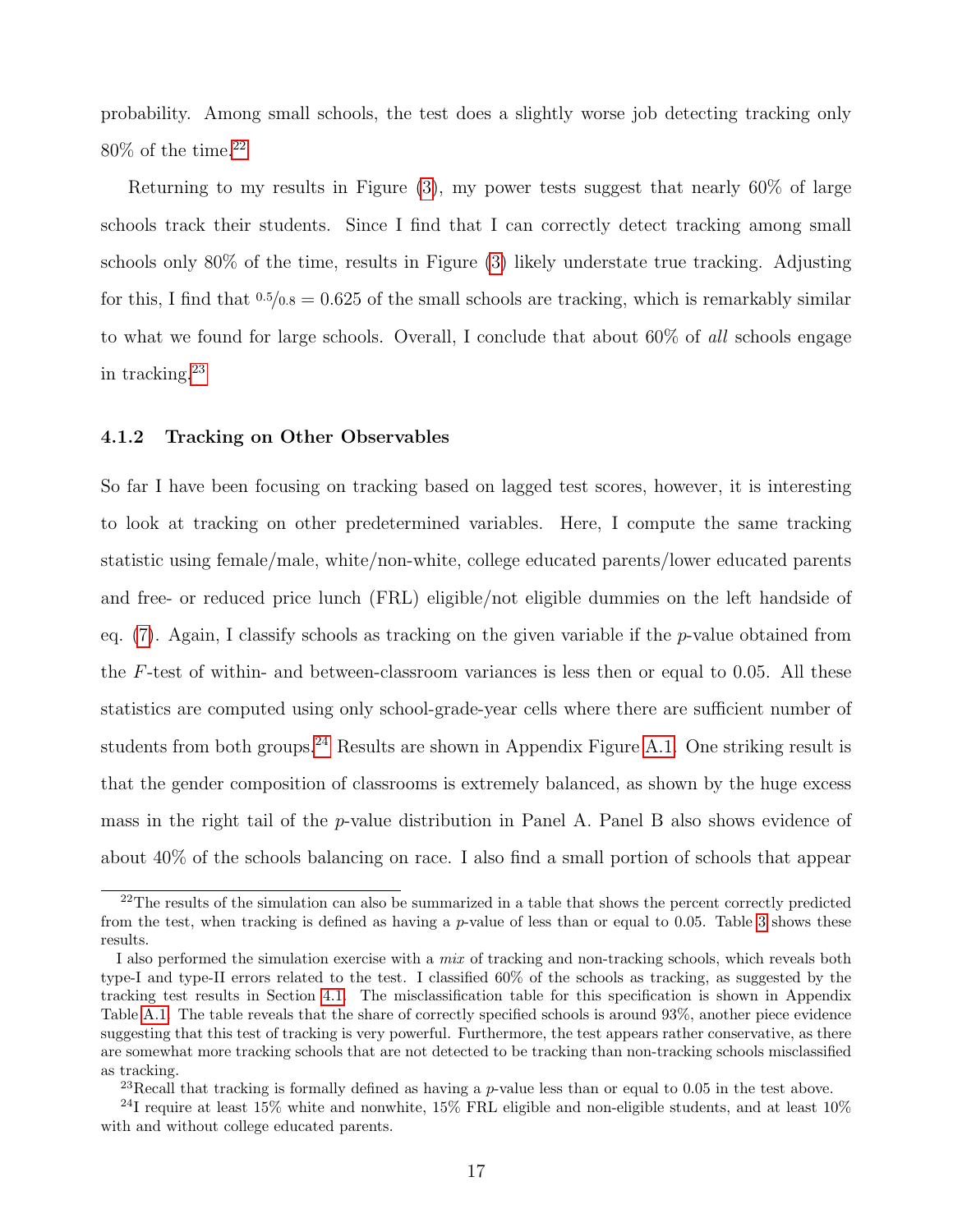to be tracking on race. This may be the result of either: intentional segregation, or, and more likely, tracking based on race actually due to tracking based on lagged scores. I will check this below. In Panel C, I find a large number of schools tracking on parental education, even more than the number of those that track on lagged scores. This may signal that more involved parents have stronger preferences about classrooms within schools. Finally, about 40 of schools track on FRL eligibility, although some of this may also be due to tracking on lagged scores.

Correlations of my measures of tracking on different observable characteristics are displayed in Table [A.2.](#page-40-0) Unsurprisingly, tracking on lagged math scores is highly correlated with tracking on lagged reading scores. This means that in elementary schools, classrooms either do not specialize in math or reading, or children's knowledge in the two subjects are not easily differentiated by the test itself. Correlation between tracking on lagged scores and other socio-economic background variables is smaller, but still positive.

To check how much of the tracking based on these demographic and socio-economic characteristics is independent of tracking on lagged scores, I run the same regressions as in eq. [\(7\)](#page-15-0) with the above four student characteristics on the left handside, adding lagged math and reading scores as controls. I perform the same  $F$ -test for the joint significance of classroom dummies and again obtained p-values for each school. These "conditional" p-values are plotted in histograms separately for schools that do track on either math or reading lagged scores, and for schools that do not. Figure [5](#page-54-0) shows the results. Strong balancing on gender is robust to controlling for lagged scores, as is balancing on race, especially among schools that do not track on lagged scores. Notice that the few schools that appeared earlier to be tracking on race stop doing so once we control for tracking on lagged scores. Nevertheless, the vast majority of tracking on parental education or FRL status holds up, even after taking into account tracking based on lagged scores. Moreover, tracking on parental education and FRL status is more prevalent among schools that track on lagged scores as well. This suggests that classroom assignment may be based on factors unobservable to the researcher as well.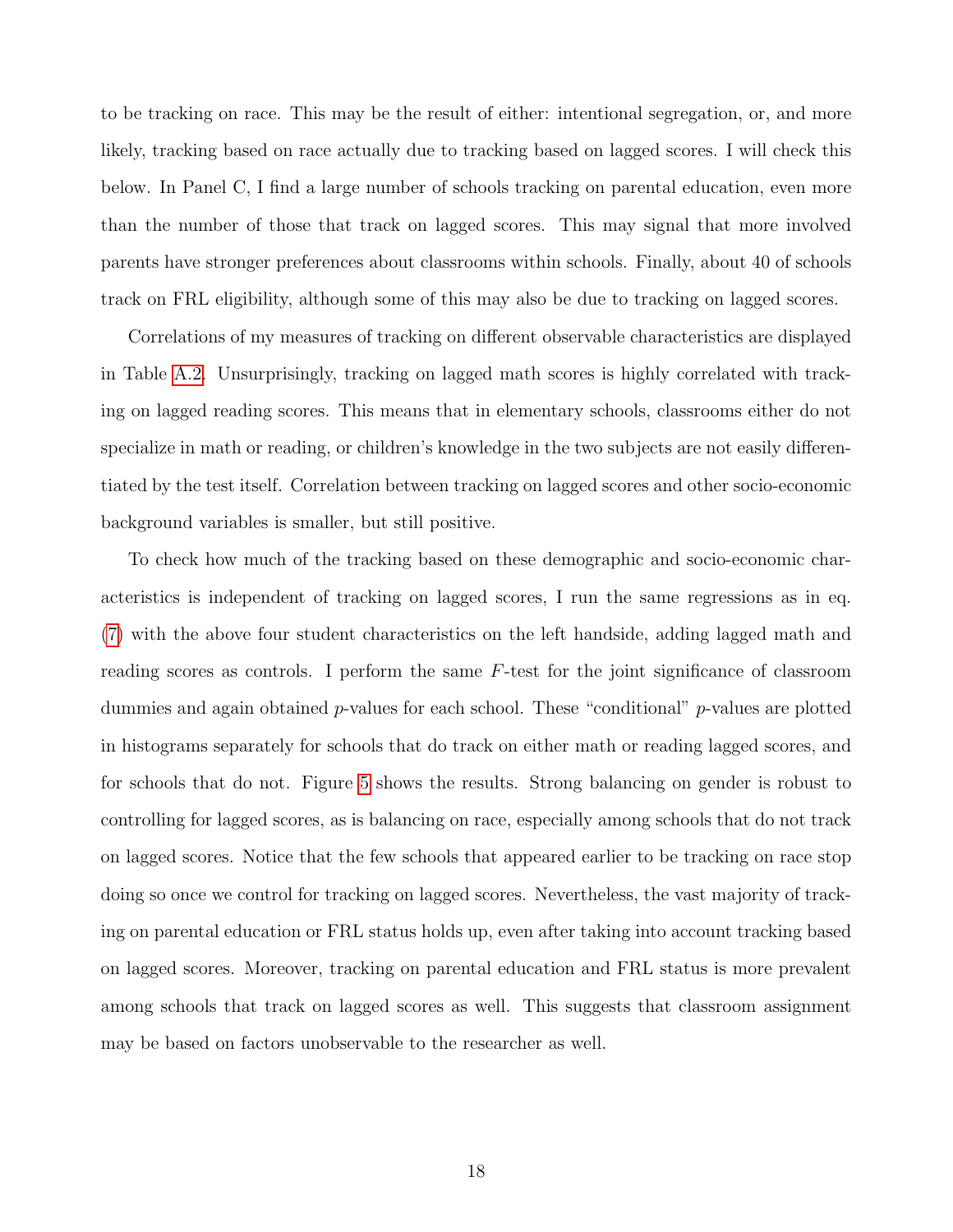### <span id="page-19-1"></span>4.2 Teacher Matching

Having identified the schools that are tracking their students, a prerequisite for matching teachers to classes, let us see next how many of these schools engage in matching. Recall that intuitively, schools that match tend to assign similar classrooms of students to the same teacher over time. To quantify the prevalence of this, I perform the following test of matching using average lagged math score at the classroom level.

I collapse the student-level data to the classroom level and run a regression of average lagged scores in the classroom on school-grade-year cell and teacher dummies in each school:

<span id="page-19-0"></span>
$$
\overline{L(y_c)} = \alpha_{sgt} + \mu_j + u_c,\tag{8}
$$

where  $L(\cdot)$  is the lag operator, so  $\overline{L(y_c)}$  is the average lagged test score in classroom c.  $S(c, t)$  = s,  $G(c, t) = g$  denote the school and grade in which the classroom is observed, and  $J(c, t) = j$ is the teacher assigned to classroom  $c^{25}$  $c^{25}$  $c^{25}$ . The regressions are weighted by class size. The null hypothesis of no matching is equivalent to testing that all  $\mu_j$  are jointly 0 in each school,

$$
H_0: \mu_j = 0 \,\forall j.
$$

which is an F-test on the ratio of between-teacher and within-teacher variances with the appropriate degrees-of-freedom.  $^{26}$  $^{26}$  $^{26}$ This test yields a p-value for each school, and I plot the histogram of these p-values in 5% bins in Figure [\(6\)](#page-55-0) Panels A and B.

These graphs have a similar interpretation as the tracking results in Figures [2](#page-51-0) and [3.](#page-52-0) Thus, if we defined matching as having a  $p$ -value of less than or equal to 0.05 in the above test, then we would classify 40% of all schools matching. Recall, however, that schools can logically only engage in matching if they also engage in tracking. Therefore, it is more useful to look at the

<sup>&</sup>lt;sup>25</sup>Note that since a teacher is observed across years (and potentially schools and grade levels),  $j$  is not nested within school-grade-year cells.

<sup>&</sup>lt;sup>26</sup>The numerator degrees-of-freedom is the overall number of teachers in the school minus the number of school-grade-year cells , while the denominator degrees-of-freedom is the overall number of classrooms in the school minus the overall number of teachers.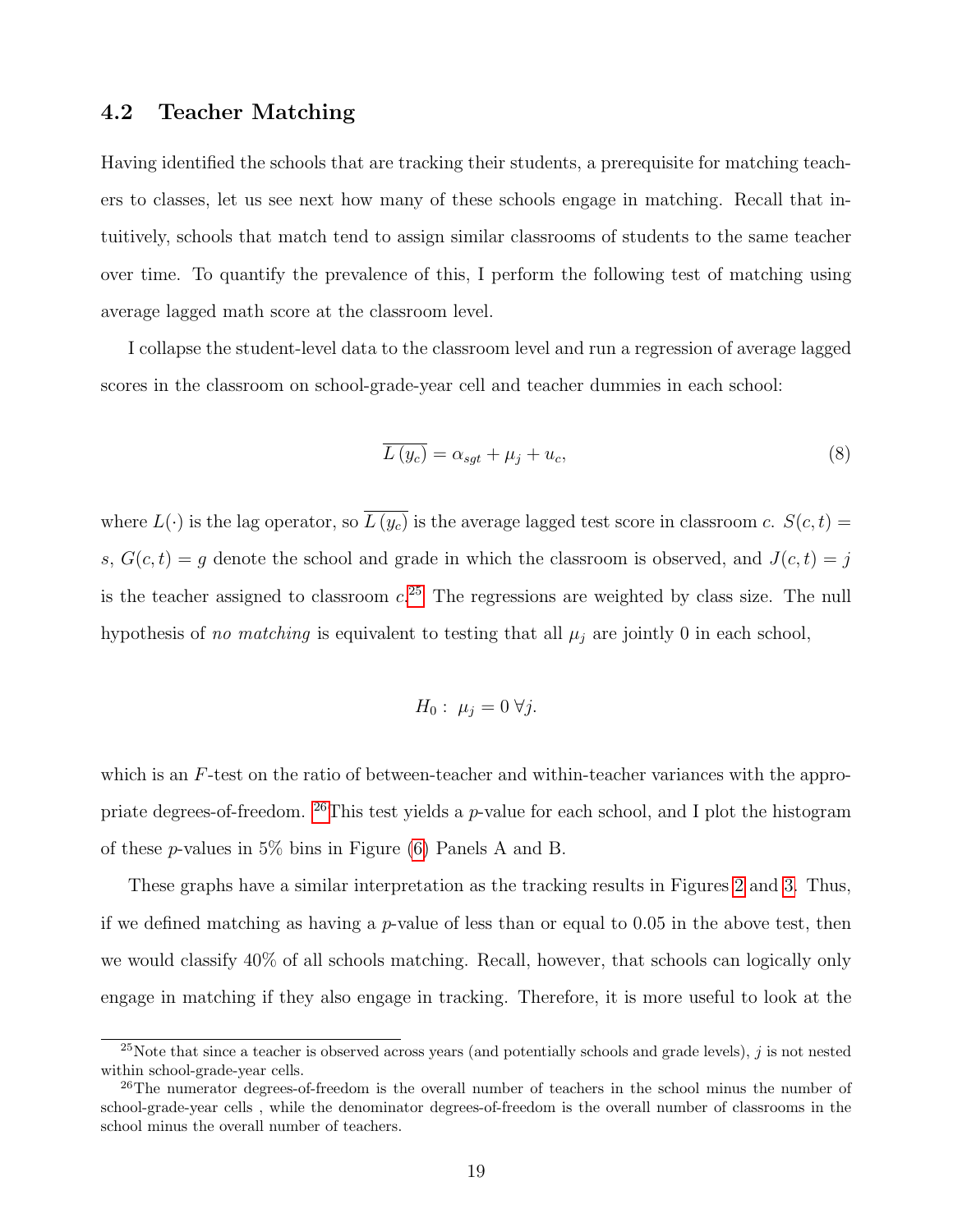prevalence of matching among tracking schools. This is shown in Figure [7,](#page-56-0) Panels A and B, which reveals that almost 50% of tracking schools also engage in matching teachers persistently to certain types of classrooms. If schools did not match according to my definition, then the graph would yield a uniform distribution. The left-skew suggests clear evidence of matching. However, two other features of the graph indicate that this test may not be very powerful. First, the height of the bars are gradually decreasing beyond the first bin. Second, I also find a non-negligible fraction of non-tracking schools matching. I return to these issues and the power of the test in Section [4.3](#page-21-0) below. For now, note that if we look at matching among large schools only, where we would expect the test to have more power, we see that 60% of tracking schools also engage in matching (see Figure [7](#page-56-0) Panels C and D).

Interestingly, there appears to be no schools that intentionally try to *balance* teacher assignments over time. In these figures, schools that balance teacher assignments would be indicated by an excess mass at the right tail of the distribution.

#### <span id="page-20-0"></span>4.2.1 Matching on Other Observables

It may be of interest to look at whether schools persistently match teachers using other observable characteristics as well. Therefore, I run the school-level matching regressions, eq. [\(8\)](#page-19-0), with dependent variables percent female, percent white, percent with college educated parents and percent free- or reduced price lunch eligible students in the classroom. Again, these regressions are run only using school-grade-year cells in which there are a sufficient proportion of student from each group. Appendix Figure [A.2](#page-51-0) shows the histogram of p-values for the F-test with "no matching" as the null hypothesis, among schools that engage in tracking based on the given variable.<sup>[27](#page-0-0)</sup> As we saw in Section [4.1.2,](#page-17-0) there are very few schools that track on gender or race. Therefore, the matching histograms for these two variables are meaningless, I just report them for the sake of completeness. There is some evidence of matching on FRL status, however,

<sup>&</sup>lt;sup>27</sup>The same graphs for schools that do not engage in tracking based on the given variable are hard to interpret, as tracking is a "prerequisite" for matching. Nevertheless, these graphs are shown in Appendix Figure [A.3.](#page-52-0) Panels B-D show some evidence for matching in schools that track on lagged scores but so small that it can be due to misclassification.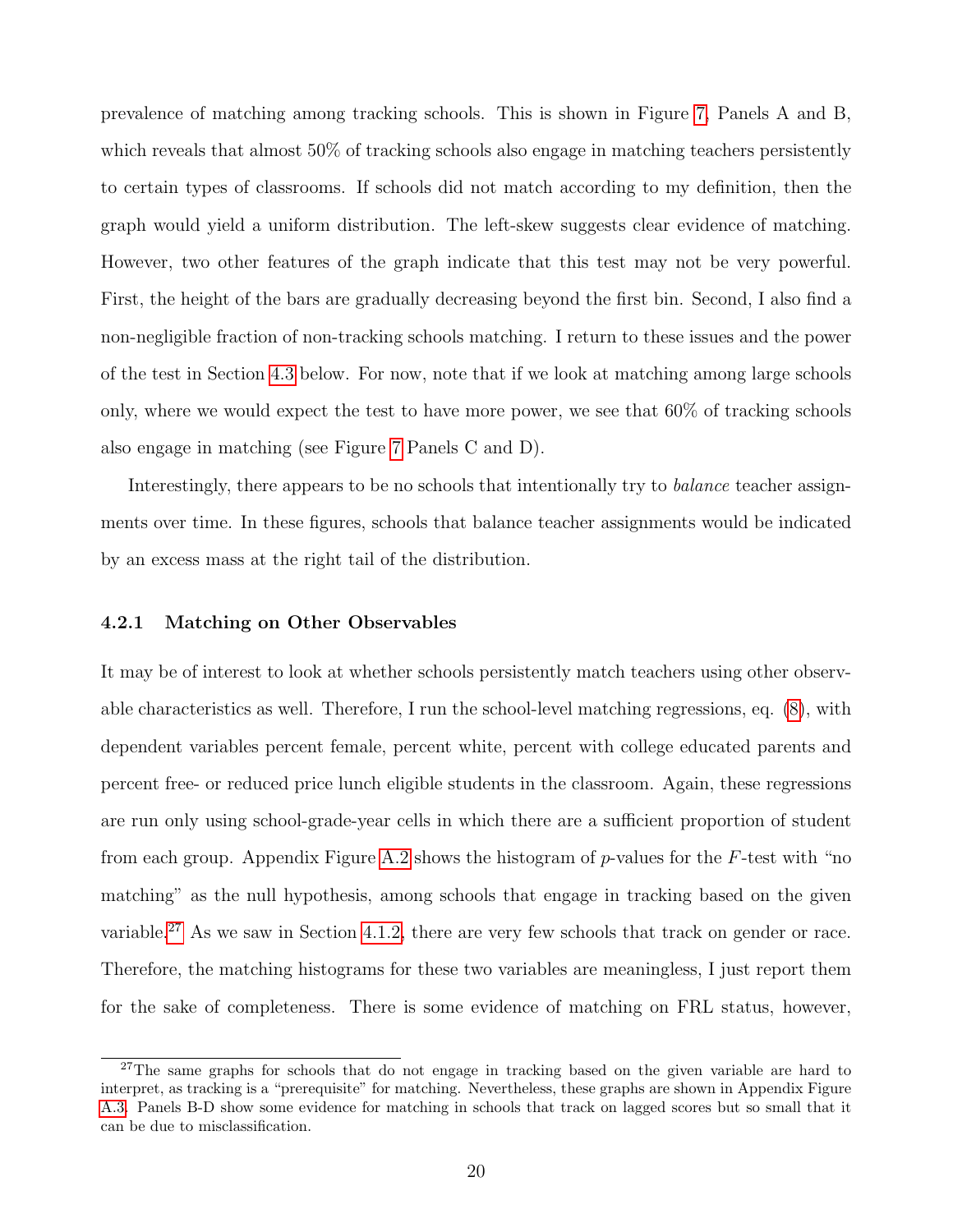<span id="page-21-1"></span>this is mostly prevalent in schools that track based on lagged test scores. In contrast, matching certain teachers to classroom with high vs. low proportion of kids with college educated parents seems a common practice, even in schools that do not track students by lagged scores. This means that my final categorization may understate the number of tracking & matching schools. On the one hand, that would suggest that nonrandom assignment potentially causing biases in teacher value-added scores are even more prevalent than measured here. On the other hand, even in that case, the approach I take will underestimate biases in teacher value-added score that are due to nonrandom sorting.

When I compute the matching statistics using these demographic and socio-economics characteristics additionally controlling for lagged math and reading scores, the plots of  $p$ -values (Figure [8](#page-57-0)[28](#page-0-0)) reveal that the small evidence of matching on FRL composition we saw above is washed away.<sup>[29](#page-0-0)</sup> That is, teachers are matched on average previous achievement, which confounds with FRL composition. On the other hand, matching on parental education is robust to controlling for lagged scores and appears even among schools that randomly assign their students based on lagged scores. This pattern is consistent with anecdotical evidence that highly educated parents try to get their kids into the classrooms with the same teachers year after year.

# <span id="page-21-0"></span>4.3 Simulation: Joint Power of The Tracking and The Matching Tests

We saw some signs in the previous subsection that the matching test may have low power. To check this, I run a simulation, similar to that described in Section [4.1.1,](#page-16-0) but this time for the two tests, tracking and matching, jointly. As before, I use the number of student, classroom, and school-grade-year observations from the real data, and the DGP is generated so that the variance components of the synthetic lagged scores reflect their estimates in the

<sup>&</sup>lt;sup>28</sup>The same graphs for schools that do not engage in tracking based on the given variable are shown in Appendix Figure [A.4,](#page-53-0) and reassuringly, do not show any evidence of matching.

 $^{29}$ Similarly to above, the sample of schools that track on gender or race is very small, so Panels A-B are only reported for the sake of completeness.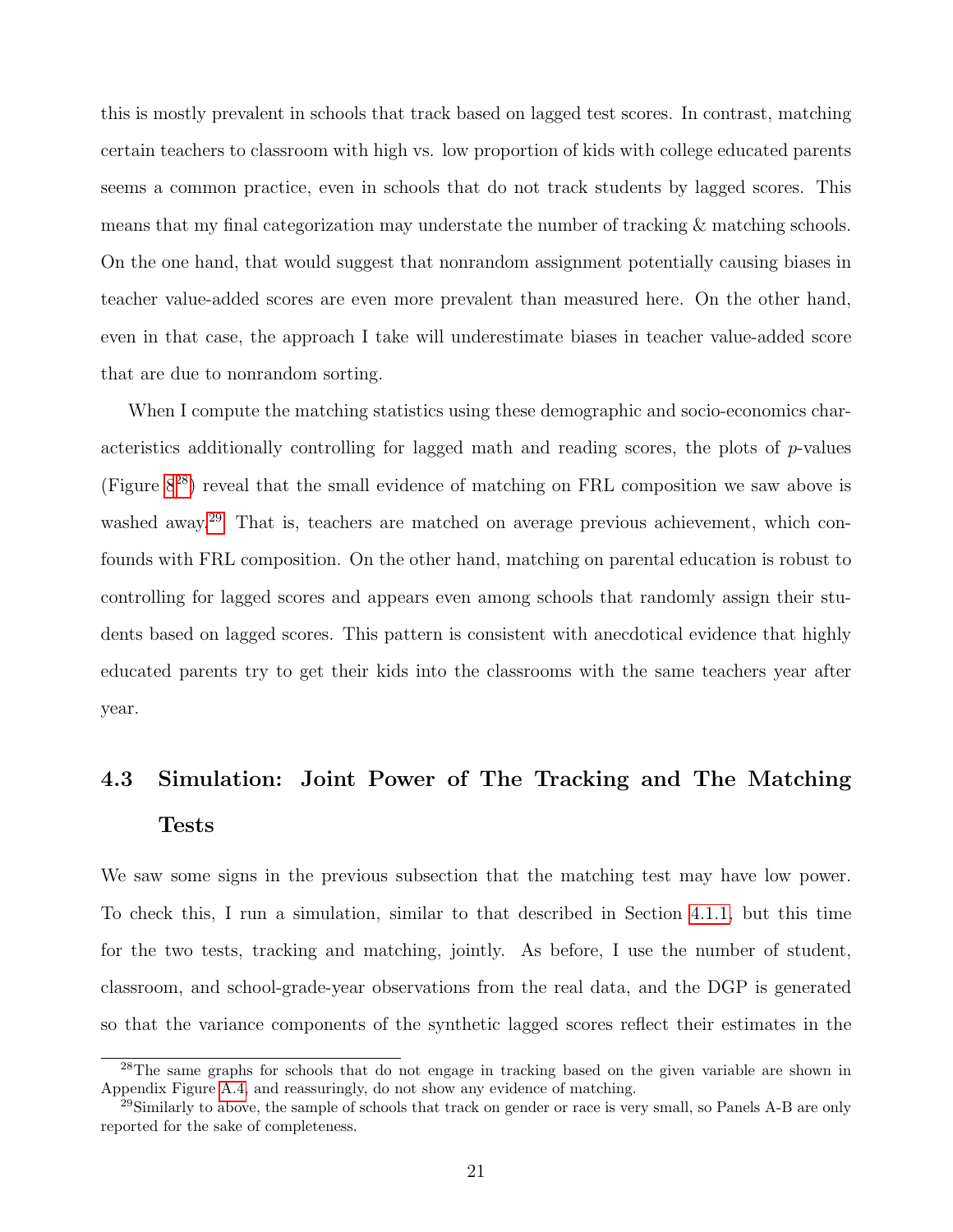real data. In the simulation, I generate 3 types of schools: (i) schools that assign students and teachers randomly to classrooms ("random"); (ii) those that track students but do not match teachers to classrooms ("tracking only"); and (iii) those that perform both tracking and matching ("tracking & matching"). The proportion of each type reflects the results of the classifications in sections [4.1](#page-15-1) and [4.2:](#page-19-1) Students at a random 60% of schools have both classroom and school-grade-year components in their scores (tracking schools), while the remaining 40% have only a school-grade-year component (randomly assigning schools). Students at a random half of tracking schools were also given a time-invariant teacher component in their scores (tracking & matching schools). Table [4](#page-41-0) summarizes the features of this data generating process for lagged scores.

I run the tracking test described above on the simulated scores and then collapse the data to the classroom level and run the matching test. As a result, each school obtains a  $p$ -value for tracking and a *p*-value for matching. I classify schools as tracking (matching) if their tracking (matching) p-value is less than or equal to 0.05, and I summarize the results in Table [5,](#page-42-0) a three-way misclassification table that shows the percent correctly predicted.

Summing the values along the diagonal, the table shows that 74.7% of schools are correctly classified. Misclassification arises as a serious issue only in one case: schools that are generated to be both trackers and matchers. About 60% of these schools are correctly classified as tracking but not as matching as well. It is interesting to note that schools that only reject matching and not tracking (however, tracking is logically a presumption for matching) but not tracking appear to come from to the truly randomly assigning group.

Table [6](#page-43-0) shows the empirical distribution of schools in the dataset, where I have classified schools into 3 types:

1. Randomly assigning schools: schools for which both the tracking and the matching tests (in both math and reading) failed to reject the null at the 0.05 level (upper left cell in Table  $6$ ).<sup>[30](#page-0-0)</sup>

<sup>30</sup>Technically, schools that reject the "no matching" test only (upper right cell in Table [6\)](#page-43-0) also belong in this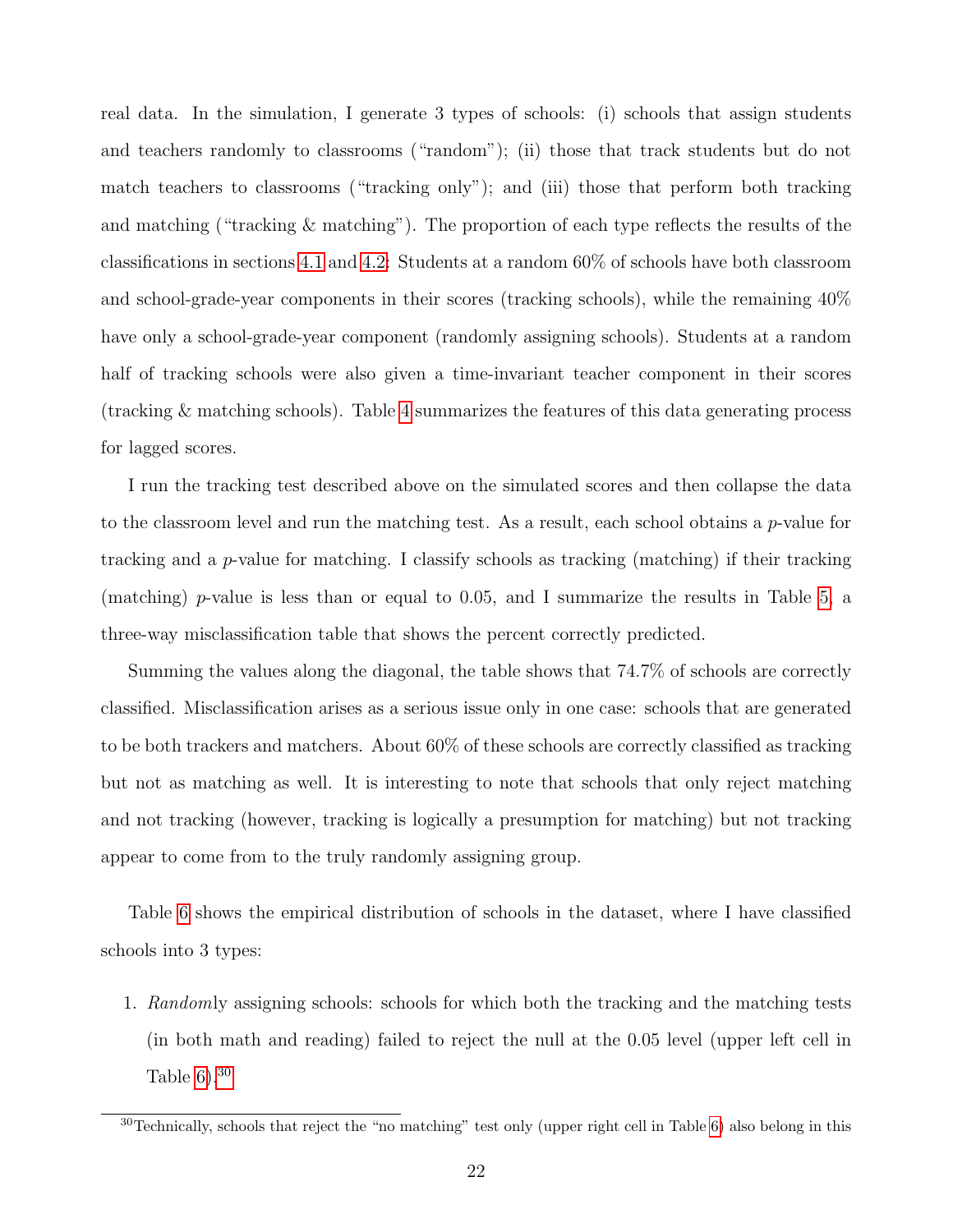- 2. *Tracking-only* schools: schools for which the tracking test is rejected at the 0.05 level, but the matching test fails to reject the null (lower left cell in Table [6\)](#page-43-0). I will not use this set of schools in the analysis below.
- 3. Tracking  $\mathcal{C}$  matching (or "nonrandom") schools: schools for which I reject the null at the 0.05 level for both the tracking and matching tests in either math or reading (lower right cell in Table [6\)](#page-43-0). This may be the group for whom teacher value-added estimates may be the most severely biased.

In the analysis I present below, I focus only on two types of schools, random and tracking & matching (sometimes also referred to as nonrandom). As argued in Section [2,](#page-6-2) the teacher effects in the random group are likely to be measured nearly bias free, while those in the nonrandom group are most likely to be contaminated by a bias term.

These two groups are quite robust even if we measure tracking & matching based on (i) a weighted average of lagged math and reading scores (where the weights come from the coefficients on the lagged score variables in a student-level value-added model), or (ii) predicted scores from all observable variables in a student-level value-added model. As Table [7](#page-44-0) shows, there are essentially no random assignment schools on lagged scores that appear tracking & matching on these other two variables, while there are almost no tracking  $\&$  matching schools on lagged scores that appear random on these variables. Classification based on a weighted average of observables other than lagged scores (including parental education for instance) performs somewhat worse, however, as Table [7](#page-44-0) suggests, classification on lagged scores is rather conservative: there are more random schools on lagged scores that appear tracking & matching on other observables, and relatively few who are tracking & matching based on lagged scores but random on other observables. This again supports that nonrandom assignment may be more prevalent than quantified here and so my approach may just yield a lower bound on biases in teacher value-added scores introduced by nonrandom sorting.

group, as the simulation shows they are misclassifications in the truly randomly assigning group. I decide to not use this group of schools in the rest of the analysis, but the results are robust to their inclusion as random assigners.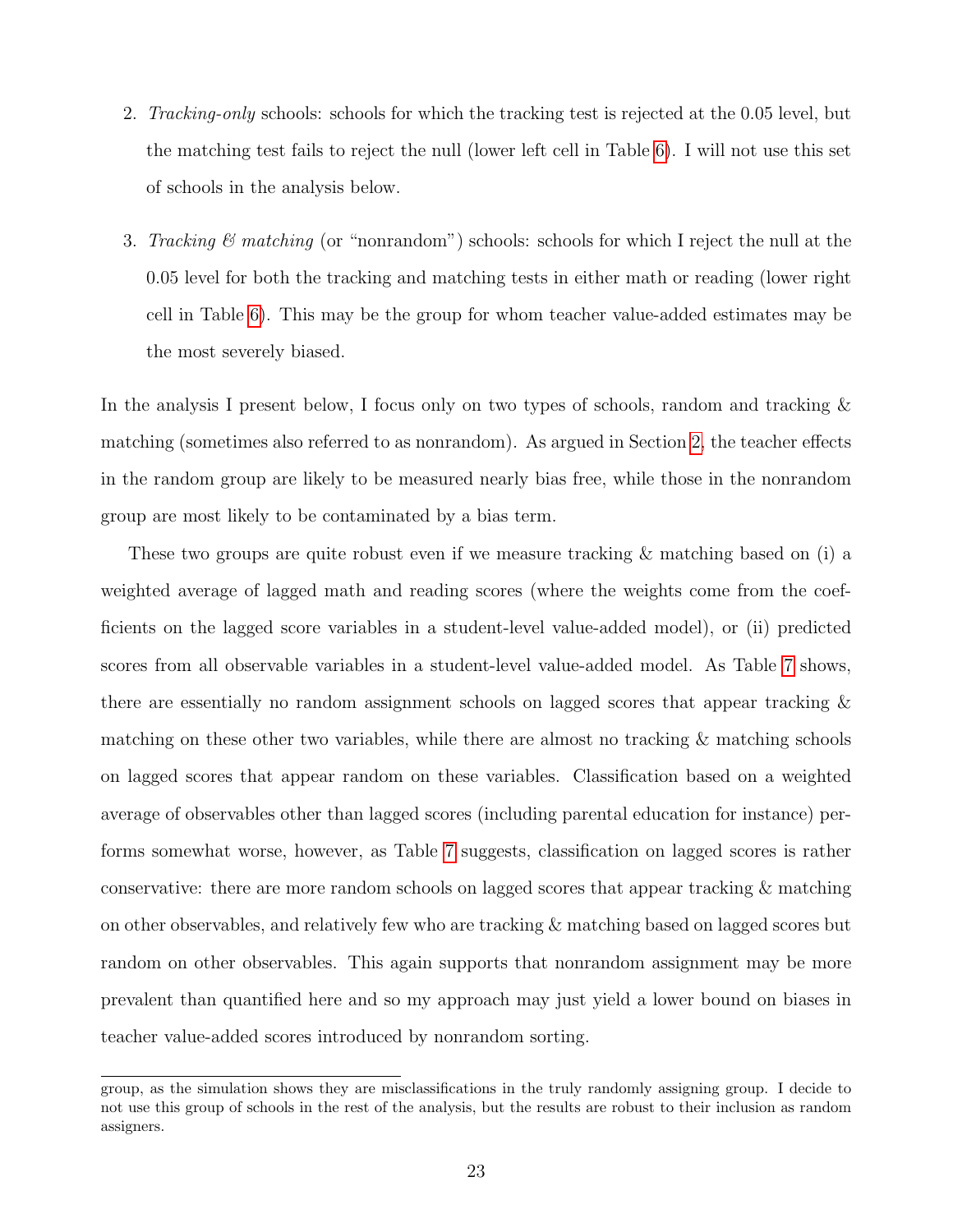# 5 Structure of Teacher Value-Added

Now that I have classified randomly and nonrandomly assigning schools, I turn to how such a classification can be used to identify the magnitude of the bias in teacher effect estimates, and its correlation with true teacher effects. I begin by describing how I obtained value-added scores for each teacher linked to the students in my base sample.

### <span id="page-24-0"></span>5.1 Student-level VAM specification

I obtain teacher value-added scores using the "average residual" method: After estimating a (student-level) value-added model, I average the student-level residuals at the classroom level.

The student-level VAM specification I use is common in the literature.<sup>[31](#page-0-0)</sup>

<span id="page-24-2"></span><span id="page-24-1"></span>
$$
y_{it} = \gamma_g \left( y_{ig-1t-1} \right) + X_{it}' \beta + \delta_{gt} + \nu_{it}. \tag{9}
$$

In all specifications the dependent variable is the math test score of student  $i$  in year  $t$ , and  $S(i, t) = s$ ,  $G(i, t) = g$  and  $J(i, t) = j$  are the student's school, grade and teacher assignments in the given year. Lagged math and reading scores enter the right handside as a flexible, grade-specific, 3rd order polynomial,  $\gamma_g(y_{ig-1:t-1})$ .  $\delta_{gt}$  is a set of grade×year effects to control for changes in the tests and other grade- and year-specific shocks. Control variables,  $X_{it}$ , are gender and race of a child, 4 categories of parental education, eligibility for free or reduced price lunch, exceptionality status in 8 categories, time spent on TV/video game, frequency of doing homework and days of absence. Only gender, race, homework and TV/other electronics usage are available for all years in the base sample, so I include a missing indicator for each of the rest of the controls when they are unavailable.<sup>[32](#page-0-0)</sup> I estimate [\(9\)](#page-24-1) by OLS, with standard errors clustered at the school level. I carry out 3 additional robustness checks. First, I add "leave-out" classroom average peer characteristics and "leave-classmates-out" school-grade-year average

 $31$  For a full review of different specifications that are commonly estimated in the literature, see [Guarino et al.](#page-36-9) [\[2012\]](#page-36-9).

 $32$ See more details about the availability of each control variable in the Data section.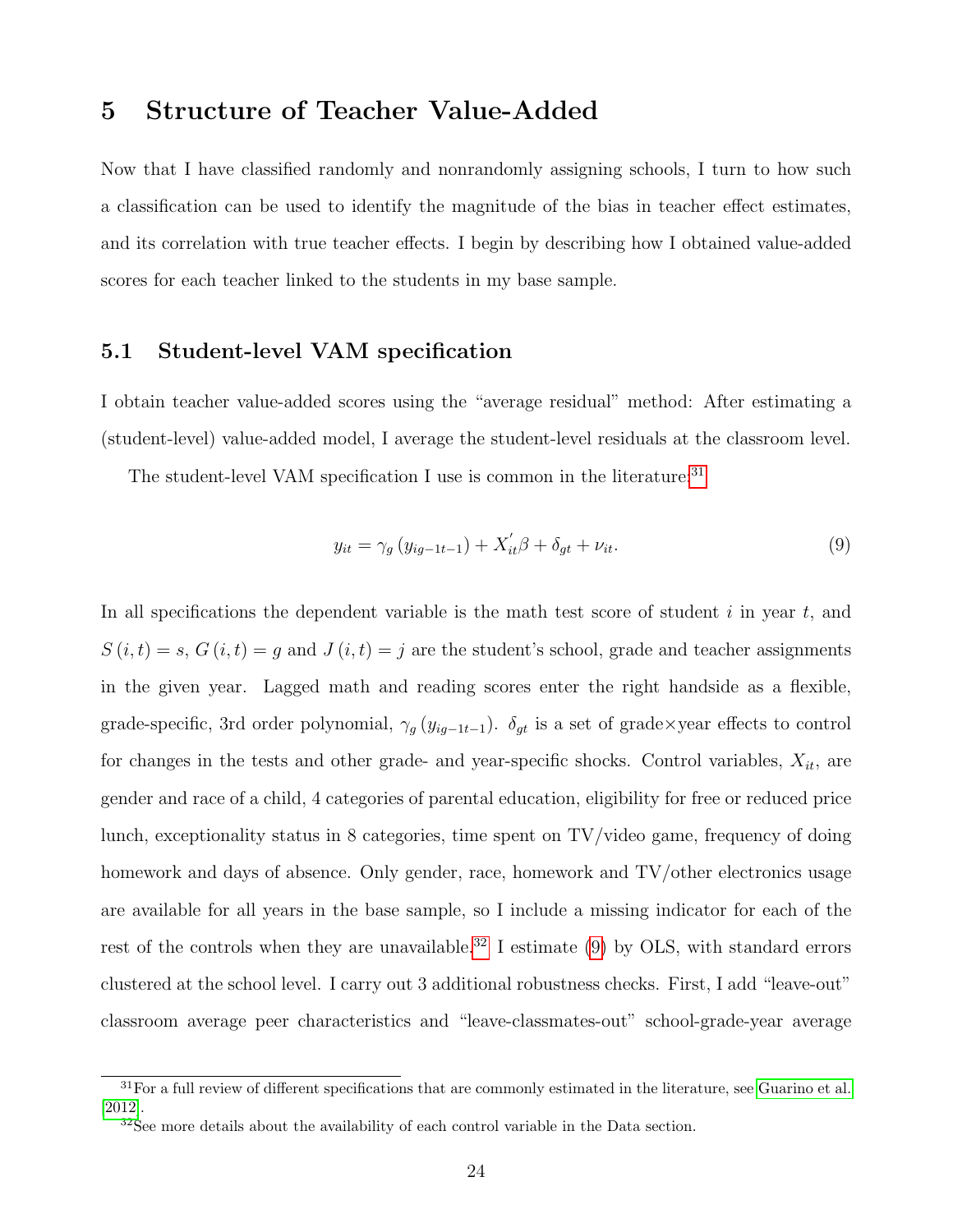peer characteristics to eq.  $(9)^{33}$  $(9)^{33}$  $(9)^{33}$  $(9)^{33}$  Second, I augment the specification by school-grade-year effects, and last, I add teacher effects (omitting school-grade-year effects). In this last withinteacher specification, before proceeding, I add back the estimated fixed effects for teachers to the student-level residuals, similar to how [Chetty et al.](#page-36-3) [\[2014a\]](#page-36-3) and [Bacher-Hicks et al.](#page-36-4) [\[2014\]](#page-36-4) did.

After obtaining  $\hat{\nu}_{it}$  from eq. [\(9\)](#page-24-1), I compute (inefficient) teacher value-added scores by averaging student-level residuals for each teacher-year combination:<sup>[34](#page-0-0)</sup>

$$
\bar{\nu}_{jt} = \frac{1}{n_{jt}} \sum_{i \text{ s.t. } J(i,t)=j} \hat{\nu}_{it}.
$$

There are a small number of teachers in my base sample who show up teaching multiple classes in the same year.[35](#page-0-0) In their case, I take the precision weighted average of their classroom-level residuals, so that I end up with one observation per teacher-year. Table [8](#page-45-0) contains the summary of implied teacher value-added estimates. These simple value-added scores, with no shrinkage, are appropriate to estimate the structure of value-added.

# <span id="page-25-0"></span>5.2 Identifying the bias and its relationship with the true teacher effect

Assume there are two types of schools: those in which classroom assignment practices are random  $(P(s) = R)$  and those that both track their students and match teachers persistently

<sup>&</sup>lt;sup>33</sup>These average characteristics are lagged scores, percent of each minority, percent female, percent of parental education categories, percent free- and reduced price eligible, percent gifted and percent other type of exceptional. I take these averages at the classroom level, leaving out the student herself, and also average them over the whole school-grade-year cell, leaving out the student and her classmates.

<sup>&</sup>lt;sup>34</sup>A common practice to compute teacher value-added scores is to combine multiple years of data and use shrinkage. (See, for instance, [Jacob et al.](#page-37-9) [\[2010\]](#page-37-9), [Kane and Staiger](#page-37-5) [\[2008\]](#page-37-5), [Chetty et al.](#page-36-3) [\[2014a\]](#page-36-3), [Rothstein](#page-38-2) [\[2014\]](#page-38-2), [Bacher-Hicks et al.](#page-36-4) [\[2014\]](#page-36-4). However, for my purpose, simply averaging over student-level residuals in a single year fits best.)

 $35$ Teachers with more than one classroom assignment make up  $1.12\%$  of my base sample. I did not throw them out, because in theory it may be possible that in some schools teachers specialize in certain subjects even at these early grades, so these teachers may only teach one subject but multiple classes. Also, there may be schools with mixed grade-level classrooms. Leaving these teachers out from the analysis does not change any of the results.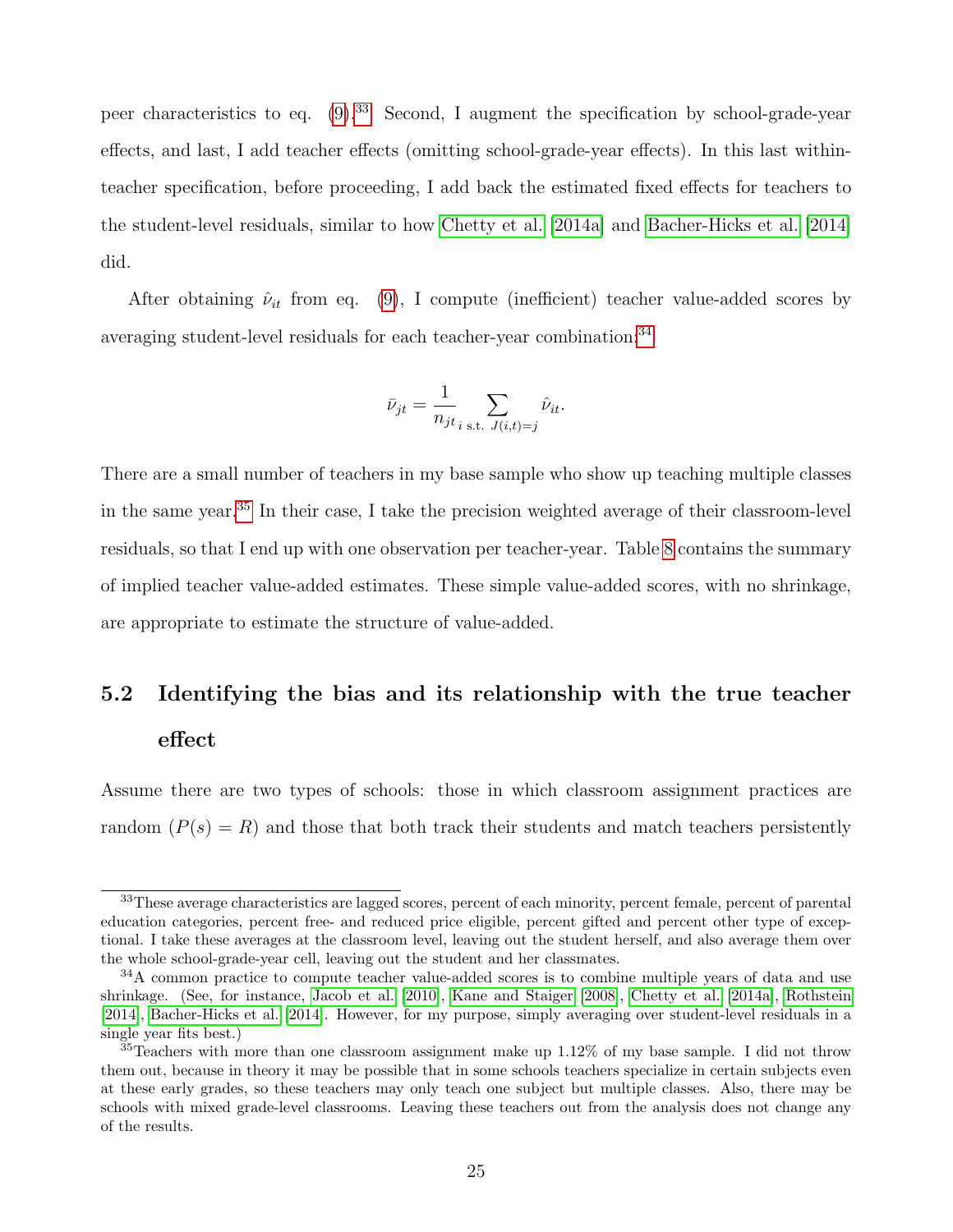to similar classrooms over time.<sup>[36](#page-0-0)</sup> Again, I call this latter group nonrandom assigners ( $P(s)$ ) TM). Residuals from the student-level VAM in eq. [\(9\)](#page-24-1) can be decomposed as follows:

$$
\nu_{it} = \mu_j + b_{jP(s)} + \theta_{jP(s)t} + \varepsilon_{it},
$$

where  $\nu_{it}$  is the residual from the student-level value-added model (VAM) for student i assigned to teacher  $J(i, t) = j$  in year t at school  $S(i, t) = s$  with classroom assignment policy  $P(s)$ .  $\mu_j$ is the true teacher effect for teacher j,  $b_{jP(s)}$  is the bias term in teacher j's effect if teacher j is at school type  $P(s)$ .  $\theta_{jt}$  is a classroom-level shock, which is assumed to be *i.i.d.* in both the teacher and time dimensions. This captures noise that is common to all students in the classroom (e.g. someone jackhammering outside when the kids are taking the test, or a teacher-year shock).  $\varepsilon_{it}$ is student-level i.i.d. noise. Then average teacher-year residuals are

$$
\bar{\nu}_{jt} = \mu_j + b_{jP(s)} + \theta_{jP(s)t} + \bar{\varepsilon}_{jt}.
$$

I assume there is no bias in randomly assigning schools. However, there is bias potentially in tracking & matching schools. That is,

$$
b_{jR} \equiv 0,
$$
  

$$
b_{jTM} \equiv b_j \neq 0, \ \sigma_b^2 > 0, \ \sigma_{\mu b} \neq 0.
$$

Using this structure, we can compute second moments (variances and autocovariances) of teacher value-added estimates for five different groups of teachers:

1. Variance of value-added scores for all teachers in randomly assigning schools:

$$
Var\left(\bar{\nu}_{jt} \mid P(s) = R\right) = \sigma_{\mu}^{2} + \sigma_{\theta R}^{2} + \frac{\sigma_{\varepsilon R}^{2}}{n_{jt}}.
$$

In practice, I will take the adjusted variance of  $\bar{\nu}_{jt}$  for the within-classroom variance,  $\frac{\sigma_{\varepsilon_R}^2}{n_{st}}$  $n_{jt}$ 

<sup>36</sup>I discuss how I measure these two types in Section [4.](#page-13-0)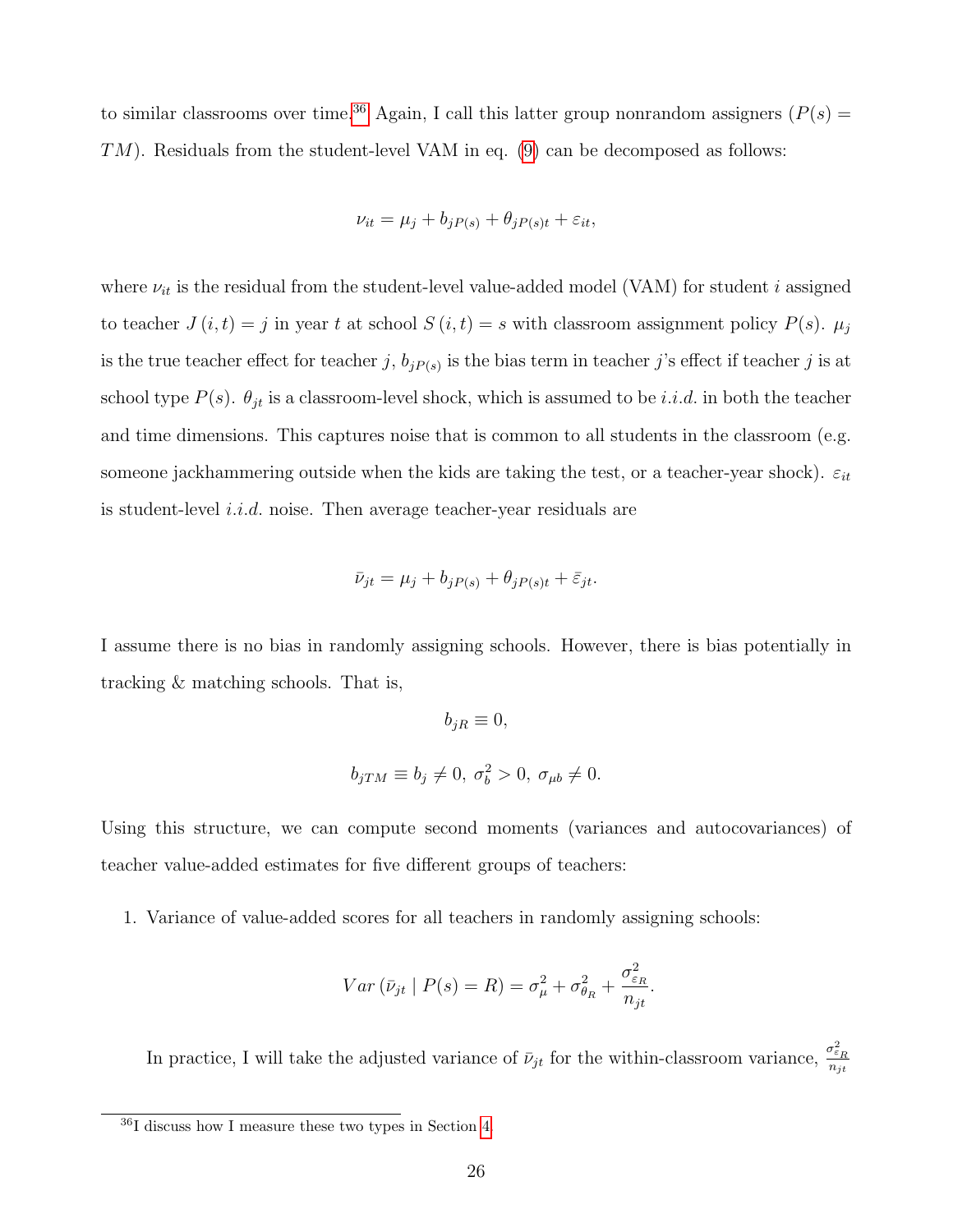$$
Var (\text{adj}\bar{\nu}_{jt} | P(s) = R) = E \left[ \left( \bar{\nu}_{jt} - \frac{\sum_{j \in R} \bar{\nu}_{jt}}{\# \text{ of R teachers}} \right)^2 - \frac{\sigma_{\varepsilon_R}^2}{n_{jt}} \right] =
$$
  
=  $\sigma_{\mu}^2 + \sigma_{\theta_R}^2$ ,

with appropriate degree-of-freedom adjustments.

:

2. Variance of value-added scores for all teachers in tracking & matching schools. Similarly adjusting for the within-classroom variance,

$$
Var (\text{adj}\bar{\nu}_{jt} | P(s) = TM) = E\left[ \left( \bar{\nu}_{jt} - \frac{\sum_{j \in TM} \bar{\nu}_{jt}}{\# \text{ of TM teachers}} \right)^2 - \frac{\sigma_{\varepsilon_{TM}}^2}{n_{jt}} \right] =
$$
  
=  $\sigma_{\mu}^2 + \sigma_b^2 + 2\sigma_{\mu b} + \sigma_{\theta_{TM}}^2.$ 

3. Autocovariance of stayers in random schools and movers between two random schools:<sup>[37](#page-0-0)</sup>

$$
Cov\left(\bar{\nu}_{jt}, \bar{\nu}_{jt-1} \mid P\left(S(j, t)\right)\right) = P\left(S(j, t-1)\right) = R) = \sigma_{\mu}^{2}.
$$

4. Autocovariance of stayers in tracking & matching schools:

$$
Cov(\bar{v}_{jt}, \bar{v}_{jt-1} | S(j, t) = S(j, t-1)
$$
 and  $P(S(j,t)) = TM) = \sigma_{\mu}^2 + \sigma_{b}^2 + 2\sigma_{\mu b}$ .

5. Autocovariance of movers from randomly assigning schools to nonrandomly assigning ones and vice versa:

$$
Cov\left(\bar{\nu}_{jt}, \bar{\nu}_{jt-1} \mid P\left(S(j,t)\right) \neq P\left(S(j,t-1)\right)\right) = \sigma_{\mu}^2 + \sigma_{\mu b}.
$$

 $37\text{As } \varepsilon$ 's are assumed to be i.i.d., within-classroom variance terms do not appear in the covariances, therefore it is not necessary to adjust for them.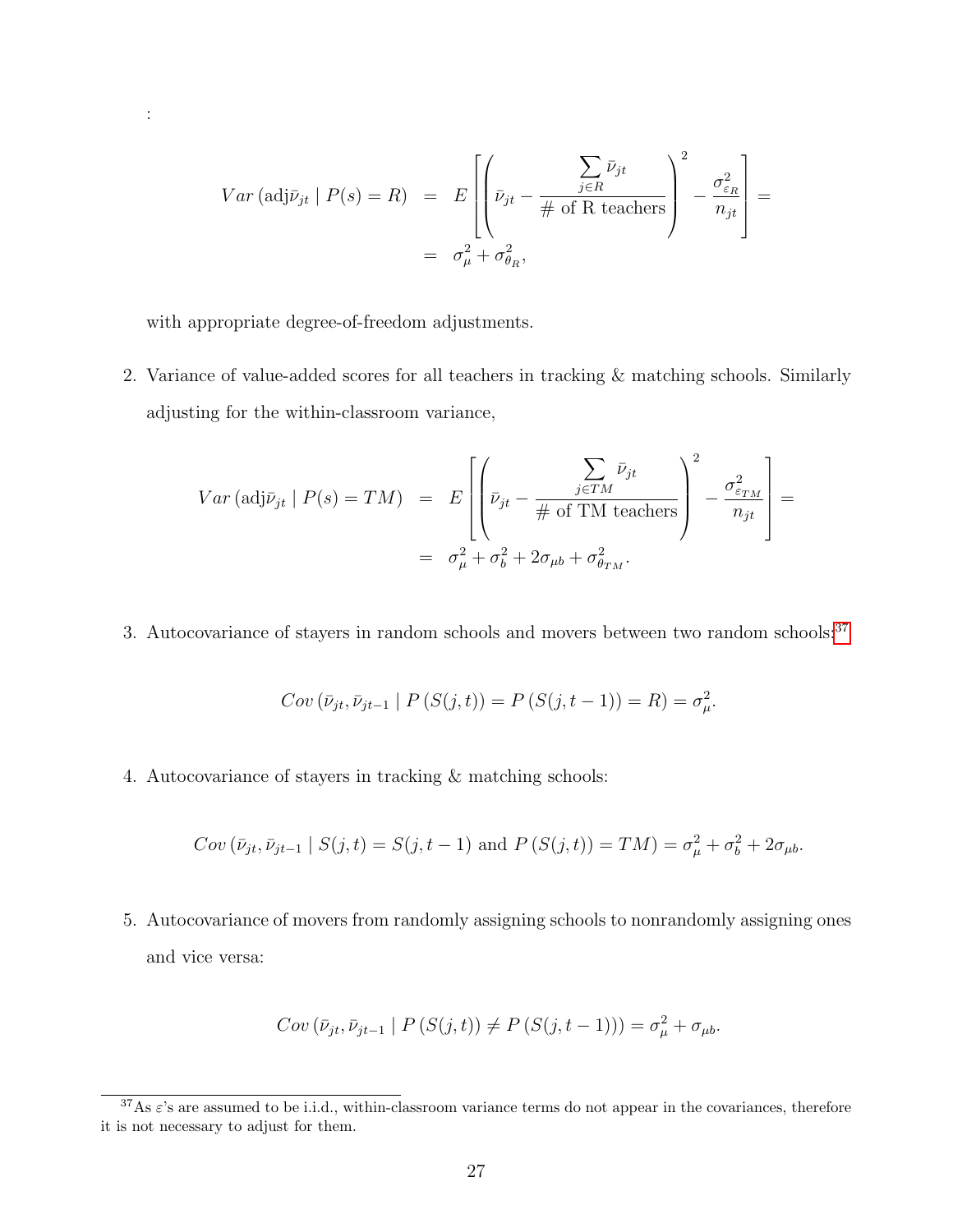I back out the empirical counterpart of these moments in the data and perform a minimum distance estimation to obtain estimates for the underlying parameters,

$$
\Theta = \left(\sigma_{\mu}^2, \sigma_{b}^2, \sigma_{\mu b}, \sigma_{\theta_R}^2, \sigma_{\theta_{TM}}^2\right).
$$

The theoretical moments alongside with their empirical counterparts are listed in Table [9\)](#page-45-1). They can be turned into a just identified system of 5 moment conditions with 5 parameters to estimate. Then the criterion function to be minimized is

$$
\min_{\Theta} \left[ \hat{m} - f(\Theta) \right]' W \left[ \hat{m} - f(\Theta) \right],
$$

where  $\hat{m}$  is the vector of empirical moments and  $f(\Theta)$  is a vector of theoretical moments. W is a weighting matrix. In the just-identified case it is simply the identity matrix. To obtain standard errors, I compute the variance-covariance matrix from 1000, 90% block bootstrapped samples of empirical moments.

### 5.3 Results

The results of the minimum distance estimation outlined in the previous subsection are shown in Table [10.](#page-46-0) I only report results from the plain OLS student-VAM specification.[38](#page-0-0)

I find that the standard deviation of the true teacher effects is 0.175, which is in the high end of the range in the previous literature (around 0.1-0.2 standard deviations  $[SDs]$ ).<sup>[39](#page-0-0)</sup> Classroomlevel shocks (0.13-0.14 SDs) are substantial relative to true teacher effects, and are remarkably similar across the two school types.

One of the main results of this paper is the estimate of the variance of the potential bias

<sup>38</sup>Results for the other three student-level VAM specifications are qualitatively the same and quantitatively very similar. Also, minimum distance results are only reported for the case when schools are classified based on lagged math and reading scores, however, these are almost the same, both qualitatively and quantitatively, as results for the case when school are classified based on predicted scores from all observable variables.

<sup>39</sup>In the other three specifications, I find 0.09-0.21 SDs. The smallest SD is in the within school-grade-year specification, while the largest is in the within-teacher one (where teacher fixed effect estimates are added back to student-level residuals).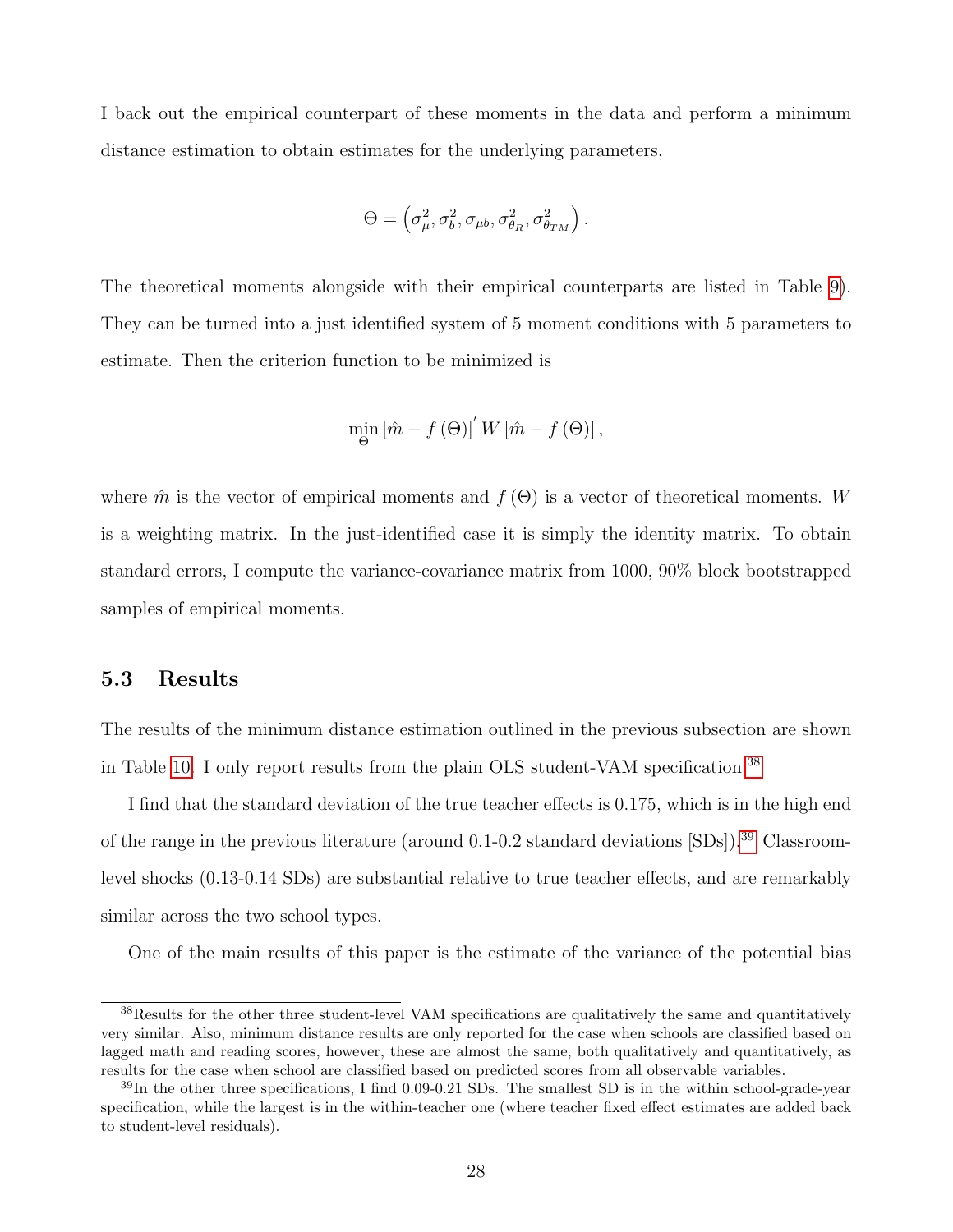in teacher value-added scores, which turns out to be quantitatively important: it is almost a third of the variance of true effects, with 0.093 SDs, although not statistically significant.

I find a substantially negative correlation between true teacher effects and the bias in valueadded scores, around -0.3. This is the first estimate of this parameter. It suggests that previous literature evaluating the bias in teacher effects due to nonrandom classroom assignment but assuming zero correlation may have been misleading. (See more on this point in the next subsection.) The negative sign of the correlation between teacher effects and the bias indicates a negative sorting of students to teachers based on characteristics that are unobservable given ob-served student covariates.<sup>[40](#page-0-0)</sup> In other words, good teachers tend to get students whose potential learning gains are lower, and bad teachers get assigned to students whose potential gains are higher. This finding is in contrast with the positive sorting process based on observables that we saw in Figure [1,](#page-50-0) implying that students who are predicted to score higher based on their observable characteristics are assigned to good teachers, but in turn will acquire lower gains, plausibly due to mean reversion. This mechanism eventually hurt their teachers' measured effectiveness. In fact this implies that bad teachers are helped by value-added score measurements, while good teachers are punished. Due to the direction of this mismeasurement, even the rank ordering of teacher may be affected.

In the methods of moment estimation, I treat teachers who stay at randomly assigning schools in two consecutive years and those who move between two randomly assigning school as one group, assigning them the same theoretical autocovariance parameter. Also, I treat teachers who move between a randomly assigning school and a non-randomly assigning school in either direction to be identical. These assumptions are testable. Therefore, I run regressions of current value-added score on lagged value-added scores, fully interacted with a categorical variable that can take 5 values: (i) the teacher is a stayer at a random school, (ii) the teacher is stayer at a

<sup>&</sup>lt;sup>40</sup>This is an interesting finding on its own, and points into the direction that teacher assignments may not be efficient within schools.

Using the notation from Section [2,](#page-6-2) this result means that  $Cov(\mu, \tilde{Z}) < 0$ , implying  $\pi_2 - \kappa \pi_1 < 0$  in tracking & matching schools. If assignment practices in random schools are qualitatively similar in random schools as well, just less strong, this condition precludes the knife-edge case of  $\pi_1 + \kappa \pi_2 = 0$ , when my identification of bias would not work.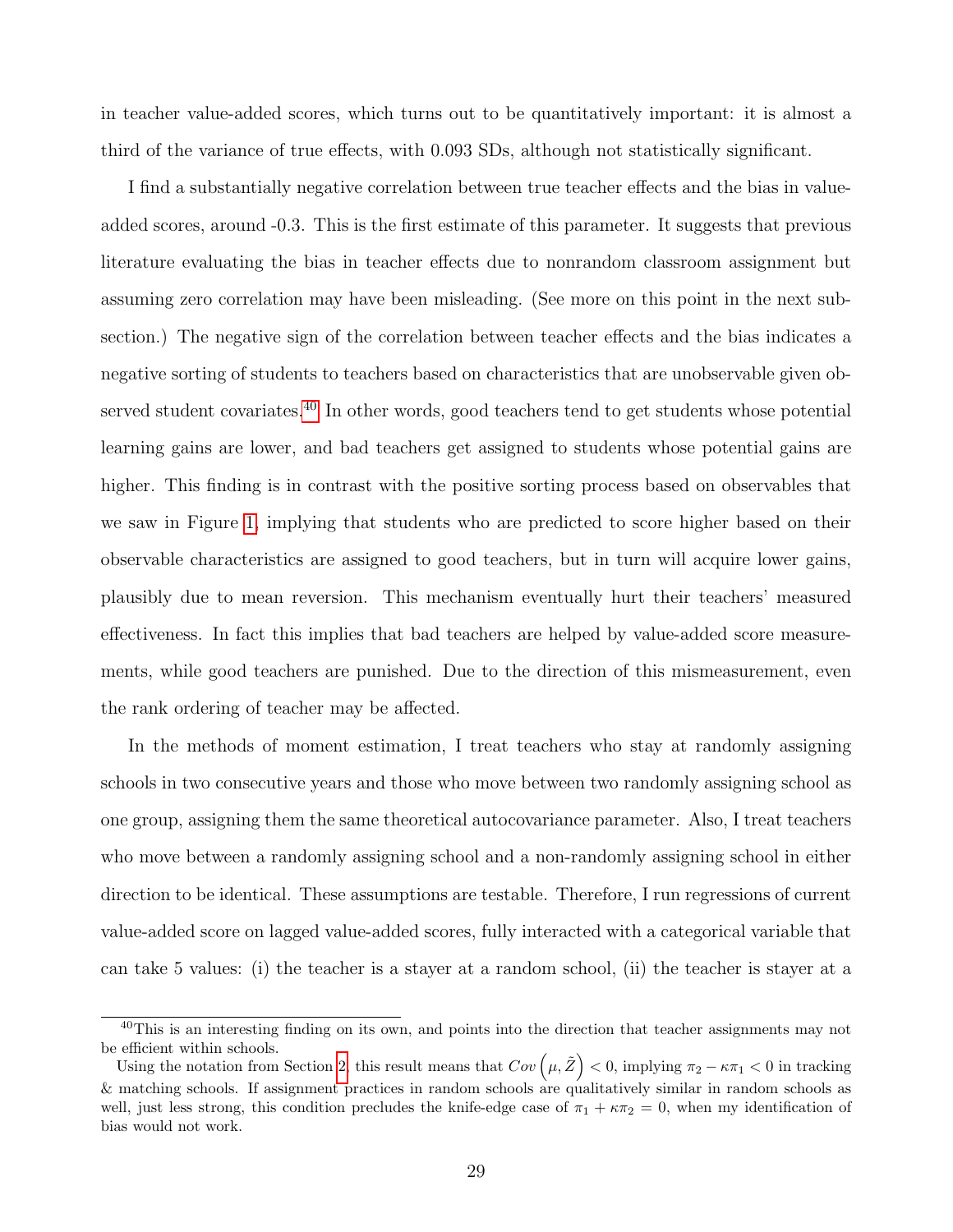tracking & matching school, (iii) the teacher moves between two random schools, (iv) the teacher moves from a random school to a tracking & matching one, and (v) the teacher moves from a tracking & matching school to random one. The coefficients on the interaction terms in this regression inform us about the differences in the reliability of year-to-year value-added scores for each stayer/mover type of teacher. The stayer/mover types for whom the reliabilities are significantly different should be parametrized differently in the minimum distance estimation. Results are shown in Table [11.](#page-47-0) The first column shows OLS estimates, while the second column adds current school effects interacted with year effects. The reference group is teachers who stay in the same randomly assigning schools in two consecutive years.

The reliability of the value-added scores is low (around 0.53); however, this is only due to the fact that I am only using one year of data to predict value-added in the subsequent year. There are only economically small and borderline significant main effects, however, these are only due to between-school sorting of teachers and are absorbed by (current) school effects. The coefficient on lagged value-added score gives the 1-year reliability of value-added scores among teachers who stay in random schools (the reference group), while the coefficients on the interaction terms are the differences in the reliabilities for each group of teachers, relative to the reference group. There is one coefficient that directly contrasts with the model I applied in the minimum distance estimation: The reliability of the random-to-random movers is significantly lower than that of the random school stayers. The reliability of groups 4 and 5 also seem somewhat different, however, this difference is not significant. To see whether my model of valueadded structure is robust to these differences, I estimate an overidentified extension separating the group of random school stayers from random-to-random movers and random-to-nonrandom movers from nonrandom-to-random movers, thereby allowing for two extra moment conditions. The moment conditions are listed in Table [12.](#page-48-0) The estimation results are shown in Table [13.](#page-49-0)

As the model is now overidentified, I use three different weighting matrices: an identity matrix, a diagonal matrix with the number of observations in the diagonal and the inverse variance-covariance matrix of the moments (the optimal weighting matrix). Table [13](#page-49-0) shows that the results are relatively robust to the choice of the weighting matrix. The specification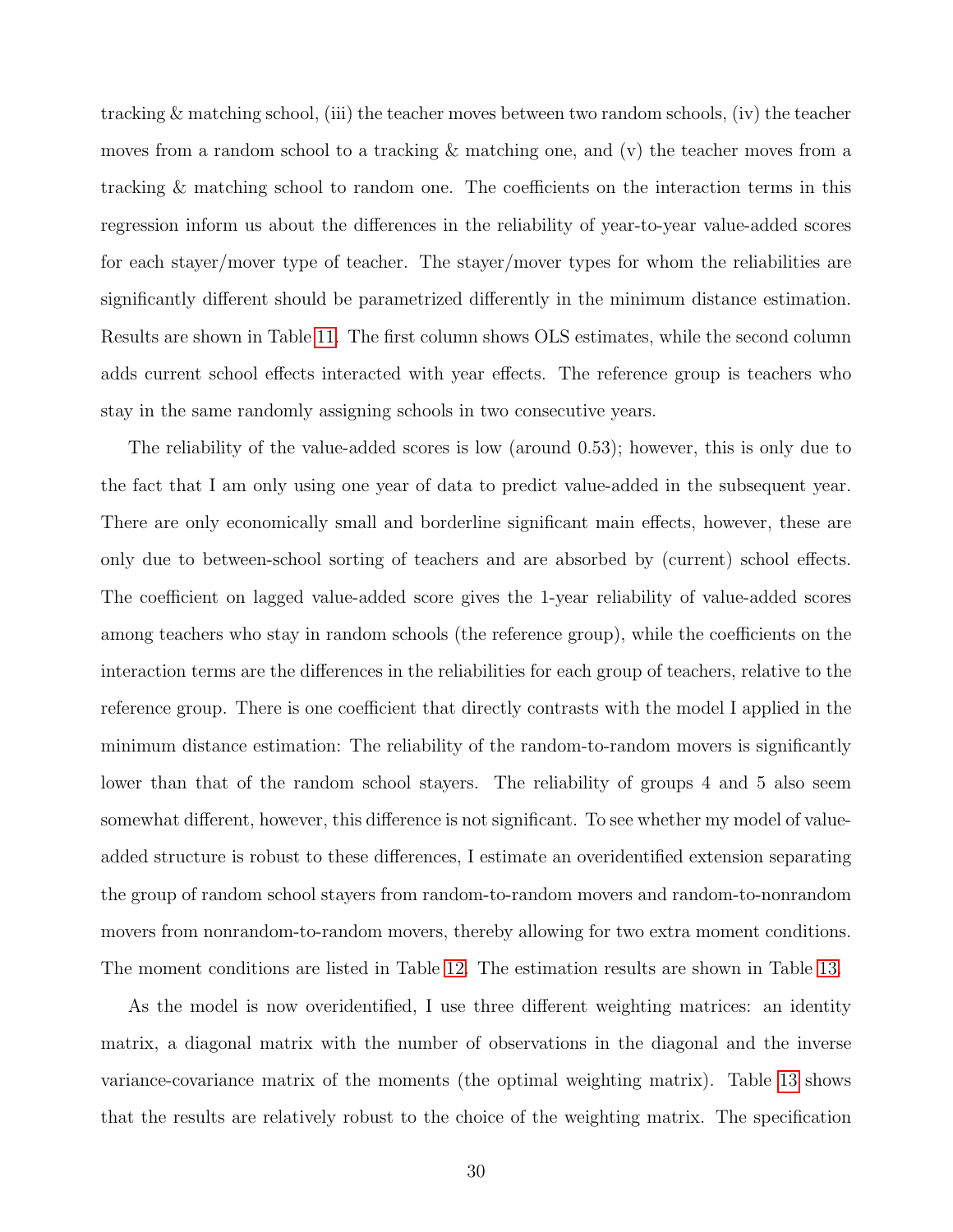with the identity weighting matrix yields somewhat lower bias variance and lower correlation between the true effects and the bias, but this specification does not take into account the fact that the moments for the movers are much less precisely estimated than those for the stayers, due to the smaller sample sizes. Overall, the results are similar to what I found in Table [10:](#page-46-0) there may be substantial biases in estimated teacher value-added, however, those biases are mostly offset by their negative correlation with the true effects. This negative correlation is what made the bias undetectable using the methods employed earlier in the literature.<sup>[41](#page-0-0)</sup>

### 5.4 Discussion

I have provided a new estimate of the bias in teacher value-added scores, and for the first time in the literature, assessed the correlation between this bias and the true teacher effects. Both turn out to be quantitatively important. In particular, the negative sign of the correlation suggests that the methods used to estimate value-added may also *rank* teachers incorrectly. These results are somewhat at odds with recent studies evaluating the performance of teacher valueadded scores using teacher switching quasi-experiments [\(Kane and Staiger](#page-37-5) [\[2008\]](#page-37-5), [Kane et al.](#page-37-3) [\[2013\]](#page-37-3)[;Chetty et al.](#page-36-3) [\[2014a\]](#page-36-3), [Bacher-Hicks et al.](#page-36-4) [\[2014\]](#page-36-4)). This conflict is due to the misleading interpretation of results in these earlier studies.

To assess the reliability of teacher value-added scores, researchers have focused on the coefficient in a regression of true teacher effects on value-added scores,

$$
\frac{Cov\left(\mu_j, \hat{\mu}_j\right)}{Var\left(\hat{\mu}_j\right)}.
$$

The teacher switching studies estimate a feasible version of this coefficient assuming random classroom assignment: the regression coefficient of a change in student achievement at a schoolgrade on a change in teacher value-added due to teacher movements at the same school-grade. They find a coefficient very close to 1 and interpret it as evidence for no bias in value-added

<sup>&</sup>lt;sup>41</sup>The overidentification test does not reject (p-value= 0.51) the model.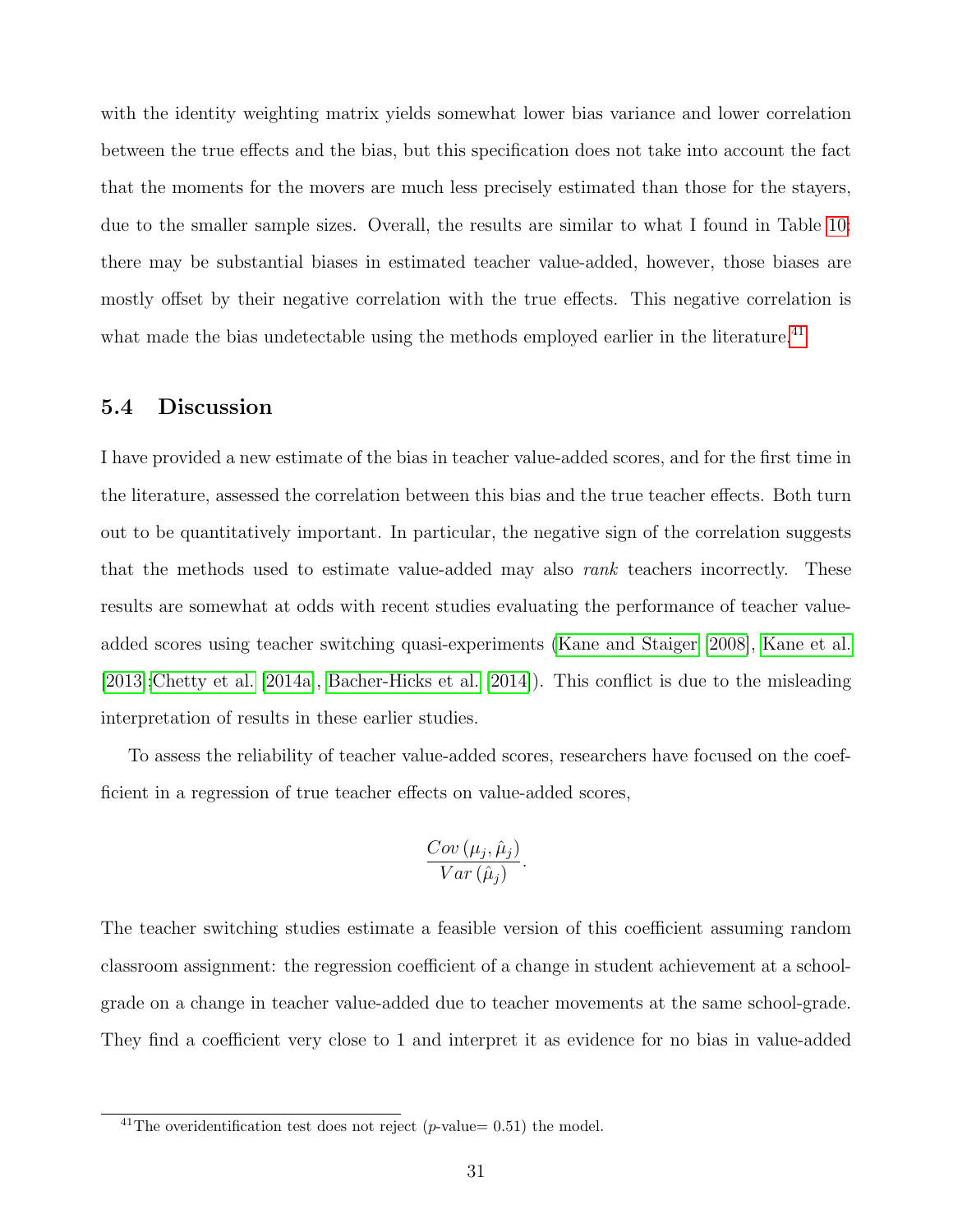scores.<sup>[42](#page-0-0)</sup>

However, this interpretation is only valid under the implicit assumption that true teacher effects are uncorrelated with the potential bias in the measured value-added. Formally, assuming  $\hat{\mu}_j = \mu_j + b_j$  yields

<span id="page-32-0"></span>
$$
\frac{Cov(\mu_j, \hat{\mu}_j)}{Var(\hat{\mu}_j)} = \frac{Var(\mu_j) + Cov(\mu_j, b_j)}{Var(\mu_j) + Var(b_j) + 2Cov(\mu_j, b_j)},
$$
\n(10)

and by assuming  $Cov(\mu_j, b_j) = 0$ , this expression simplifies to

<span id="page-32-1"></span>
$$
\frac{Cov(\mu_j, \hat{\mu}_j)}{Var(\hat{\mu}_j)} = \frac{Var(\mu_j)}{Var(\mu_j) + Var(b_j)},\tag{11}
$$

which in turn implies  $Var(b_j) \approx 0$  if  $\frac{Cov(\mu_j, \hat{\mu}_j)}{Var(\hat{\mu}_j)} = 1.43$  $\frac{Cov(\mu_j, \hat{\mu}_j)}{Var(\hat{\mu}_j)} = 1.43$ 

In this paper, I took a different approach to estimate  $\frac{Cov(\mu_j, \hat{\mu}_j)}{Var(\hat{\mu}_j)}$  by recovering the underlying parameters in [\(10\)](#page-32-0). Most importantly, my approach directly estimates  $Cov(\mu_j, b_j)$ , instead of implicitly assuming it away. For teachers whose value-added scores are measured in random schools,  $Var(b_j) = Cov(\mu_j, b_j) = 0$ , therefore my results suggest a coefficient of 1. However, in tracking & matching schools the coefficient turns out to be around 0.87, with  $Cov(\mu_j, b_j) < 0$ and  $Var(b_j) \neq 0$ . This number is within the confidence intervals of the true experiments analyzed in [Kane and Staiger](#page-37-5) [\[2008\]](#page-37-5) and [Kane et al.](#page-37-3) [\[2013\]](#page-37-3), who find forecast coefficients of 0.8-1 and are almost never able to reject that they are 1. My estimate is also not significantly different from 1, but at the same time, it's magnitude is remarkably similar to what [Rothstein](#page-38-2) [\[2014\]](#page-38-2) found, when revisiting the validity of the quasi-experiment in the [Chetty et al.](#page-36-3) [\[2014a\]](#page-36-3) study.<sup>[44](#page-0-0)</sup> These findings suggest that interpreting the reliability of value-added scores according to [\(11\)](#page-32-1) may be misleadingly simplistic.<sup>[45](#page-0-0)</sup> According to the traditional interpretations of the forecast

<sup>42</sup>In [Chetty et al.](#page-36-3) [\[2014a\]](#page-36-3)'s terminology, this amounts to forecast unbiasedness.

<sup>&</sup>lt;sup>43</sup>[Chetty et al.](#page-36-3) [\[2014a\]](#page-36-3) calls this *teacher-level unbiasedness*. They discuss that this is equivalent to forecast unbiasedness except in the knife-edge case where  $Var(b_j) + Cov(\mu_j, b_j) = 0$  and  $Var(b_j) \neq 0$ .

<sup>&</sup>lt;sup>44</sup>He shows that teachers (and their students) who are left out of the [Chetty et al.](#page-36-3) [\[2014a\]](#page-36-3) analysis are not random - these are teacher who are in their sample for at most the two years over which they analyze the grade- or school switches. After correcting for this nonrandom selection, he finds a coefficient around 0.8-0.9, statistically significant from 1.

<sup>&</sup>lt;sup>45</sup>In fact, when I estimate the more restrictive structure of value-added assuming away  $Cov(\mu_j, b_j)$ , I get back the result  $\frac{Cov(\mu_j, \hat{\mu}_j)}{Var(\hat{\mu}_j)} = \frac{Var(\mu_j)}{Var(\mu_j)+Var(b_j)} = 1$  implying  $Var(b_j) \approx 0$ . This model has a worse fit, however,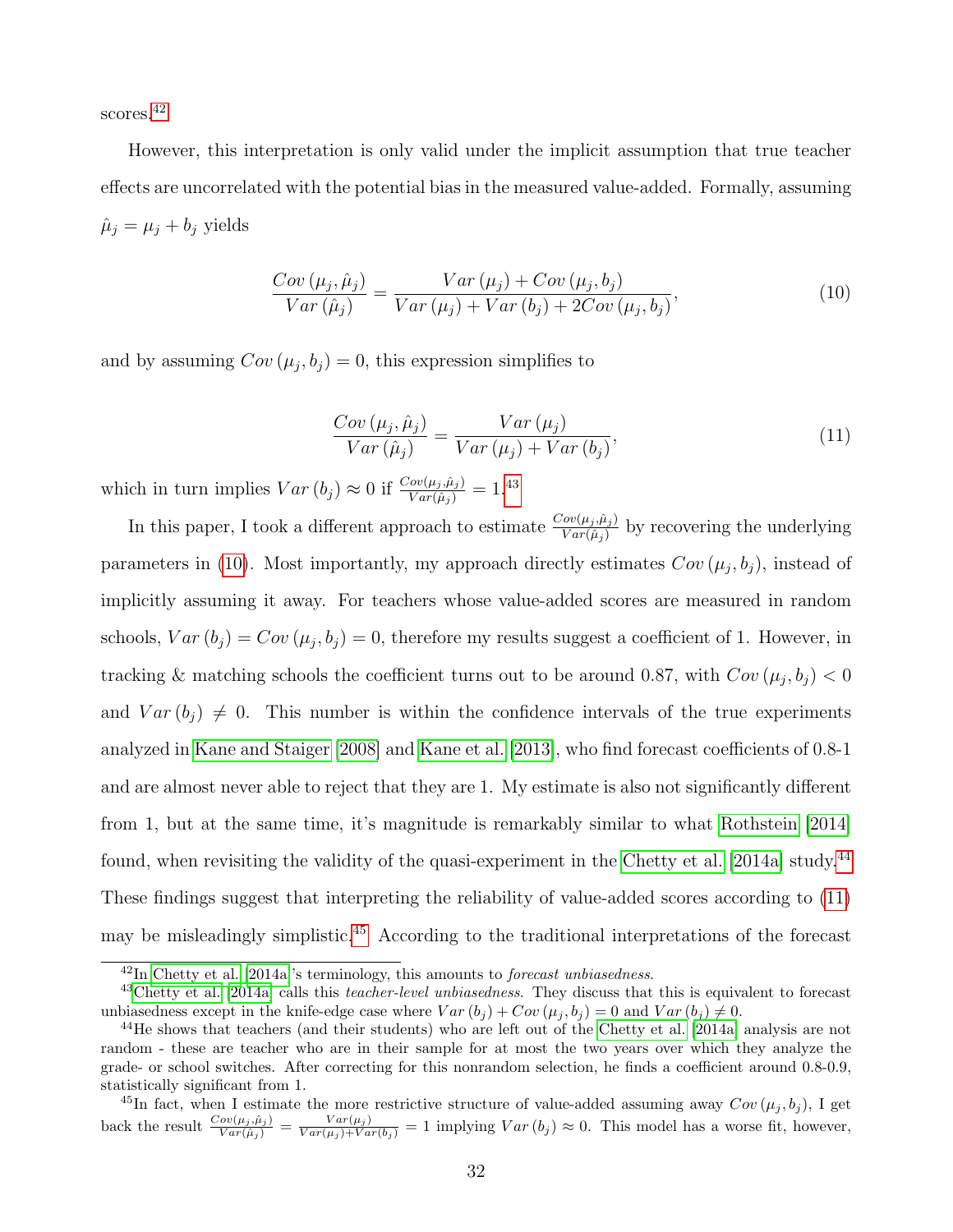coefficient, a value of 0.87 would imply a  $\frac{Var(b_j)}{Var(\mu_j)}$  ratio of 0.15, which is about half of what I find by estimating the richer model that allows for a nonzero covariance between  $\mu_j$  and  $b_j$ . That interpretation masks a potentially much larger bias in value-added scores. The contrast between that and my findings reveals that even if teacher value-added scores are unbiased predictors of the student achievement (and yield a forecast coefficient indistinguishable from 1), they may be so for the wrong reason: they may contain a large teacher-level bias, part of which is offset by its negative covariance with true teacher effects. This point relates to [Chetty et al.](#page-36-3) [\[2014a\]](#page-36-3)'s discussion that there is one knife-edge case in which value-added scores are best predictors but biased for the causal effect for teachers, and that is when  $Var(b_j) + Cov(\mu_j, b_j) = 0$  and  $Var(b_j) \neq 0.46$  $Var(b_j) \neq 0.46$  My estimates suggests that the truth may not be far off from this knife-edge case, which always lies in the confidence interval. (See the last line in Tables [10](#page-46-0) and [13,](#page-49-0) which show that  $Var(b_j) + Cov(\mu_j, b_j) = 0$  cannot be rejected at conventional significance levels.) As a consequence, value-added scores may be a useful statistical tool to predict student achievement on average, however, they may not be accurate enough to be used for individual teacher evaluation or for personnel decisions in a fair way.

In my setup, I am able to empirically distinguishing between  $Var(\mu_j)$  and  $Cov(\mu_j, b_j)$  using teacher movements between randomly assigning schools and tracking & matching schools. These movements, however, are relative rare, as shown by the number of observations in Table [\(12\)](#page-48-0). Previous studies such as [Chetty et al.](#page-36-3) [\[2014a\]](#page-36-3) might have failed to detect this potentially large bias in value-added scores because they identified it predominantly from teacher switches within school types and from grade switches within schools. My results say that within-school, the reliability of value-added estimates may be close to 1, however, they may be quite a bit lower (around 0.87) when a teachers moves from a random school to a tracking & matching one, or vice versa. This suggests that the reliability of teacher value-added scores highly depend on the classroom assignment policy that schools or school systems employ. Previously, heterogeneity in assignment practices were ignored, and researchers have estimated an average of the forecast

than the richer structure allowing for  $Cov(\mu_j, b_j) \neq 0$ .

<sup>&</sup>lt;sup>46</sup>This occurs when the forecast coefficient,  $\frac{Cov(\mu_j, \hat{\mu}_j)}{Var(\hat{\mu}_j)} = \frac{Var(\mu_j)+Cov(\mu_j, b_j)}{Var(\mu_j)+Var(b_j)+2Cov(\mu_j, b_j)} = 1$  but  $Var(b_j) \neq 0$ , implying the condition  $Var(b_j) + Cov(\mu_j, b_j) = 0$  with  $Var(b_j) \neq 0$ .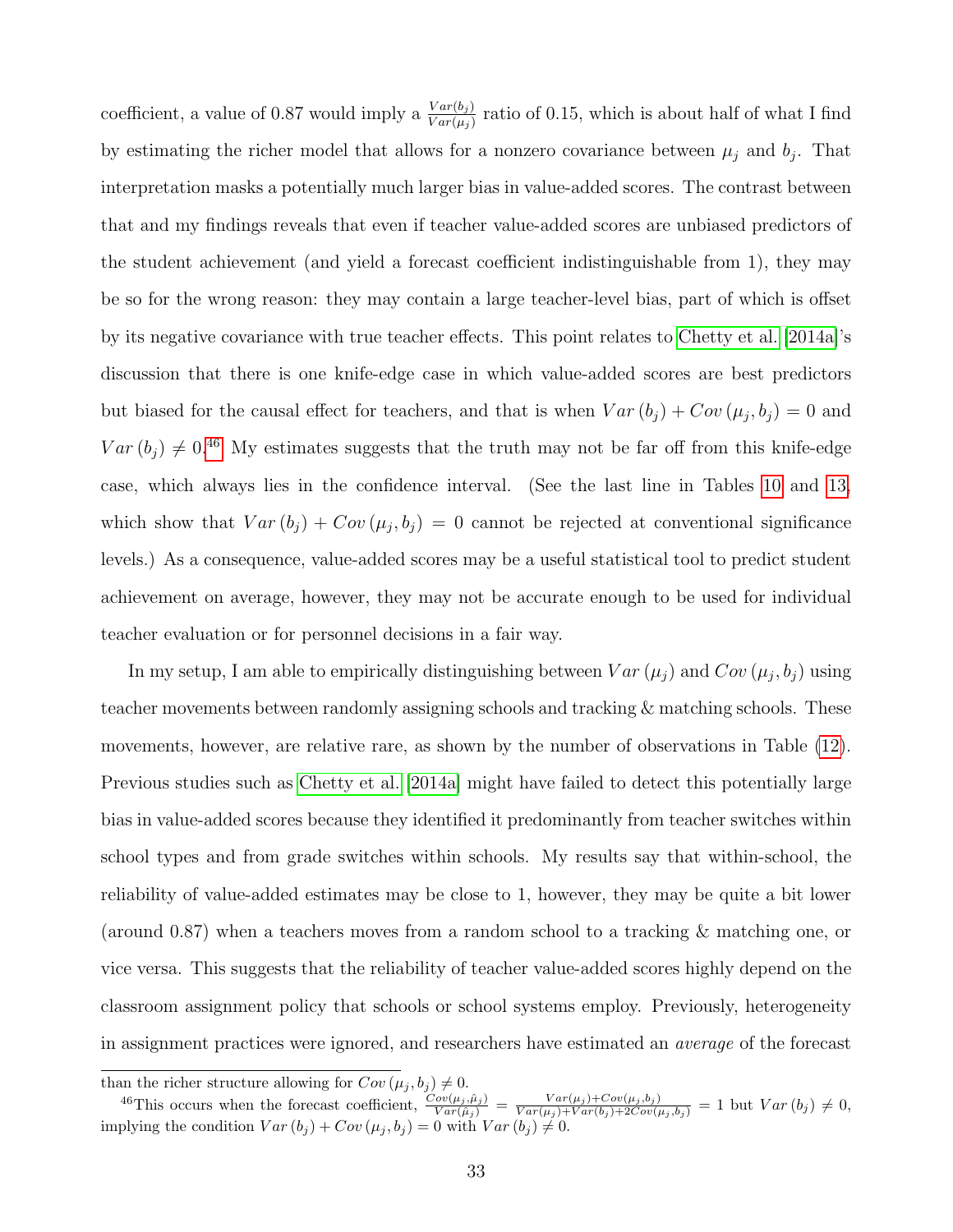coefficient across the school types. My results suggest that about half of the clearly classifiable schools are random and the other half are tracking & matching, and that about 60% of teachers in these schools work in tracking & matching schools and 40% work in random schools. By back-of-the-envelope calculations, if we estimate an average forecast coefficient across these teachers, we would get  $0.4 \times 1 + 0.6 \times 0.87 = 0.92$ , which would least to underestimating biases in nonrandom assignment schools. Furthermore, if we interpret this coefficient under the implicit assumption that the biases are uncorrelated with the true effects (as described in more detail above), we would get a bias-true variance ratio of 0.09, about a third of what I found in this paper.

# 6 Conclusion

This paper contributes to a highly controversial literature on the accuracy of teacher valueadded measures. Recently researchers have argued that such measures are reliable enough to be used for high stakes personnel decisions, such as promotions of performance-based rewards. In this paper, I estimated the bias in teacher value-added measures in North Carolina elementary schools, employing a new strategy that uses teachers who move between schools that assign their classes randomly and schools that track students and match teachers to classrooms with similar kids year after year. I classified schools into these two categories using variance decomposition techniques. About a third of all schools were found to engage in both tracking and matching based on lagged test scores, while another third were classified as random assigners. Beyond previous achievement, I found evidence that parental education may be another, independent and strong factor influencing classroom assignment. This is in line with anecdotical evidence that more involved parents actively fight for a preferred teacher.

Based on this classification, I argued that teacher effect estimates in randomly assigning schools are likely to be nearly bias free, while in nonrandomly assigning schools, they may be contaminated by bias. A minimum distance framework was applied to recover the underlying parameters of the structure of teacher value-added. Importantly, I provided the first estimates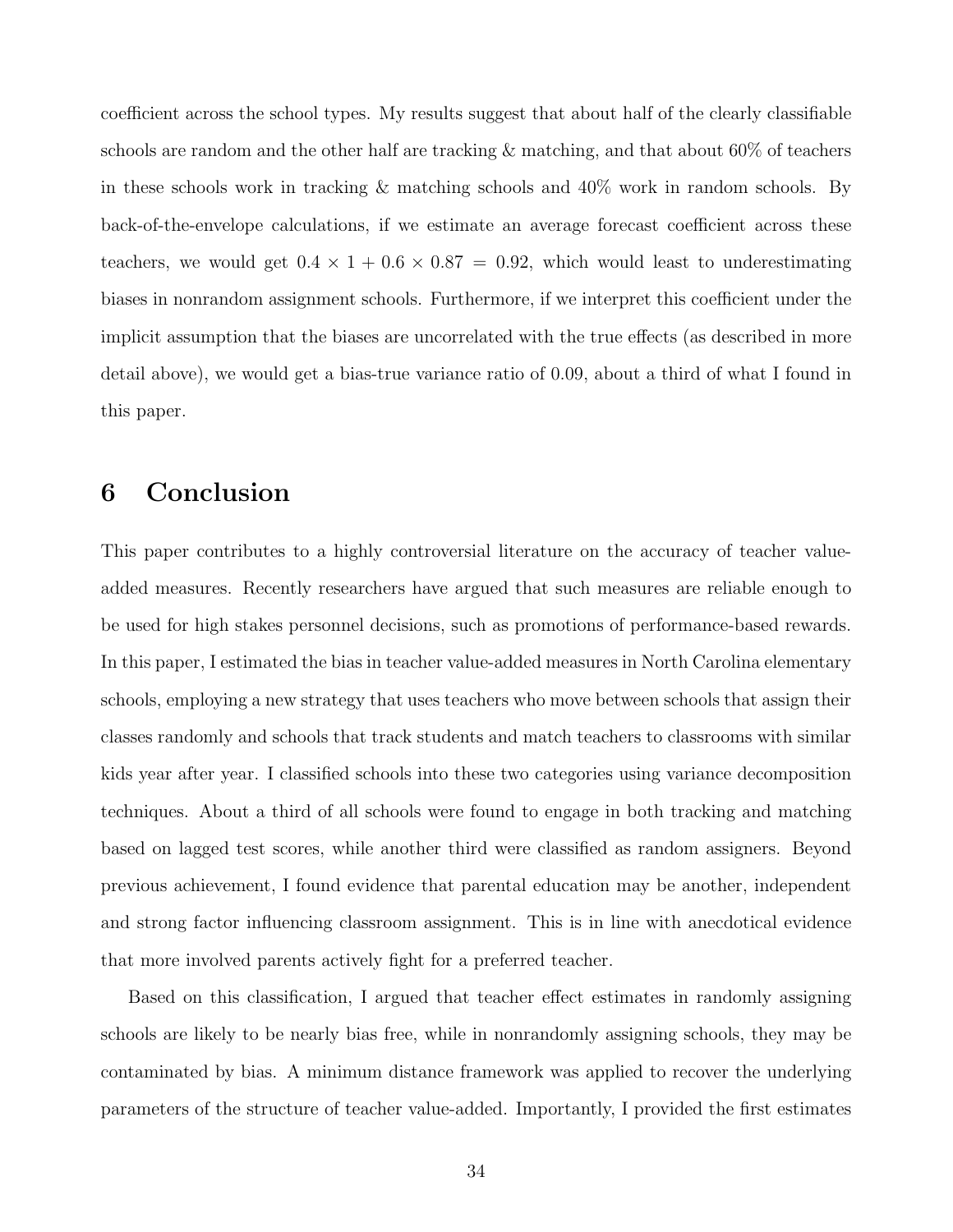for the correlation between the potential bias and true teacher effects. According to my findings, the variance of the bias in estimated teacher value-added may be as large as 30% of the variance of true teacher effects. However, its large negative correlation with the true teacher effect mitigates the forecast bias in value-added scores. These results confirm [Rothstein](#page-38-2) [\[2014\]](#page-38-2)'s findings that the reliability of value-added scores may not be unbiased predictors of student achievement and adds two important details to our knowledge about value-added estimation. First, that forecast unbiasedness is context-dependent: Value-added scores may be very reliable in schools or school systems that randomly assign their students to teachers, but considerably less so in tracking & matching schools. Second, even if they are unbiased predictors of student achievement, they may not be unbiased estimators for the causal effect of teachers. Therefore, their application for personnel decisions is unjustified. Teacher value-added may be a powerful statistical tool within districts made up of schools with similar assignment practices but one has to apply caution when using them for policies that evaluate *individual* teachers, such as tenure or performance pay.

The findings in this paper also shed some light on the within-school classroom assignment mechanism in schools with nonrandom assignment practices: On average students with observables that predict high test scores get assigned to good teachers. Potentially due to mean reversion, these students will then be likely to have lower gains in the following year. This is an interesting pattern on its own that calls for more research.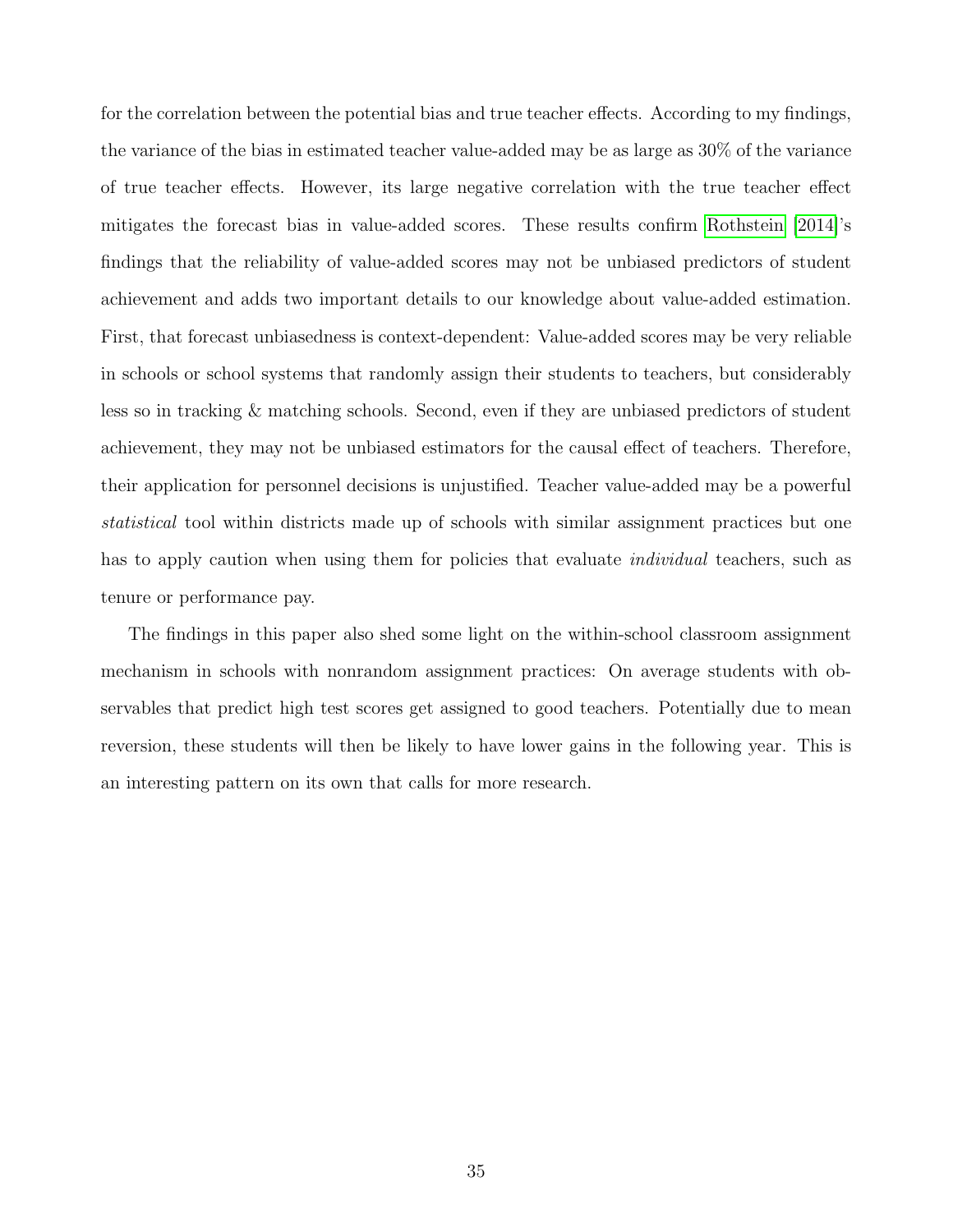# References

- <span id="page-36-1"></span>D. Aaronson, L. Barrow, and W. Sander. Teachers and Student Achievement in the Chicago Public High Schools. Journal of Labor Economics, 2007.
- <span id="page-36-6"></span>J. G. Altonji, T. E. Elder, and C. R. Taber. Selection on Observed and Unobserved Variables: Assessing the Effectiveness of Catholic Schools. Journal of Political Economy, 2005.
- <span id="page-36-7"></span>J. Alzen and B. Domingue. A characterization of sorting and implications for value-added estimates. Working Paper, 2013.
- <span id="page-36-4"></span>A. Bacher-Hicks, T. J. Kane, and D. O. Staiger. Validating Teacher Effect Estimates Using Changes in Teacher Assignments in Los Angeles. NBER Working Paper No. 20657, 2014.
- <span id="page-36-3"></span>R. Chetty, J. N. Friedman, and J. E. Rockoff. Measuring the Impacts of Teachers I: Evaluating Bias in Teacher Value-Added Estimates. American Economic Review, 2014a.
- <span id="page-36-0"></span>R. Chetty, J. N. Friedman, and J. E. Rockoff. Measuring the Impacts of Teachers II: Teacher Value-Added and Student Outcomes in Adulthood. American Economic Review, 2014b.
- <span id="page-36-5"></span>C. T. Clotfelter, H. F. Ladd, and J. L. Vigdor. Teacher-Student Matching and the Assessment of Teacher Effectiveness. Journal of Human Resources, 2006.
- <span id="page-36-8"></span>S. G. Dieterle, C. M. Guarino, M. M. Reckase, and J. M. Wooldridge. How do Principals Assign Students to Teachers? Finding Evidence in Administrative Data and the Implications for Value-Added. Working paper, The Education Policy Center at Michigan State University, 2013.
- <span id="page-36-2"></span>E. Duflo, P. Dupas, and M. Kremer. Peer Effects, Teacher Incentives, and the Impact of Tracking: Evidence from a Randomized Evaluation in Kenya. American Economic Review, 2011.
- <span id="page-36-9"></span>C. M. Guarino, M. M. Reckase, and J. M. Wooldridge. Can Value-Added Measures of Teacher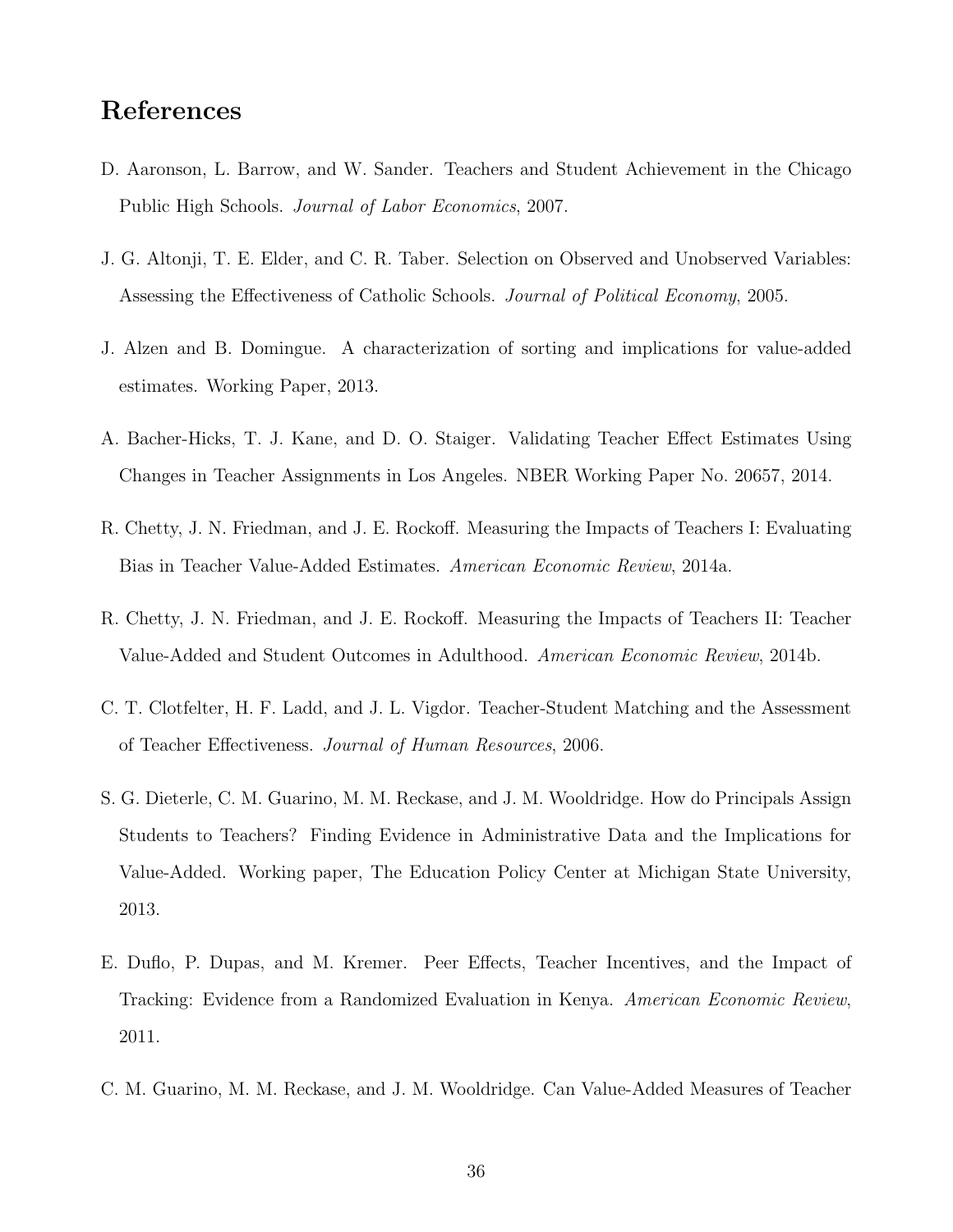Performance Be Trusted? Working paper, The Education Policy Center at Michigan State University, 2012.

- <span id="page-37-7"></span>E. A. Hanushek. Teacher Characteristics and Gains in Student Achievement: Estimation Using Micro Data. American Economic Review, pages 280–288, 1971.
- <span id="page-37-1"></span>D. N. Harris and D. R. Sass. Teacher Training, Teacher Quality, and Student Achievement. Working paper, CALDER Urban Institute, 2007.
- <span id="page-37-2"></span>B. A. Jacob and L. Lefgren. Can Principals Identify Effective Teachers? Evidence on Subjective Performance Evaluation in Education. Journal of Labor Economics, pages 101–136, January 2008.
- <span id="page-37-9"></span>B. A. Jacob, L. Lefgren, and D. Sims. The Persistence of Teacher-Induced Learning Gains. Journal of Human Resources, pages 915–943, 2010.
- <span id="page-37-6"></span>D. Kalogrides, S. Loeb, and T. Béteille. Systematic Sorting: Teacher Characteristics and Class Assignments. Sociology of Education, 2013.
- <span id="page-37-5"></span>T. J. Kane and D. O. Staiger. Estimating Teacher Impacts On Student Achievement: An Experimental Evaluation. NBER Working Paper No. 14607, 2008.
- <span id="page-37-3"></span>T. J. Kane, D. F. McCaffrey, T. Miller, and D. O. Staiger. Have We Identified Effective Teachers? Validating Measures of Effective Teaching Using Random Assignment. Technical report, Bill & Melinda Gates Foundation, 2013.
- <span id="page-37-8"></span>L. Lefgren. Educational Peer Effects and the Chicago Public Schools. Journal of Urban Economics, pages 169–191, 2004.
- <span id="page-37-0"></span>B. Nye, S. Konstantopoulos, and L. Hedges. How large are teacher effects? Educational Evaluation and Policy Analysis, 2004.
- <span id="page-37-4"></span>E. Oster. Unobservable Selection and Coecient Stability: Theory and Evidence. 2014.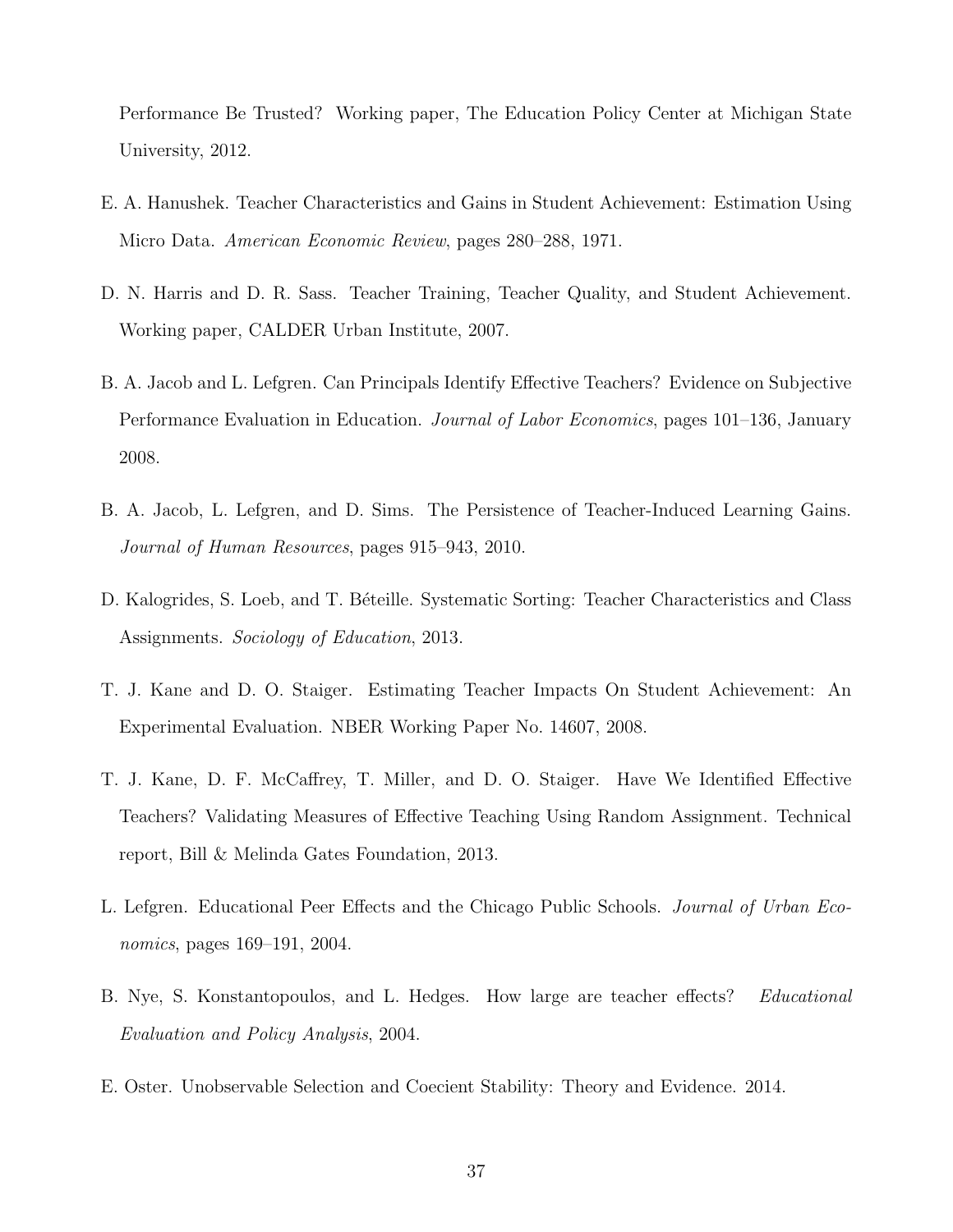- <span id="page-38-1"></span>S. G. Rivkin, E. A. Hanushek, and J. F. Kain. Teachers, Schools, and Academic Achievement. Econometrica, pages 417–458, 2005.
- <span id="page-38-0"></span>J. E. Rockoff. The Impact of Individual Teachers on Student Achievement: Evidence from Panel Data. American Economic Review: Papers and Proceedings, pages 247–252, 2004.
- <span id="page-38-4"></span>J. Rothstein. Student Sorting And Bias In Value-Added Estimation: Selection On Observables And Unobservables. Education Finance and Policy, pages 537–571, 2009.
- <span id="page-38-5"></span>J. Rothstein. Teacher Quality in Educational Production: Tracking, Decay, and Student Achievement. Quarterly Journal of Economics, pages 175–214, 2010.
- <span id="page-38-2"></span>J. Rothstein. Revisiting the Impacts of Teachers. Working Paper, 2014.
- <span id="page-38-3"></span>J. Rothstein and W. J. Mathis. Review of Two Culminating Reports from the MET Project. Technical report, National Education Policy Center, 2013.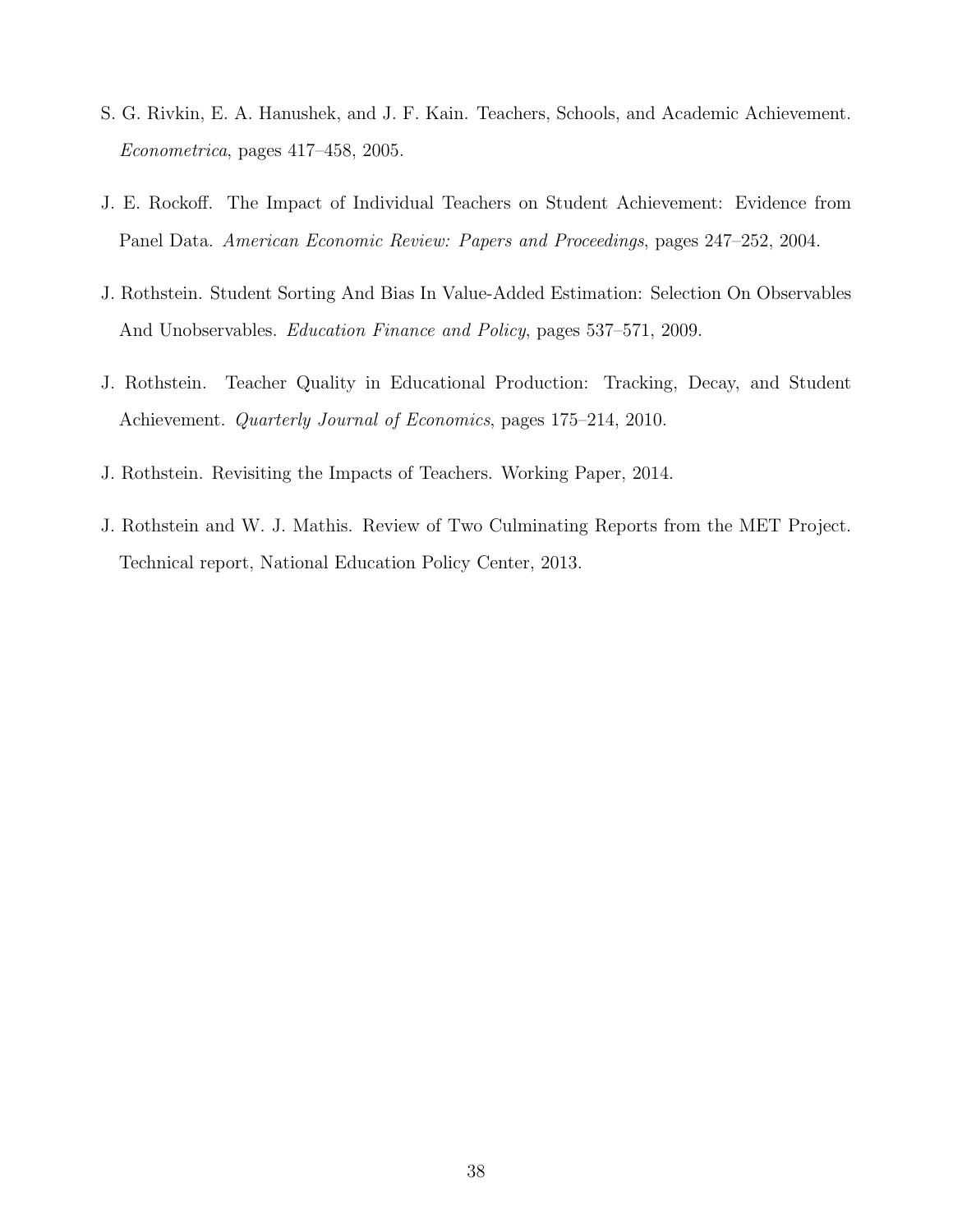# Tables

|                      |                                      | $\overline{\text{N}}$ | mean  | sd    | min      | max   | years available       |
|----------------------|--------------------------------------|-----------------------|-------|-------|----------|-------|-----------------------|
| Test scores          | mean(math)                           | 2,842,551             | 0.077 | 0.971 | $-4.958$ | 3.037 | 1995-2011             |
|                      | $mean(\mathrm{reading})$             | 2,840,369             | 0.068 | 0.968 | $-4.575$ | 3.149 |                       |
| Race                 | white                                | 2,842,551             | 0.618 |       |          |       | 1995-2011             |
|                      | black                                |                       | 0.269 |       |          |       |                       |
|                      | hispanic                             |                       | 0.059 |       |          |       |                       |
|                      | asian                                |                       | 0.018 |       |          |       |                       |
|                      | other                                |                       | 0.036 |       |          |       |                       |
| Gender               | female                               | 2,842,551             | 0.501 |       |          |       | 1995-2011             |
| Parental education   | $parent <$ HS                        | 1,991,512             | 0.097 |       |          |       |                       |
|                      | parent=HS                            |                       | 0.424 |       |          |       |                       |
|                      | parent some coll                     |                       | 0.211 |       |          |       |                       |
|                      | parent coll or more                  |                       | 0.269 |       |          |       |                       |
| FRL status           | free lunch elig                      | 1,416,426             | 0.346 |       |          |       | 1999-2006             |
|                      | reduced price lunch elig             |                       | 0.093 |       |          |       |                       |
| Exceptionality       | gifted                               | 2,542,416             | 0.122 |       |          |       | 1995-2009             |
|                      | other exceptional (7 cats.)          |                       | 0.084 |       |          |       |                       |
| TV/other electronics | None                                 | 2,826,174             | 0.070 |       |          |       | 1995-2011             |
|                      | $1-5$ hours $(3 \text{ cats.})$      |                       | 0.836 |       |          |       |                       |
|                      | $6+$ hours a school day              |                       | 0.094 |       |          |       |                       |
| Homework             | 0-1 hours a week $(2 \text{ cats.})$ | 2,829,539             | 0.344 |       |          |       | 1995-2011             |
|                      | 1-3 hours a week                     |                       | 0.338 |       |          |       |                       |
|                      | $3$ to $10+$ hours a week            |                       | 0.309 |       |          |       |                       |
|                      | has hw but does not do               |                       | 0.009 |       |          |       |                       |
| Days absent          | $0-7$ days                           | 918,765               | 0.719 |       |          |       | 1995-2000             |
|                      | $8-20$ days $(2 \text{ cats.})$      |                       | 0.262 |       |          |       |                       |
|                      | $21 + \mathrm{days}$                 |                       | 0.019 |       |          |       |                       |
| Grade level          | $grade = 3$                          | 719,558               |       |       |          |       | 1997-2005, 2007, 2009 |
|                      | $grade=4$                            | 1,100,351             |       |       |          |       | 1995-2011             |
|                      | $grade = 5$                          | 1,022,642             |       |       |          |       | 1995, 1997-2011       |
| Observations         | num student-years                    | 2,842,551             |       |       |          |       |                       |
|                      | num students                         | 1,487,863             |       |       |          |       |                       |
|                      | num teachers                         | 38,472                |       |       |          |       |                       |
|                      | num classrooms                       | 154,547               |       |       |          |       |                       |
|                      | num school-grade-years               | 50,478                |       |       |          |       |                       |
|                      | num schools                          | 1,543                 |       |       |          |       |                       |

### <span id="page-39-0"></span>Table 1: Summary Statistics of the Student-Level Data

Note: Student-level base sample. Years used differ by grade level due to availability of current and lagged scores. Math and reading scores are standardized to have mean 0 and standard deviation 1 by each grade and year, for all non-missing observations. The base sample is still somewhat selective, as it contains only student-year observations, where teachers to math classroom was successfully matched, the student had non-missing lagged test scores and were not classified exceptional because of traumatic brain injuries, mental handicap, autism, being deaf/blind, visually impairment, orthopedic impairment or being multi-handicapped. Other exceptional status includes children who are behaviorally-emotionally handicapped, hearing impaired, specific learning disabled, speech-language impaired and other health impaired.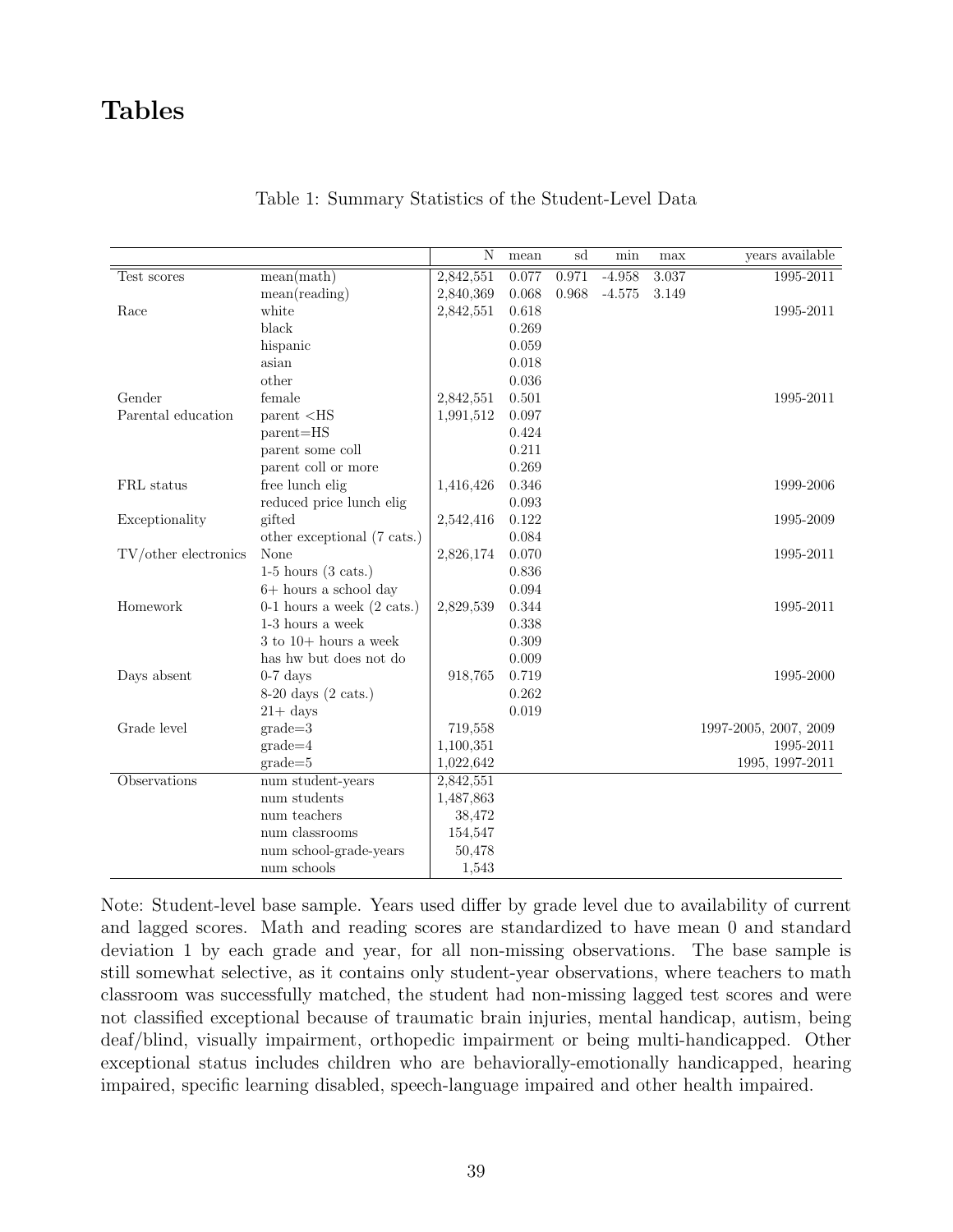|             |              | Variance Components      |                          |                                       |  |
|-------------|--------------|--------------------------|--------------------------|---------------------------------------|--|
| proportions | type         | classroom                | school-grade-year        | noise                                 |  |
| $0\%$       | non-tracking |                          | $\mathcal{N}(0, 0.35^2)$ | $\mathcal{N}(0, 1 - 0.35^2)$          |  |
| $100\%$     | tracking     | $\mathcal{N}(0, 0.25^2)$ | $\mathcal{N}(0, 0.35^2)$ | $\mathcal{N}(0, 1 - 0.35^2 - 0.25^2)$ |  |

<span id="page-40-1"></span><span id="page-40-0"></span>

| Table 2: Simulation of Tracking: Variance of Test Score Components in DGP |  |  |
|---------------------------------------------------------------------------|--|--|
|                                                                           |  |  |

Note: Variance components used to simulate the power of the tracking test. The data generating process for <sup>a</sup> synthetic, studentlevel lagged test score was specified using random draws from the corresponding distributions in the table, according to

$$
L(y_{it}) = \alpha_{sgt} + \kappa_c + u_{it},
$$

where  $\alpha_{sgt} \sim \mathcal{N}(0, 0.35^2)$  is the school-grade-year component,  $\kappa_c \sim \mathcal{N}(0, 0.25^2)$  is the classroom component and  $u_{it} \sim \mathcal{N}(0, 1, 0.25^2, 0.25^2)$  is not for group details in Section 4.1.1.  $N(0, 1 - 0.35^2 - 0.25^2)$  is noise. See more details in Section [4.1.1.](#page-16-1)

Table 3: Simulation of Tracking: Percent Correctly Predicted and Misclassification

| $\#$ schools=1,415   don't reject reject |       |         | Total                        |
|------------------------------------------|-------|---------|------------------------------|
| small schools                            | 0.199 |         | $0.801 \mid 1.000 \ (0.483)$ |
| large schools                            | 0.002 |         | $0.998$   1.000 (0.517)      |
| Total                                    | 0.097 | - 0.903 | 1 000                        |

Note: Share of correctly and misclassified schools in the simulation of the tracking test, using the number of student, classroom,school and school-grade-year observations from the real data. Statistics are shown by school size, as the test is likely to perform worse for small schools. Large (small) schools are defined to have above (below) median number of students from the base sampleacross all years. The more powerful the test is, the higher the rejection rate is relative to row totals. This test has essentially  $100\%$ power for large schools and about 80% power for small schools. See more details in Section [4.1.1.](#page-16-1)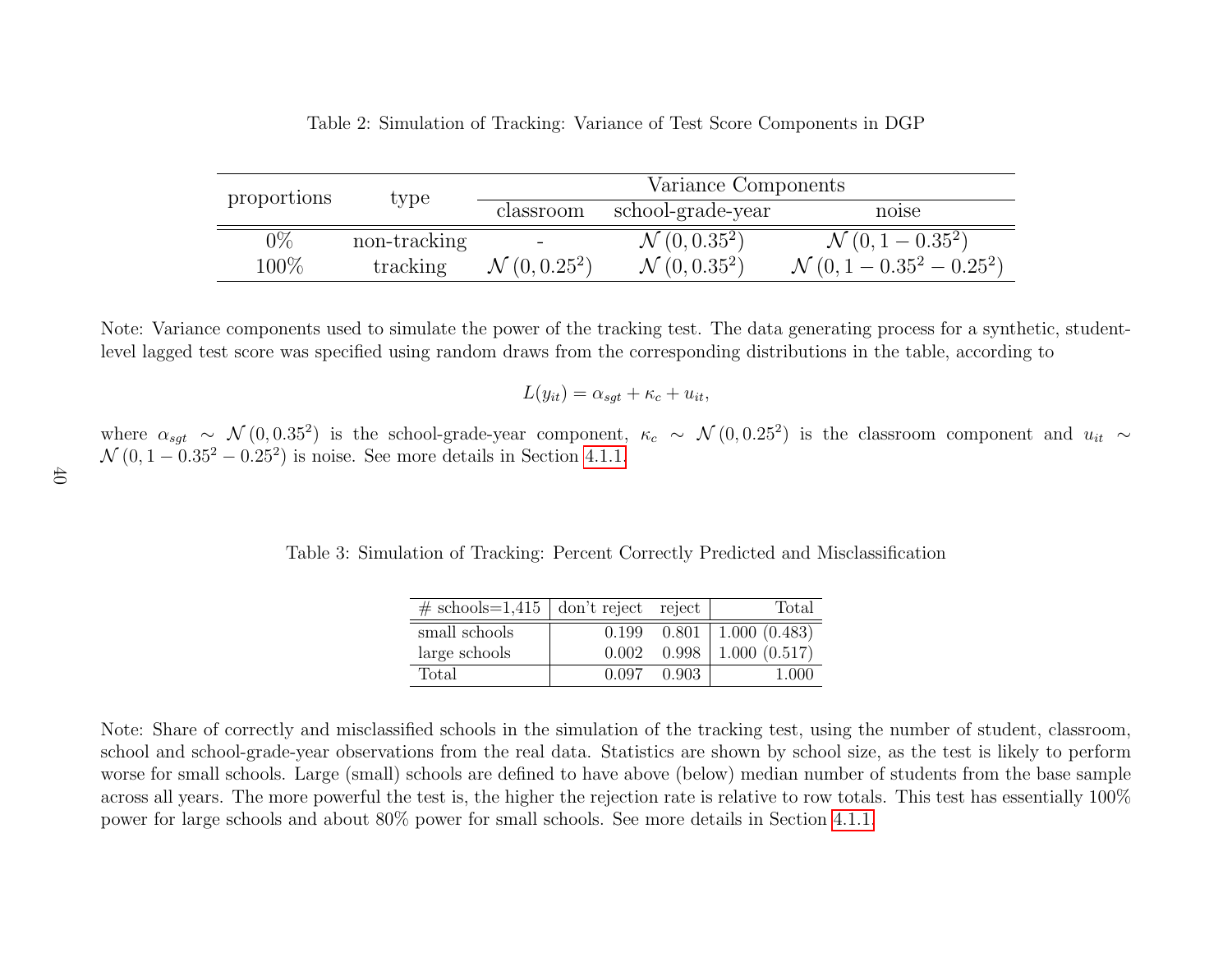<span id="page-41-0"></span>

|                       | Variance Components      |                                                    |                          |                                                |  |
|-----------------------|--------------------------|----------------------------------------------------|--------------------------|------------------------------------------------|--|
|                       | classroom                | teacher                                            | school-grade-year        | noise                                          |  |
| random                |                          |                                                    | $\mathcal{N}(0, 0.35^2)$ | $\mathcal{N}(0, 1 - 0.35^2)$                   |  |
|                       |                          | $\qquad \qquad \blacksquare$                       | $\mathcal{N}(0, 0.35^2)$ | $\mathcal{N}(0, 1 - 0.35^2 - 0.25^2)$          |  |
| tracking and matching | $\mathcal{N}(0, 0.18^2)$ | $\mathcal{N}(0, 0.15^2)$                           | $\mathcal{N}(0, 0.35^2)$ | $\mathcal{N}(0, 1 - 0.35^2 - 0.18^2 - 0.15^2)$ |  |
|                       | type                     | tracking but not matching $\mathcal{N}(0, 0.25^2)$ |                          |                                                |  |

Note: Variance components used to simulate the power of the joint tracking-matching test. 40% of schools are prescribed to be randomly assigning, 30% to track students only, while 30% to track students and match teachers persistently to classrooms. The data generating process for <sup>a</sup> synthetic, student-level lagged test score was specified using random draws from the correspondingdistributions in the table, according to

$$
L(y_{it}) = \alpha_{sgt} + \kappa_c + \mu_j + u_{it}.
$$

The tracking test was then performed and afterwards the synthetic data was collapsed to the classroom level to perform thematching test. See more details in Section [4.3.](#page-21-1)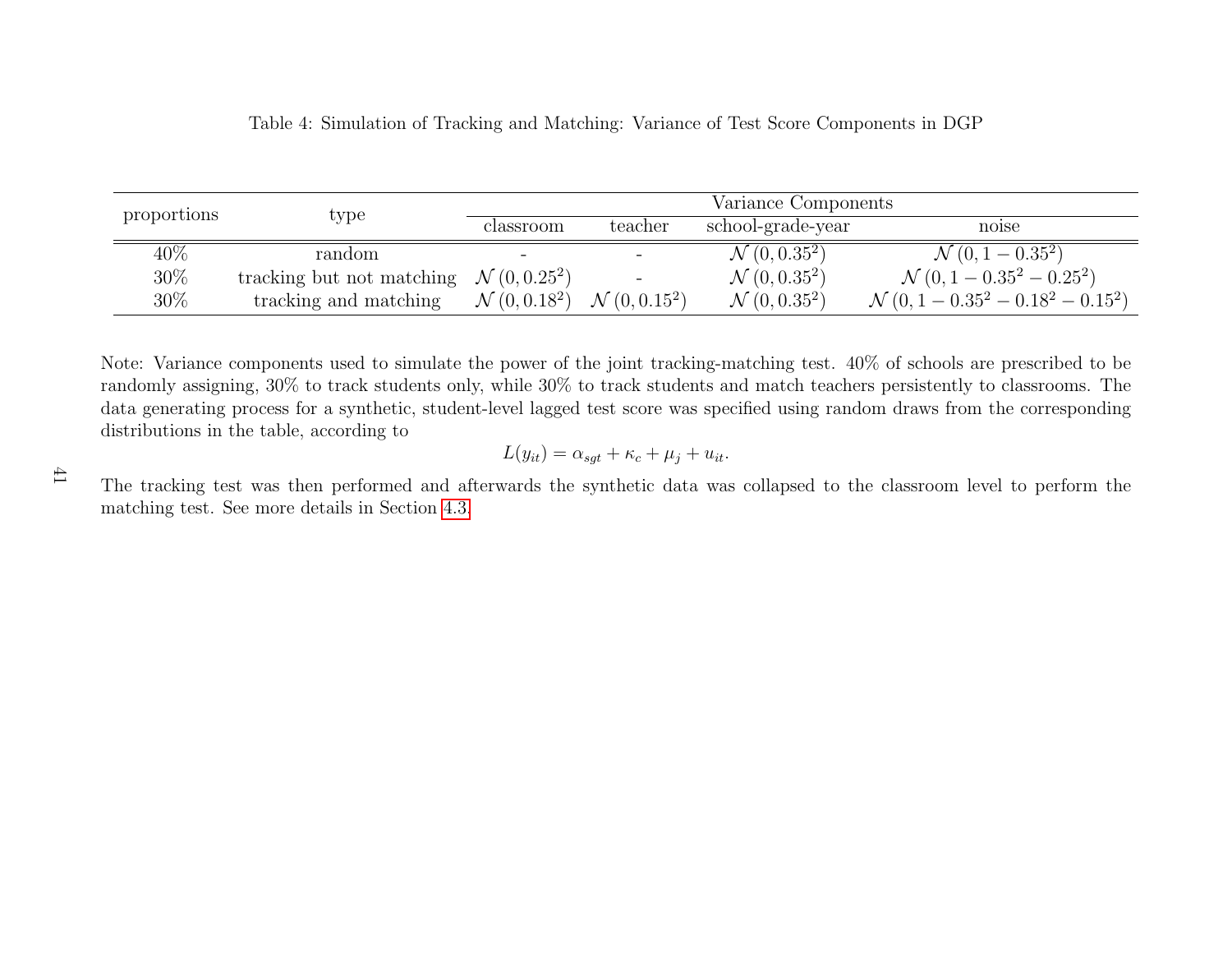|                   | reject neither | reject "no tracking" | reject "no matching" | reject both | $\text{Total}$ |
|-------------------|----------------|----------------------|----------------------|-------------|----------------|
| random            | 0.897          | 0.051                | 0.051                | 0.000       | 1.000(0.409)   |
| tracking          | 0.058          | 0.884                | 0.000                | 0.058       | 1.000(0.310)   |
| matching          | 0.000          | 0.000                | 0.000                | 0.000       | 0.000          |
| tracking-matching | 0.050          | 0.569                | 0.004                | 0.377       | .000(0.281)    |
| Total             | $0.399\,$      | 0.455                | 0.022                | 0.124       | 1.000          |

<span id="page-42-0"></span>Table 5: Simulation of Tracking and Matching: Percent Correctly Predicted and Misclassification

Note: Share of correctly and misclassified schools in the joint simulation of the tracking and matching test, using the number of student, classroom, school and school-grade-year observations from the real data. 40% of schools were prescribed to be random assigners, 30% to only track students, and 30% to both track students and persistently match teachers to classrooms. No schools were prescribed to match only. The more powerful the test is, the higher the diagonal elements should be relative to row sums.Total percent correctly predicted is 74.7%. The tracking part has almost 90% power, however, the matching has only about 40%.The joint test is rather conservative though, as there are more false non-rejections then false rejections. See more details in Section[4.3.](#page-21-1)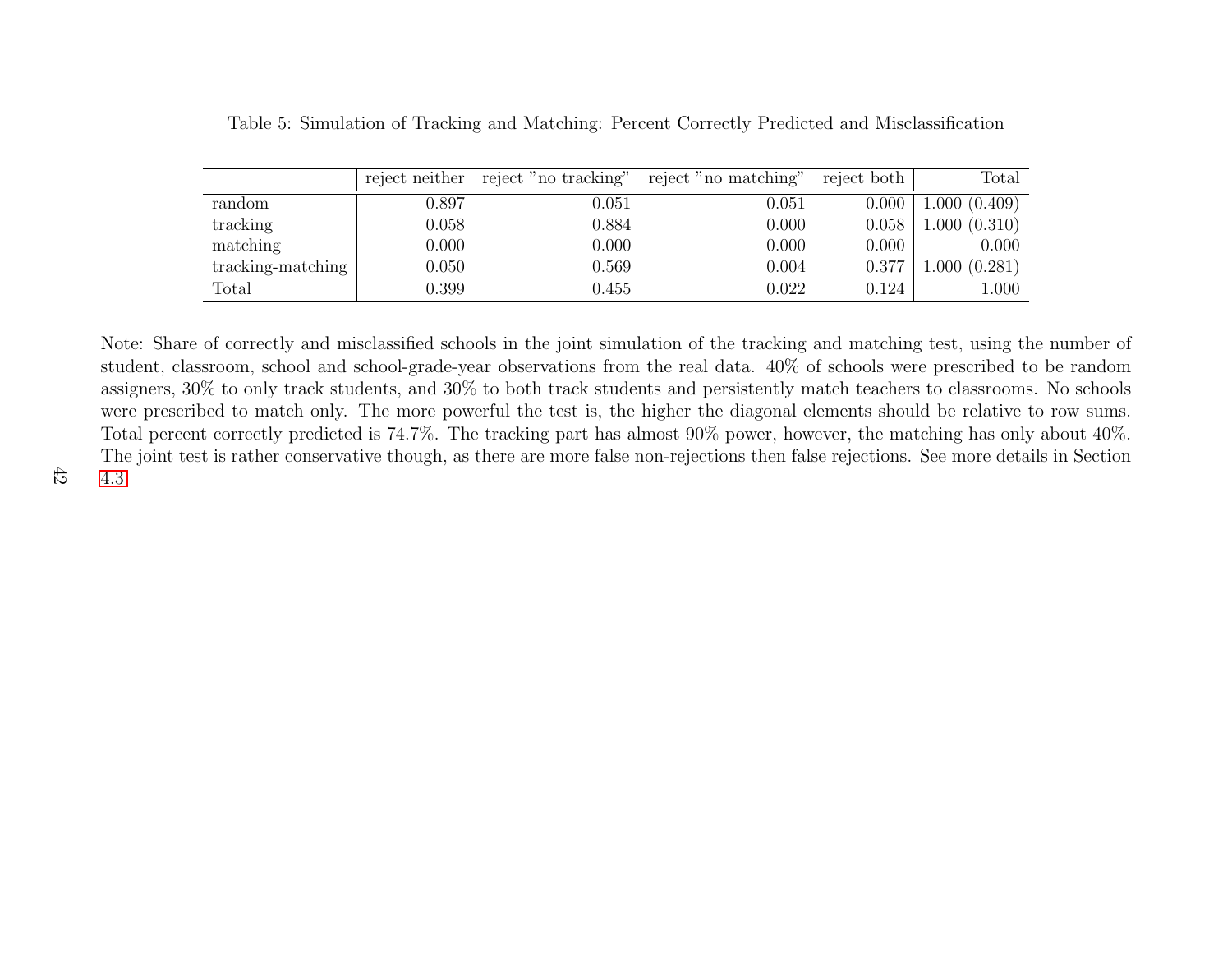| $#$ schools<br>$(\%$ schools) | non-matching | matching | Total   |
|-------------------------------|--------------|----------|---------|
| non-tracking                  | 414          | 133      | 547     |
|                               | (29.3)       | (9.4)    | (38.7)  |
| tracking                      | 433          | 435      | 868     |
|                               | (30.6)       | (30.7)   | (61.3)  |
| Total                         | 847          | 568      | 1,415   |
|                               | (59.9)       | (40.1)   | (100.0) |

<span id="page-43-0"></span>

|  |  | Table 6: Tracking and Matching: Empirical Distribution and Classification |  |  |  |  |  |
|--|--|---------------------------------------------------------------------------|--|--|--|--|--|
|--|--|---------------------------------------------------------------------------|--|--|--|--|--|

Note: Based on the performed variance decomposition tests, this table shows the empirical distribution of schools according to their classroom assignment practices. Further on, <sup>I</sup> will classify schools that are not tracking students (40.2%) as "random assigners",while those that both track students and persistently match teachers to classrooms, as "nonrandom assigners" (or "tracking  $\&$ matching"; 31.6%). <sup>I</sup> will not use schools that are tracking (28.2%) in the rest of the analysis. See more details in Section [4.3.](#page-21-1)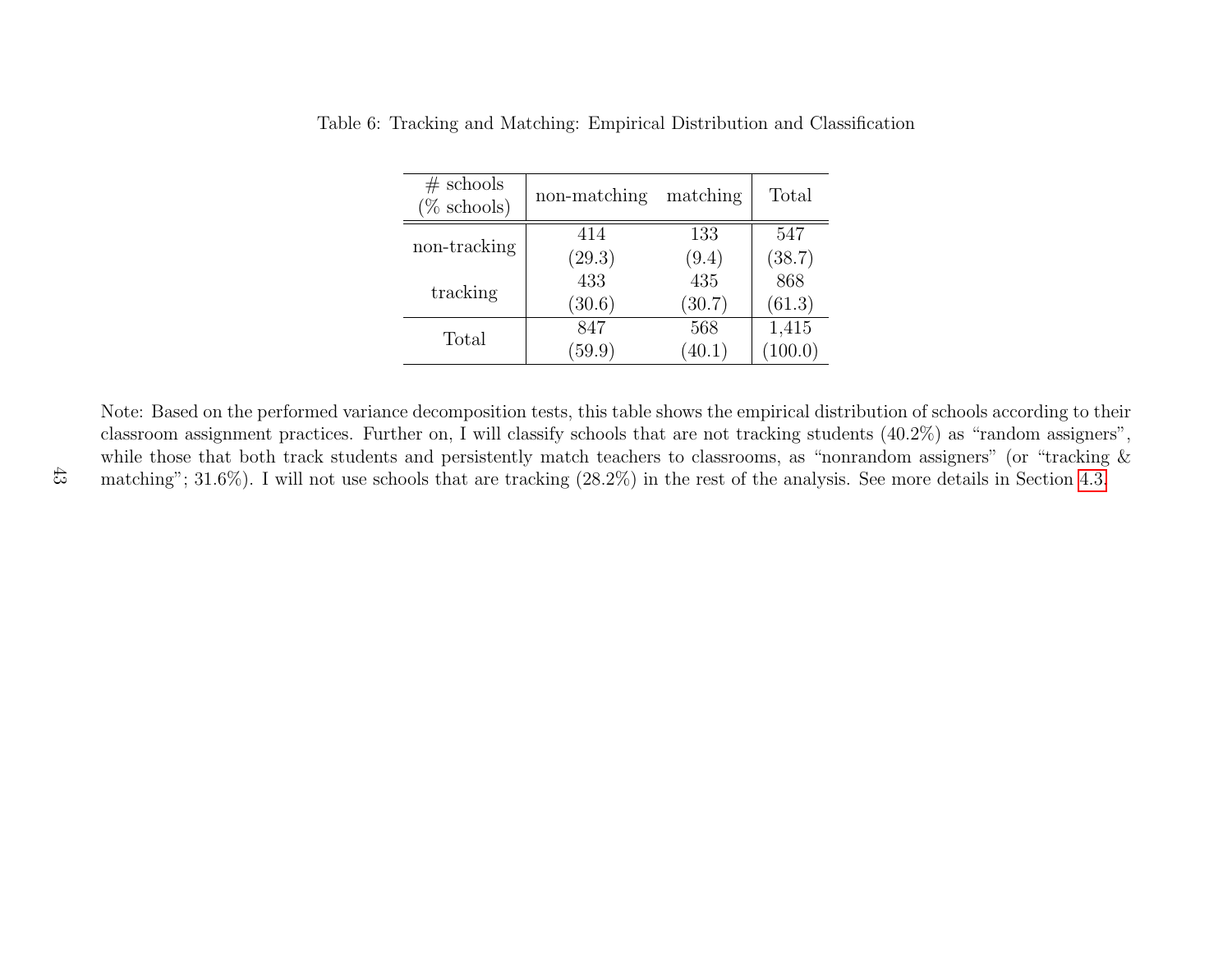|                     |         | (2)                                                                                                                                      | (3)     |         |         |         |
|---------------------|---------|------------------------------------------------------------------------------------------------------------------------------------------|---------|---------|---------|---------|
| VARIABLES           |         | R on weighted lagged scores TM on weighted lagged scores R on pred score TM on pred score R on other observables TM on other observables |         |         |         |         |
|                     |         |                                                                                                                                          |         |         |         |         |
| R on lagged scores  | 0.959   | 0.000                                                                                                                                    | 0.925   | 0.000   | 0.452   | 0.171   |
|                     | (0.010) | (0.000)                                                                                                                                  | (0.013) | (0.000) | (0.024) | (0.019) |
| TM on lagged scores | 0.007   | 0.885                                                                                                                                    | 0.007   | 0.892   | 0.057   | 0.685   |
|                     | (0.004) | (0.015)                                                                                                                                  | (0.004) | (0.015) | (0.011) | (0.022) |
| <i>Observations</i> | 849     | 849                                                                                                                                      | 849     | 849     | 849     | 849     |
| R-squared           | 0.952   | 0.885                                                                                                                                    | 0.918   | 0.892   | 0.405   | 0.586   |
|                     |         |                                                                                                                                          |         |         |         |         |

#### <span id="page-44-0"></span>Table 7: Different Measures of Tracking & Matching

Note: Robust standard errors in parentheses. Linear probability models, school-level base sample. Dependent variables: indicators of random (in odd columns) or tracking & matching (in even columns) on (1) weighted average of lagged reading and math scores, with weights being the coefficients of lagged scores in the student-level VAM; (2) predicted score, from all observables (see details in Section [5.1\)](#page-24-2); and (3) weighted average of observables other than lagged scores, with weights being the coefficients of these observables in the student-level VAM. Independent variable: indicator for tracking & matching on lagged scores. The sample consists of schools that can be classified into the <sup>2</sup> groups based on lagged scores (independent variable), have non-missing dependent variable but may not be clearly classifiable to R or TM based but may not be clearly classifiable based on the dependentvariable. See details on classification in Section [4.](#page-13-1)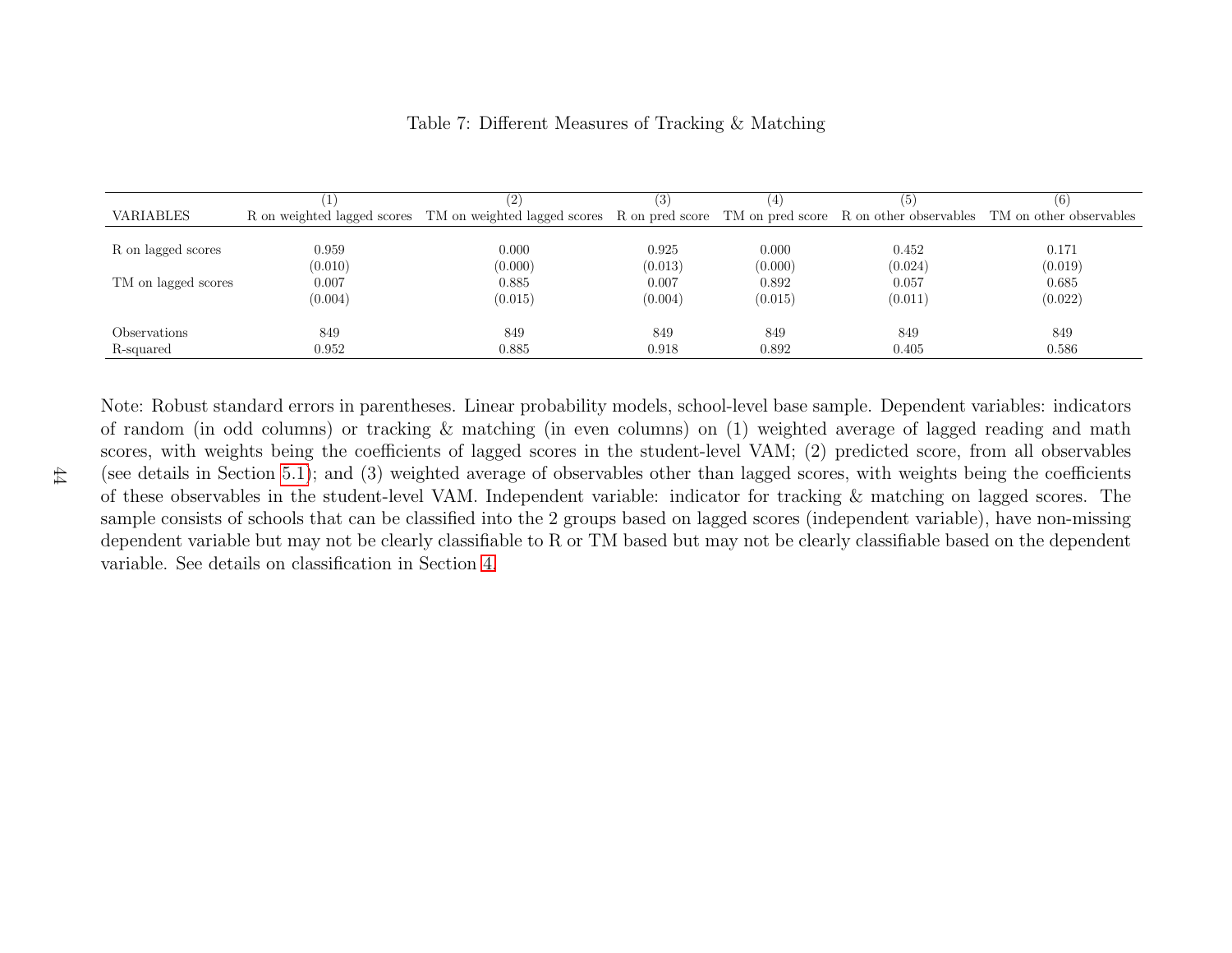|                       | OLS.    | OLS with peer characteristics School-grade-year effects Teacher effects |         |         |
|-----------------------|---------|-------------------------------------------------------------------------|---------|---------|
| Unadjusted SD $0.245$ |         | 0.242                                                                   | 0.191   | 0.285   |
| Adjusted SD           | 0.223   | 0.221                                                                   | 0.166   | 0.266   |
|                       | 152,826 | 151,227                                                                 | 151,227 | 151,227 |

<span id="page-45-1"></span><span id="page-45-0"></span>Table 8: Summary of Teacher Value-Added Estimates

Note: Column titles denote the student-level VAM specification. Teacher value-added scores are measured by average studentlevel residuals at the teacher-year level. In the very few cases where <sup>a</sup> teacher is assigned to multiple classrooms <sup>a</sup> year, precision weighted averages of the classroom averages are reported. See more details in Section [5.1.](#page-24-2) Adjusted standard deviations arecomputed by netting out the within-classroom component (sampling variation) from the unadjusted value-added score variance.

Table 9: Structure of Teacher Value-Added

| Moment Type        | School/Movement type              | Theoretical Moment                                                   | Empirical Moment | Observations |
|--------------------|-----------------------------------|----------------------------------------------------------------------|------------------|--------------|
| Adjusted variances |                                   | $+ \sigma_{\theta_R}^2$                                              | 0.0494           | 38,105       |
|                    | TМ                                | $\sigma_{\mu}^2+\sigma_{b}^2+2\sigma_{\mu b}+\sigma_{\theta_{TM}}^2$ | 0.0478           | 56,736       |
| Autocovariances    | stayers in R, movers $R$ -to- $R$ |                                                                      | 0.0307           | 23,963       |
| stayers in TM      |                                   | $\sigma_{\mu}^2 + \sigma_b^2 + 2\sigma_{\mu b}$                      | 0.0297           | 35,208       |
|                    | movers R-to-TM and TM-to-R        | $\sigma_{\mu}^2 + \sigma_{\mu b}$                                    | 0.0258           | 809          |

Note: Theoretical moment conditions derived from value-added structure,  $\bar{\nu}_{jt} = \mu_j + b_j P(s) + \theta_j P(s)t + \bar{\varepsilon}_j P(s)t$ , where  $\mu_j$  is a teacherlevel component,  $b_{jP(s)}$  is a school-type specific bias component  $(b_{jR} \equiv 0, b_{jTM} \equiv b_j \text{ with } \sigma_b^2 > 0)$ ,  $\theta_{jP(s)t}$  is a school-type specific classroom-level shock, and  $\bar{\varepsilon}_{jP(s)t}$  is the classroom-average of school-type specific, student-level noise. Variances are adjusted by within-classroom component,  $Var\left(\bar{\varepsilon}_{jP(s)t}\right) \equiv \frac{\sigma_{\varepsilon_{P(s)}}^2}{n_{jt}}$ . School types are randomly assigning school (R), and tracking & matching school (TM, also called as nonrandomly assigning).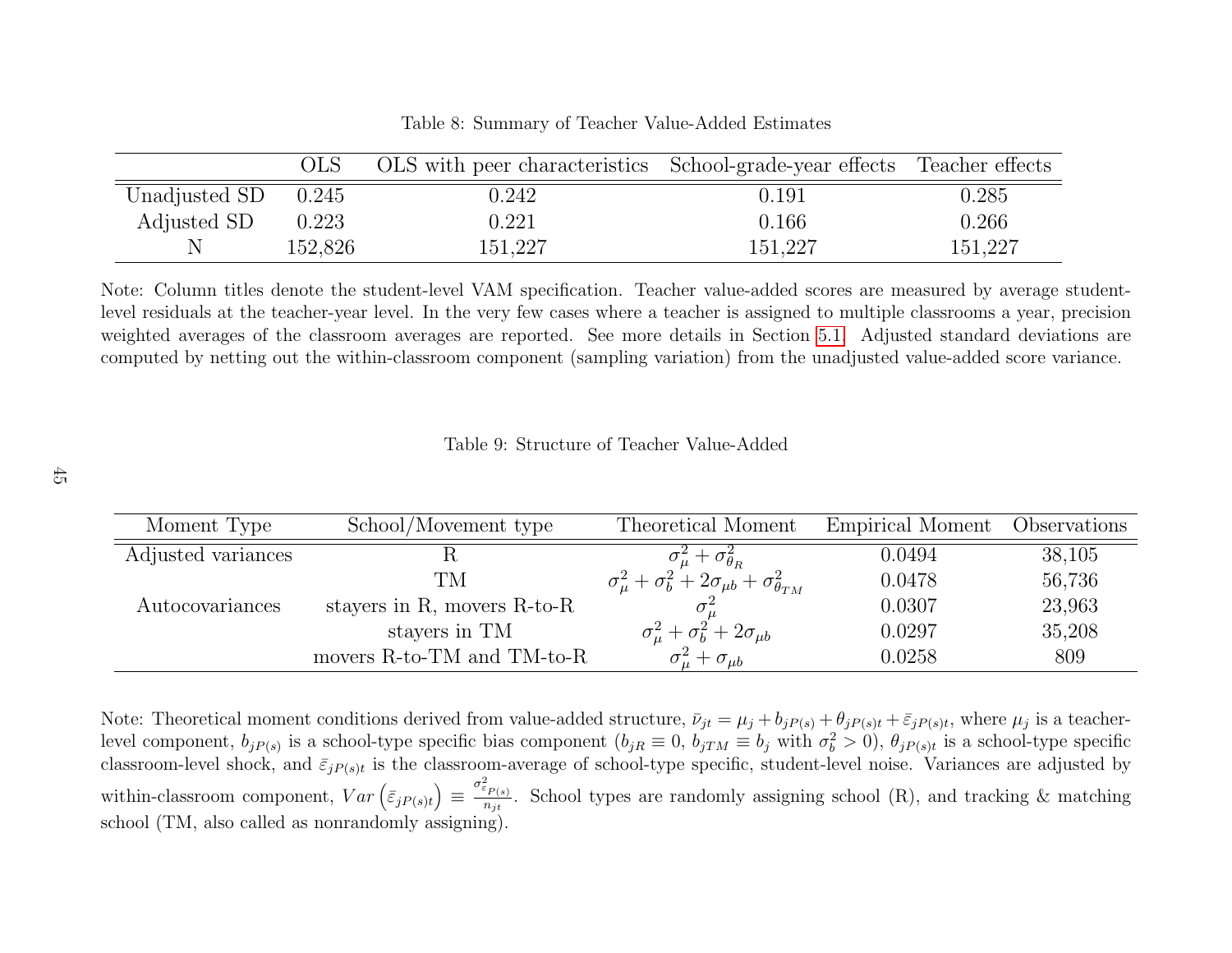<span id="page-46-0"></span>

| Parameters                                                                                                                                                                          | Estimates           |
|-------------------------------------------------------------------------------------------------------------------------------------------------------------------------------------|---------------------|
| Var of true teacher effect, $\hat{\sigma}_\mu^2$                                                                                                                                    | 0.0307(0.0005)      |
| Var of bias, $\hat{\sigma}_h^2$                                                                                                                                                     | 0.0087(0.0060)      |
| Cov of true effect and bias, $\hat{\sigma}_{\mu b}$                                                                                                                                 | $-0.0049(0.0030)$   |
| Var of classroom shock, $\hat{\sigma}_{\theta_{\rm p}}^2$                                                                                                                           | $0.0187$ $(0.0007)$ |
| Var of classroom shock, $\hat{\sigma}_{\theta_{TM}}^2$                                                                                                                              | 0.0181(0.0005)      |
| $#$ of parameters                                                                                                                                                                   | 5                   |
| # of moments                                                                                                                                                                        | 5                   |
| Implied $SD$ (true effect)                                                                                                                                                          | 0.1752              |
| Implied $SD(bias)$                                                                                                                                                                  | 0.0933              |
| Implied $SD$ (classroom shock <sub>R</sub> )                                                                                                                                        | 0.1367              |
| Implied $SD$ (classroom shock $_{TM}$ )                                                                                                                                             | 0.1345              |
| Implied $Corr$ (true effect, bias)                                                                                                                                                  | $-0.2998$           |
| Implied forecast $\mathrm{coefficient}_R,$                                                                                                                                          |                     |
| Implied forecast coefficient <sub>TM</sub> , $\left(\frac{\hat{\sigma}_{\mu}^2 + \hat{\sigma}_{\mu b}}{\hat{\sigma}_{\mu}^2 + 2\hat{\sigma}_{\mu b} + \hat{\sigma}_{\nu 2}}\right)$ | 0.8704(0.1012)      |
| $\hat{\sigma}_{h}^{2}+\hat{\sigma}_{ub}$                                                                                                                                            | 0.0038(0.0030)      |

Table 10: Structure of Teacher Value-Added - Estimation Results for 5 Moment Conditions

Note: Minimum distance estimation results for the underlying parameters of the teacher valueadded structure. Standard errors in parentheses. Standard errors for the implied parameters were computed using the delta method. R subscripts denote components in randomly assigning schools, while TM subscripts denote components in nonrandomly assigning (tracking  $\&$ matching) schools. The bias term is allowed to be contained only in value-added estimates in nonrandom schools. True teacher effects are assumed to have the same distributional characteristics in both types of schools. Results are identical when using 3 different weighting matrices (identity, observation numbers in the diagonal or optimal) due to being just-identified. When  $\hat{\sigma}_b^2 + \hat{\sigma}_{\mu b} = 0$  and  $\hat{\sigma}_b^2 \neq 0$ , teacher value-added scores are unbiased predictors of student achievement but biased estimates for the causal effect of teachers.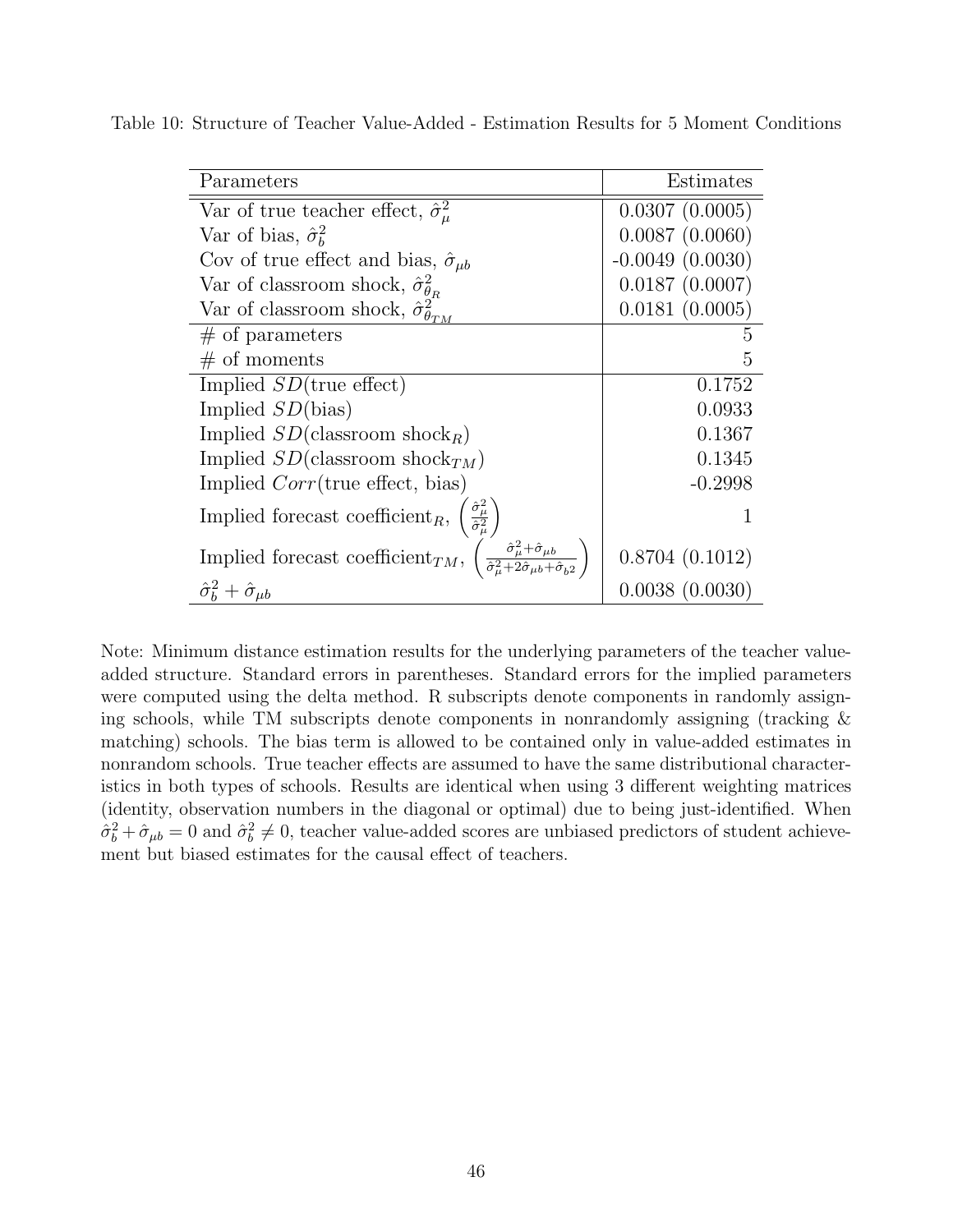|                                                       | $\overline{(1)}$  | (2)               |
|-------------------------------------------------------|-------------------|-------------------|
| <b>VARIABLES</b>                                      | value-added score | value-added score |
|                                                       |                   |                   |
| lagged value-added score (VAS; stayers in R schools)  | 0.530             | 0.536             |
|                                                       | (0.010)           | (0.011)           |
| lagged VAS <sup>*</sup> group2: stayers in TM schools | 0.004             | 0.006             |
|                                                       | (0.012)           | (0.014)           |
| lagged $VAS*$ group3: movers R-to-R schools           | $-0.122$          | $-0.165$          |
|                                                       | (0.043)           | (0.051)           |
| lagged $VAS^*$ group4: movers R-to-TM schools         | $-0.064$          | $-0.114$          |
|                                                       | (0.064)           | (0.077)           |
| lagged $VAS^*$ group5: movers $TM$ -to-R schools      | $-0.131$          | $-0.165$          |
|                                                       | (0.051)           | (0.060)           |
| group 2: stayers in TM schools                        | $-0.006$          | 0.000             |
|                                                       | (0.003)           | (0.014)           |
| group 3: movers $R$ -to- $R$ schools                  | 0.019             | $-0.009$          |
|                                                       | (0.014)           | (0.015)           |
| group 4: movers R-to-TM schools                       | $-0.006$          |                   |
|                                                       | (0.011)           |                   |
| group 5: movers TM-to-R schools                       | 0.022             | 0.003             |
|                                                       | (0.013)           | (0.016)           |
| Constant                                              | 0.014             | 0.010             |
|                                                       | (0.002)           | (0.008)           |
|                                                       |                   |                   |
| Observations                                          | 59,980            | 59,980            |
| R-squared                                             | 0.283             | 0.515             |
| school-year effects                                   | no                | yes               |

#### <span id="page-47-0"></span>Table 11: Reliabilities of Teacher Value-Added - 5 groups

Note: Standard errors, clustered at the school level, in parentheses. Regressions weighted by average class size. Dependent variable: teacher value-added scores (average teacher-year residuals from student-level VAM). Regressions show the year-to-year reliability of teacher value-added scores for the different groups of teachers. Reference group: teachers staying in random (R) schools.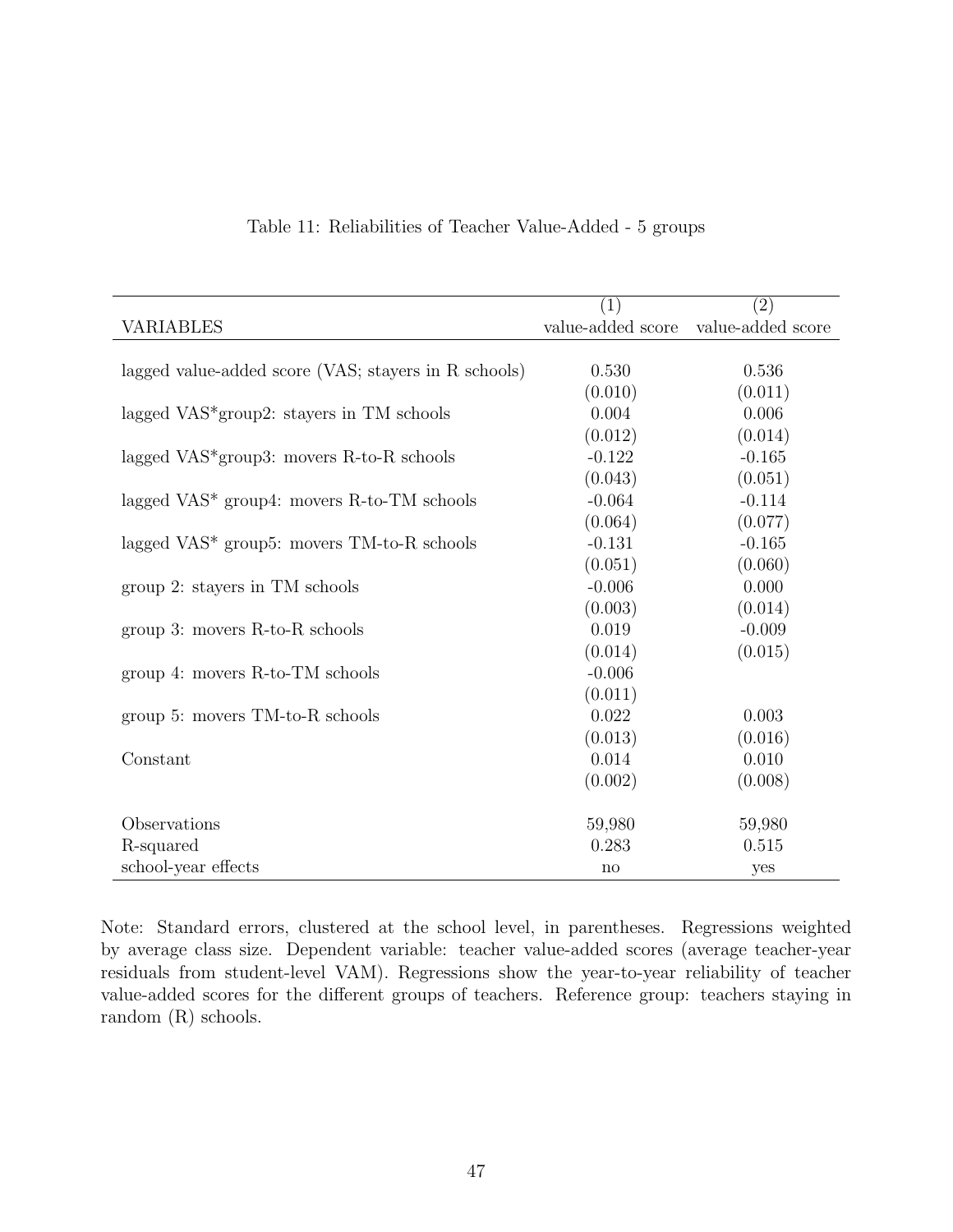| Moment Type              | School/Movement type | Theoretical Moment                                                                                                 | Empirical Moment | Observations |
|--------------------------|----------------------|--------------------------------------------------------------------------------------------------------------------|------------------|--------------|
| Adjusted variances       | R                    |                                                                                                                    | 0.0494           | 38,105       |
|                          | TM                   | $\sigma_{\mu}^2 + \sigma_{\theta_R}^2$<br>$\sigma_{\mu}^2 + \sigma_b^2 + 2\sigma_{\mu b} + \sigma_{\theta_{TM}}^2$ | 0.0478           | 56,736       |
| Stayers' autocovariances | R                    |                                                                                                                    | 0.0308           | 23,528       |
|                          | TM                   | $\sigma_{\mu}^2 + \sigma_b^2 + 2\sigma_{\mu b}$                                                                    | 0.0297           | 35,208       |
| Movers' autocovariances  | $R-to-R$             |                                                                                                                    | 0.0264           | 435          |
|                          | $R-to-TM$            | $+ \sigma_{\mu b}$                                                                                                 | 0.0255           | 403          |
|                          | TM-to-R              | $+ \sigma_{\mu b}$                                                                                                 | 0.0265           | 406          |

<span id="page-48-0"></span>Table 12: Structure of Teacher Value-Added - Overidentified Version

Note: Theoretical moment conditions derived from value-added structure,  $\bar{\nu}_{jt}$  =  $=\mu_j + b_j p_{(s)} + \theta_j p_{(s)t} + \bar{\varepsilon}_j p_{(s)t}$ , where  $\mu_j$  is a teacher-<br> $\bar{\varepsilon}_j$  with  $\sigma^2 > 0$ , as is a sekeel time specific level component,  $b_{jP(s)}$  is a school-type specific bias component  $(b_{jR(s)})$  $\equiv 0, b_{jTM}$  $\equiv b_j$  with  $\sigma$ level component,  $b_{jP(s)}$  is a school-type specific bias component  $(b_{jR} \equiv 0, b_{jTM} \equiv b_j$  with  $\sigma_b^2 > 0$ ),  $\theta_{jP(s)t}$  is a school-type specific classroom-average of school-type specific, student-level noise. Variances are within-classroom component,  $Var\left(\bar{\varepsilon}_{jP(s)t}\right) \equiv \frac{\sigma_{\varepsilon_{P(s)}}^2}{n_{jt}}$ . School types are randomly assigning school (R), and tracking & matching σ  $\frac{\sum_{P(s)}^{2} P(s)}{n_{jt}}$ . School types are randomly assigning school (R), and tracking & matching school (TM, also called as nonrandomly assigning).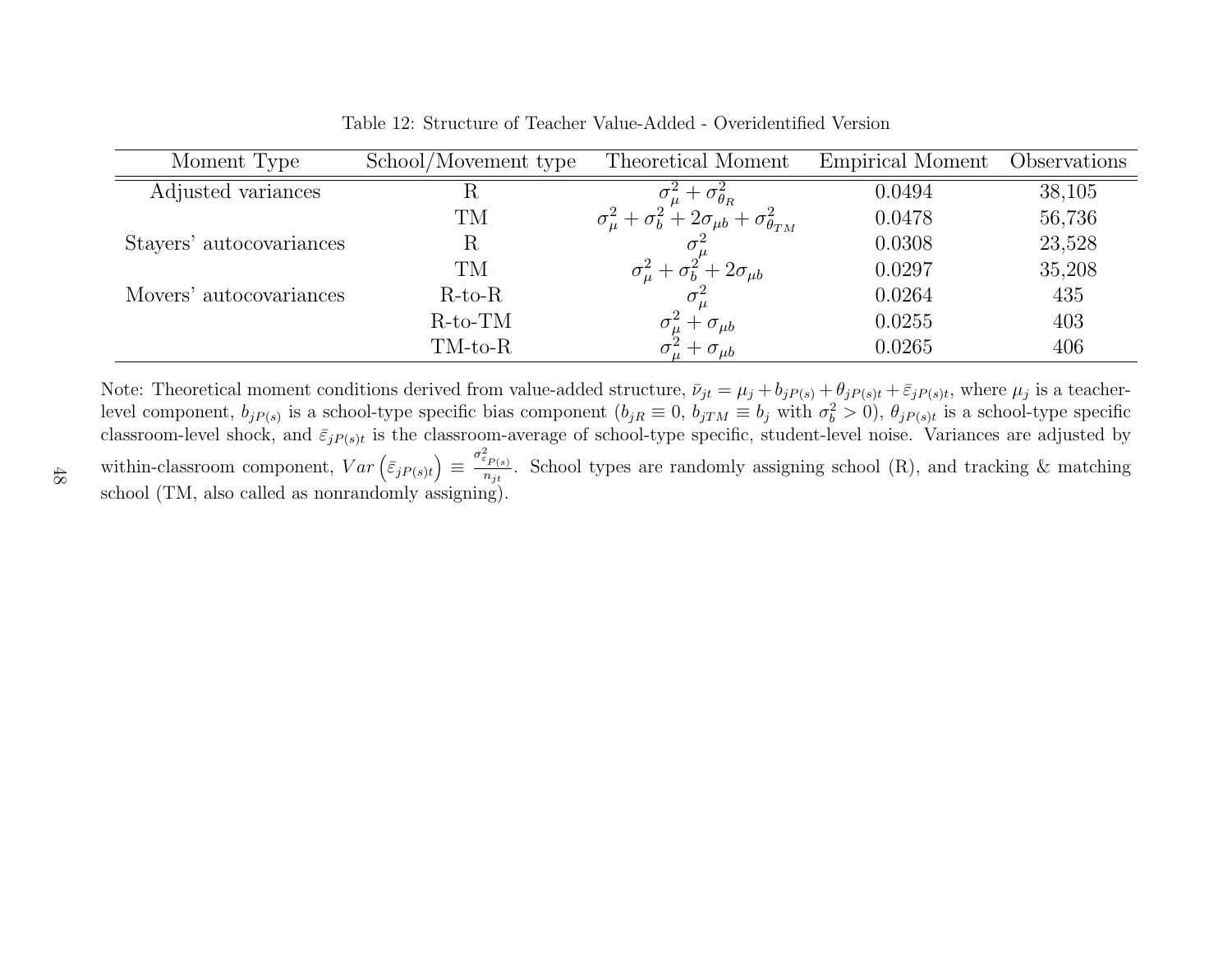| Parameters                                                                                                      | identity matrix   | obs. numbers in the diagonal | optimal weighting matrix |
|-----------------------------------------------------------------------------------------------------------------|-------------------|------------------------------|--------------------------|
| Var of true teacher effect, $\hat{\sigma}_\mu^2$                                                                | 0.0288(0.0019)    | 0.0307(0.0005)               | 0.0308(0.0005)           |
| Var of bias, $\hat{\sigma}_{h}^{2}$                                                                             | 0.0063(0.0063)    | 0.0084(0.0060)               | 0.0081(0.0060)           |
| Cov of true effect and bias, $\hat{\sigma}_{\mu b}$                                                             | $-0.0026(0.0035)$ | $-0.0047(0.0030)$            | $-0.0046(0.0030)$        |
| Var of classroom shock, $\hat{\sigma}_{\theta_R}^2$                                                             | 0.0208(0.0020)    | 0.0187(0.0007)               | 0.0187(0.0007)           |
| Var of classroom shock, $\hat{\sigma}_{\theta_{TM}}^2$                                                          | 0.0181(0.0005)    | 0.0181(0.0005)               | 0.0181(0.0005)           |
| SSE                                                                                                             |                   |                              | 1.3439                   |
| $#$ of parameters                                                                                               | 5                 | 5                            |                          |
| # of moments                                                                                                    | 7                 |                              |                          |
| Implied $SD$ (true effect)                                                                                      | 0.1691            | 0.1752                       | 0.1755                   |
| Implied $SD(bias)$                                                                                              | 0.0794            | 0.0917                       | 0.0900                   |
| Implied $SD$ (classroom shock <sub>R</sub> )                                                                    | 0.1422            | 0.1367                       | 0.1367                   |
| Implied $SD$ (classroom shock <sub>TM</sub> )                                                                   | 0.1345            | 0.1345                       | 0.1345                   |
| Implied $Corr$ (true effect, bias)                                                                              | $-0.1937$         | $-0.2927$                    | $-0.2912$                |
| $\frac{\hat{\sigma}_{\mu}^2}{\hat{\sigma}_{\mu}^2}$<br>Implied forecast coefficient <sub><math>R</math></sub> , |                   |                              |                          |
| $\hat{\sigma}_{\mu}^2 + \hat{\sigma}_{\mu b}$<br>Implied forecast coefficient <sub>TM</sub> ,                   | 0.8751(0.1017)    | 0.8752(0.1017)               | 0.8811(0.1009)           |
| $\hat{\sigma}_{b}^{2}+\hat{\sigma}_{\mu b}$                                                                     | 0.0037(0.0030)    | 0.0037(0.0030)               | 0.0035(0.0030)           |

<span id="page-49-0"></span>Table 13: Structure of Teacher Value-Added - Estimation Results with 7 Moment Conditions

Note: Minimum distance estimation results for the underlying parameters of the teacher value-added structure. Standard errors in parentheses. Standard errors for the implied parameters were computed using the delta method. R subscripts denote components in randomly assigning schools, while TM subscripts denote components in nonrandomly assigning (tracking & matching) schools. The bias term is allowed to be contained only in value-added estimates in nonrandom schools. True teacher effects are assumed tohave the same distributional characteristics in both types of schools. When  $\hat{\sigma}_b^2 + \hat{\sigma}_{\mu b} = 0$  and  $\hat{\sigma}_b^2 \neq 0$ , teacher value-added scores are unbiased predictors of student achievement but biased estimates for the causal effect of teachers.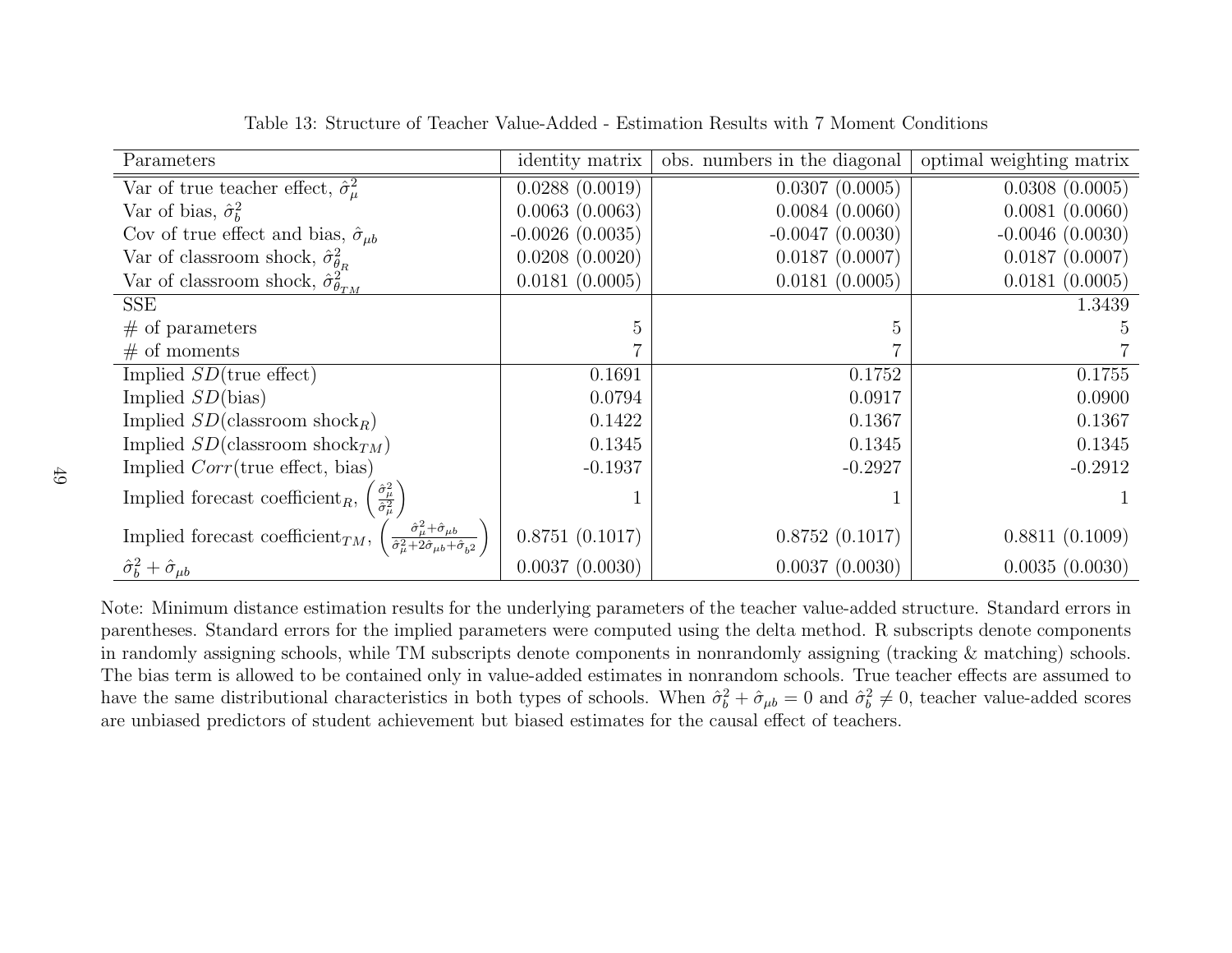# Figures

<span id="page-50-0"></span>



Note: Binned scatter plots of teacher value-added scores, defined as the teacher-year average of student-level residuals. Specification with no observables is simply teacher-demeaned current year achievement. Specification with observables are obtained from residuals from OLS student-VAM, eq. [\(9\)](#page-24-1).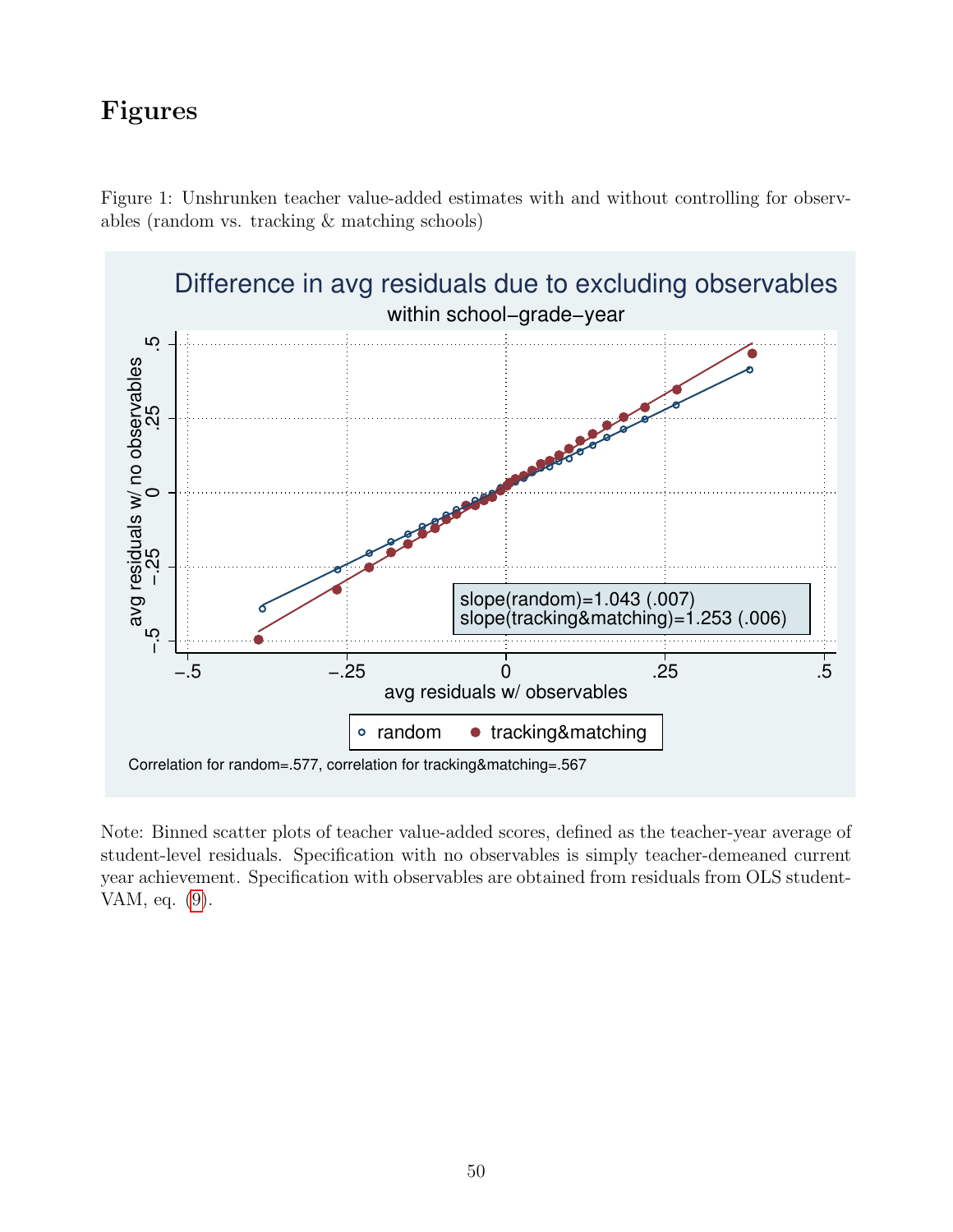#### Figure 2: Histogram of p-values for no tracking

#### <span id="page-51-0"></span>Panel A: By Lagged Math Scores





Note: Distributions of  $p$ -values are displayed from  $F$ -test on the joint significance of classroom effects within school-grade-year cells. Student-level regressions for each school, dependent variables: lagged math or reading scores. Null hypothesis: no tracking (current classroom assignment does not predict prior achievement). Each school is represented by a  $p$ -value. Under the null hypothesis, the histogram would look like a uniform distribution. Schools in the first bin are classified as tracking students. Schools in the last bin are the few ones who intentionally balance their classes based on prior achievement.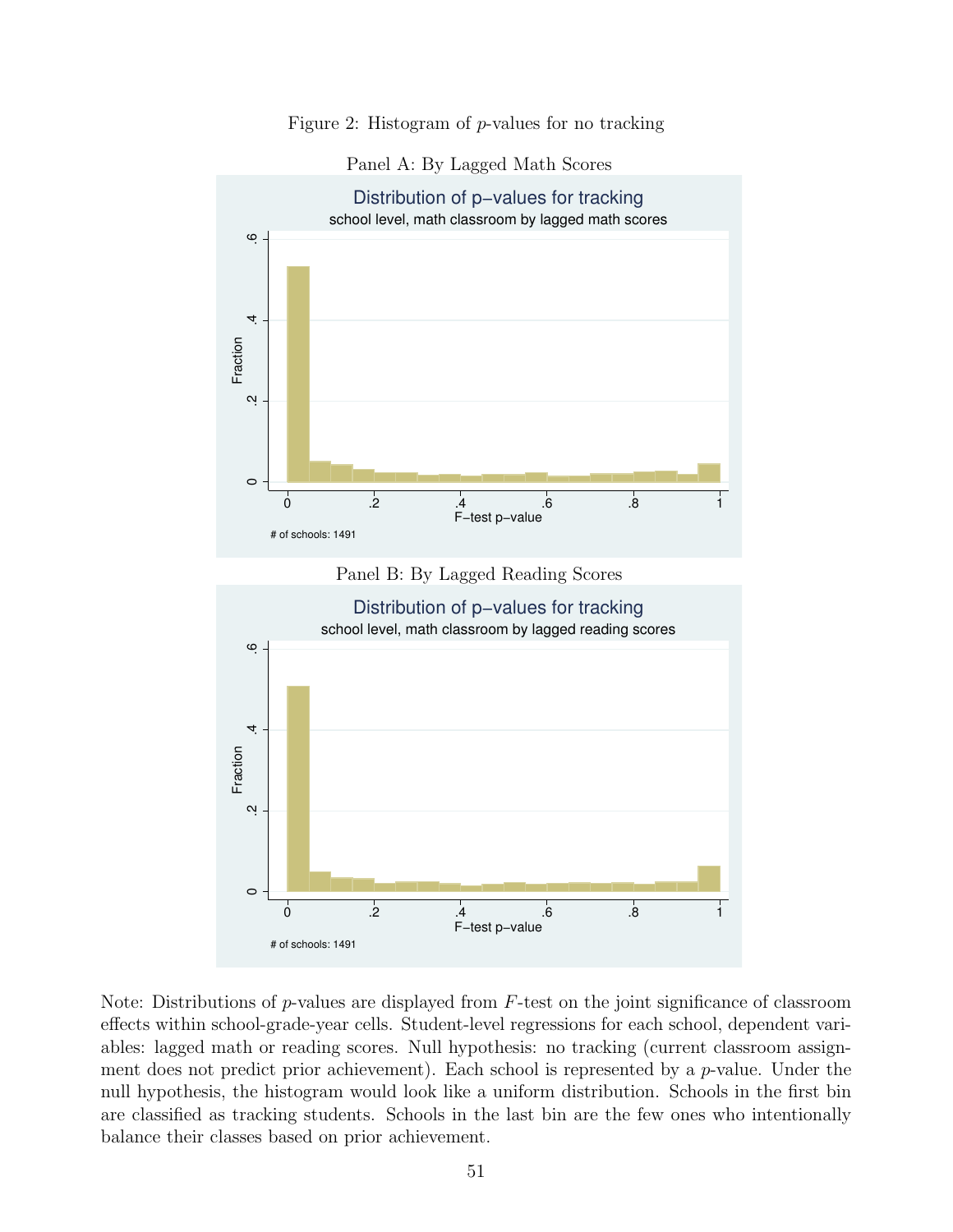



<span id="page-52-0"></span>Panel A: By Lagged Math Scores





Note: Distributions of  $p$ -values are displayed from  $F$ -test on the joint significance of classroom effects within school-grade-year cells. Student-level regressions for each school, dependent variables: lagged math or reading scores. Null hypothesis: no tracking (current classroom assignment does not predict prior achievement). Each school is represented by a  $p$ -value. Under the null hypothesis, the histogram would look like a uniform distribution. Schools in the first bin are classified as tracking students. Schools in the last bin are the few ones who intentionally balance their classes based on prior achievement. Large (small) schools are defined to have above (below) median number of students from the base sample across all years.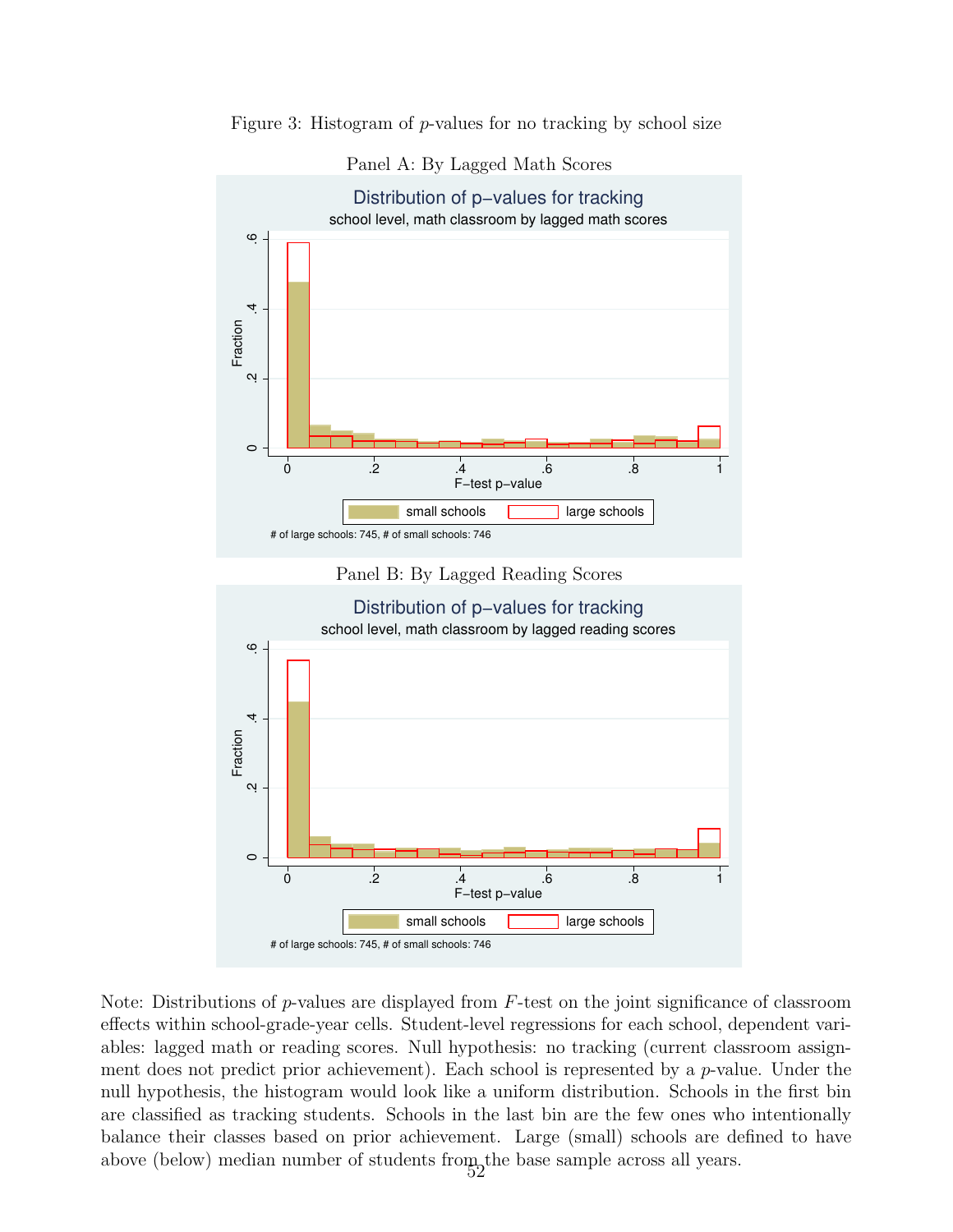

Figure 4: Simulation: Histogram of p-values for no tracking

<span id="page-53-0"></span>Panel A: All schools, tracking vs. non-tracking

Note: Distributions of  $p$ -values are displayed from  $F$ -test on the joint significance of classroom effects within school-grade-year cells, in simulated data. test. Number of student, classroom, school and school-grade-year observations borrowed from the real data. Student-level regressions for each school, dependent variables: lagged synthetic test scores. Null hypothesis: no tracking (current classroom assignment does not predict prior achievement). Each school is represented by a p-value. Under the null hypothesis, the histogram looks like a uniform distribution (see baseline in Panel A). Schools in the first bin are classified as tracking students (see "w/ classroom component" in Panel A). Large (small) schools are defined to have above (below) median number of students from the base sample across all years. The closer the first bins are to 1 for "w/ classroom component" in Panel A and in Panel B, the more powerful the test proves to be.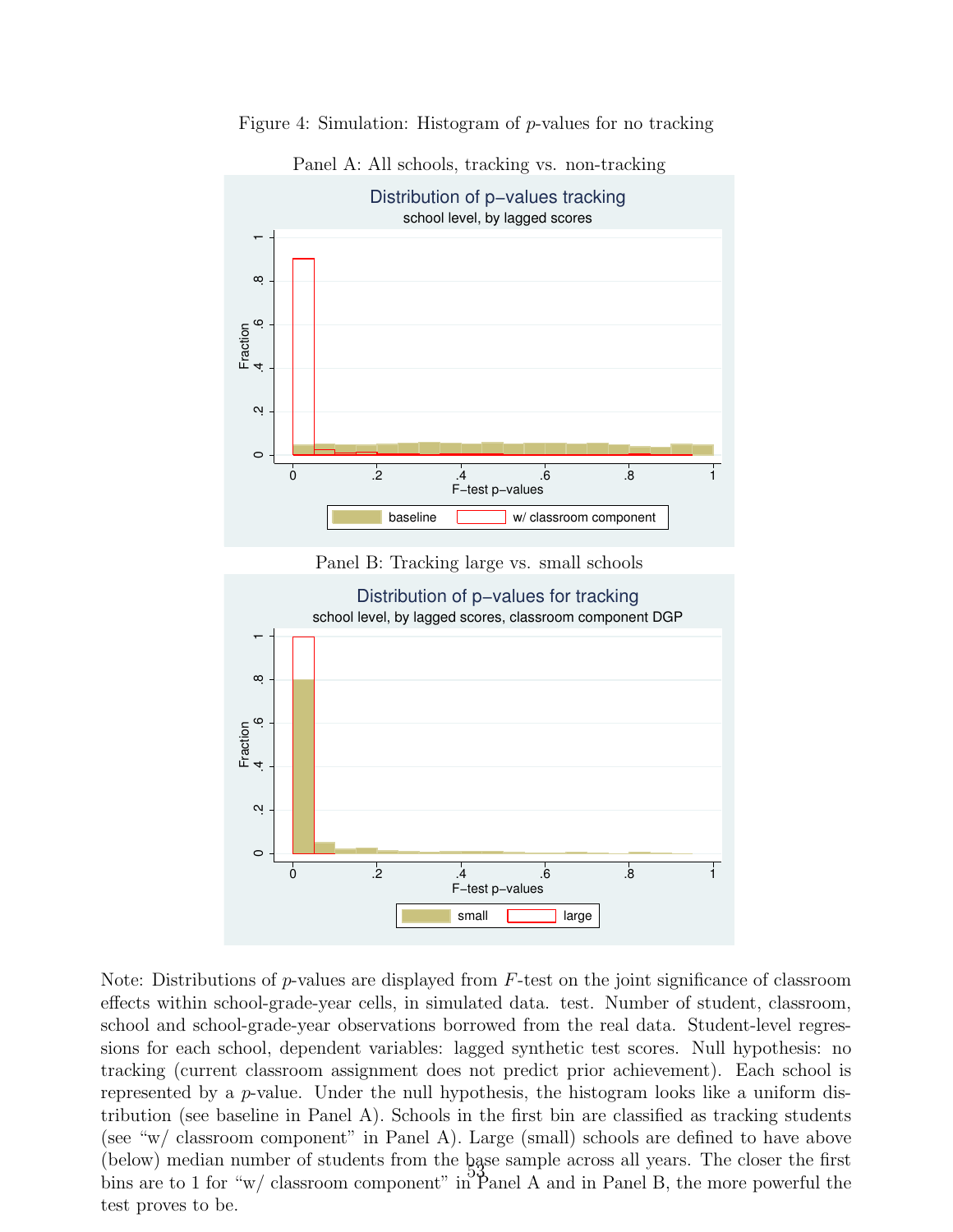<span id="page-54-0"></span>Figure 5: Histogram of p-values for no tracking by other observables, controlling for lagged scores



Note: Distribution of  $p$ -values are displayed from  $F$ -test on the joint significance of classroom effects within school-grade-year cells, controlling for lagged math and reading scores. Studentlevel regressions for each school, dependent variables: female indicator/white indicator/college educated parents indicator/FRL eligible indicator. Estimation sample for white/nonwhite (parental education/FRL) includes observations from school-grade-year cells where there is at least 15% white (college educated parent/FRL eligible) and 15% nonwhite (less than college educated parent/FRL non-eligible) students. Null hypothesis: no tracking (current classroom assignment does not predict predetermined observable characteristics). Each school is represented by a  $p$ -value. Under the null hypothesis, the histogram would look like a uniform distribution. Schools in the first bin are classified as tracking students. Schools in the last bin are the ones who intentionally balance their classes based on prior achievement.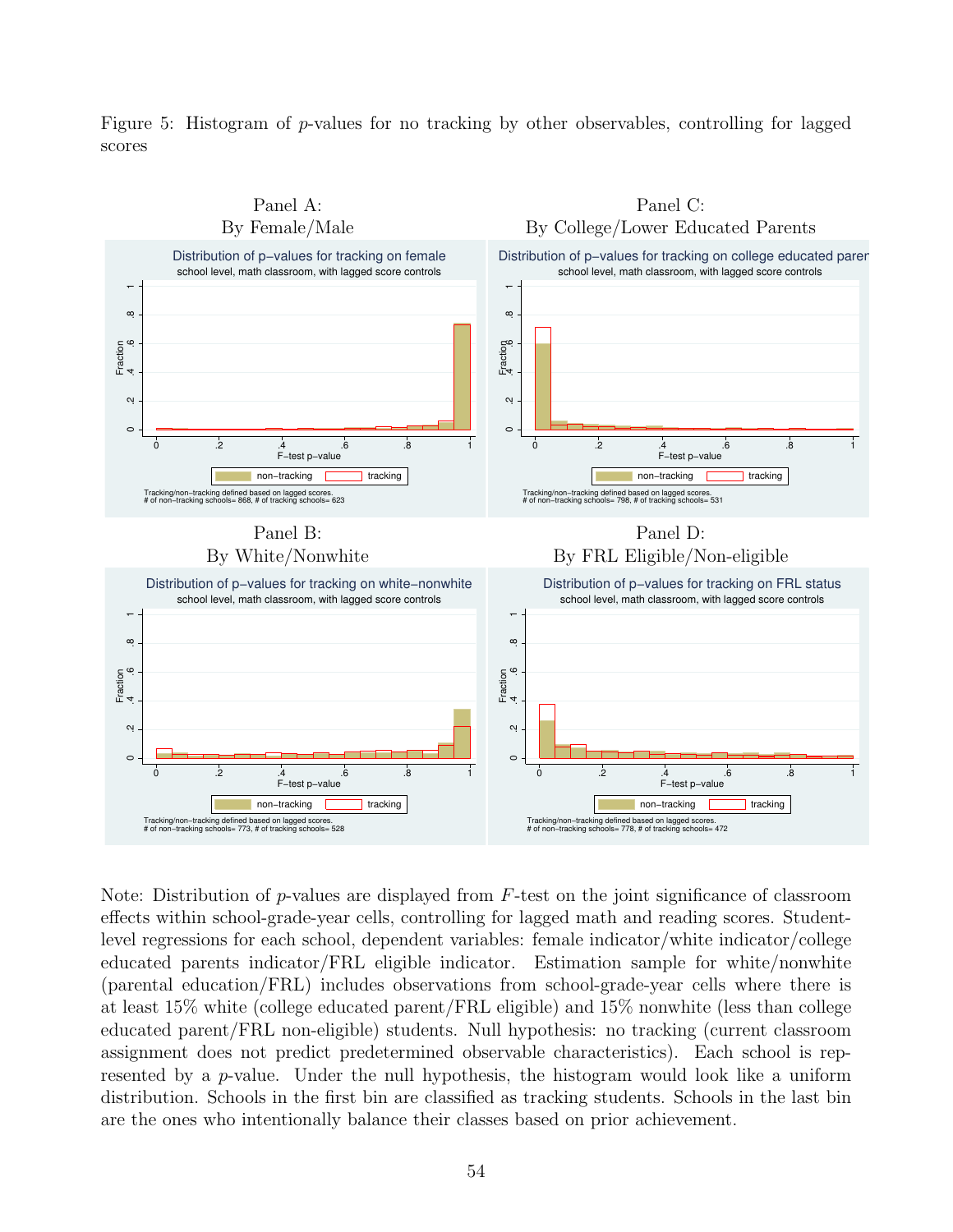Figure 6: Histogram of p-values for no matching

<span id="page-55-0"></span>



Note: Distributions of p-values are displayed from  $F$ -test on the joint significance of teacher effects within school-grade-year cells. Classroom-level regressions for each school, dependent variables: percent female/white/college educated parents/FRL eligible. Null hypothesis: no matching (current teacher assignment does not predict average prior achievement in the classroom). Each school is represented by a  $p$ -value. Under the null hypothesis, the histogram would look like a uniform distribution. Schools in the first bin are classified as persistently matching the same teachers to classroom of similar composition of students. Schools in the last bin would be the ones who intentionally balance their their teacher assignments across the years.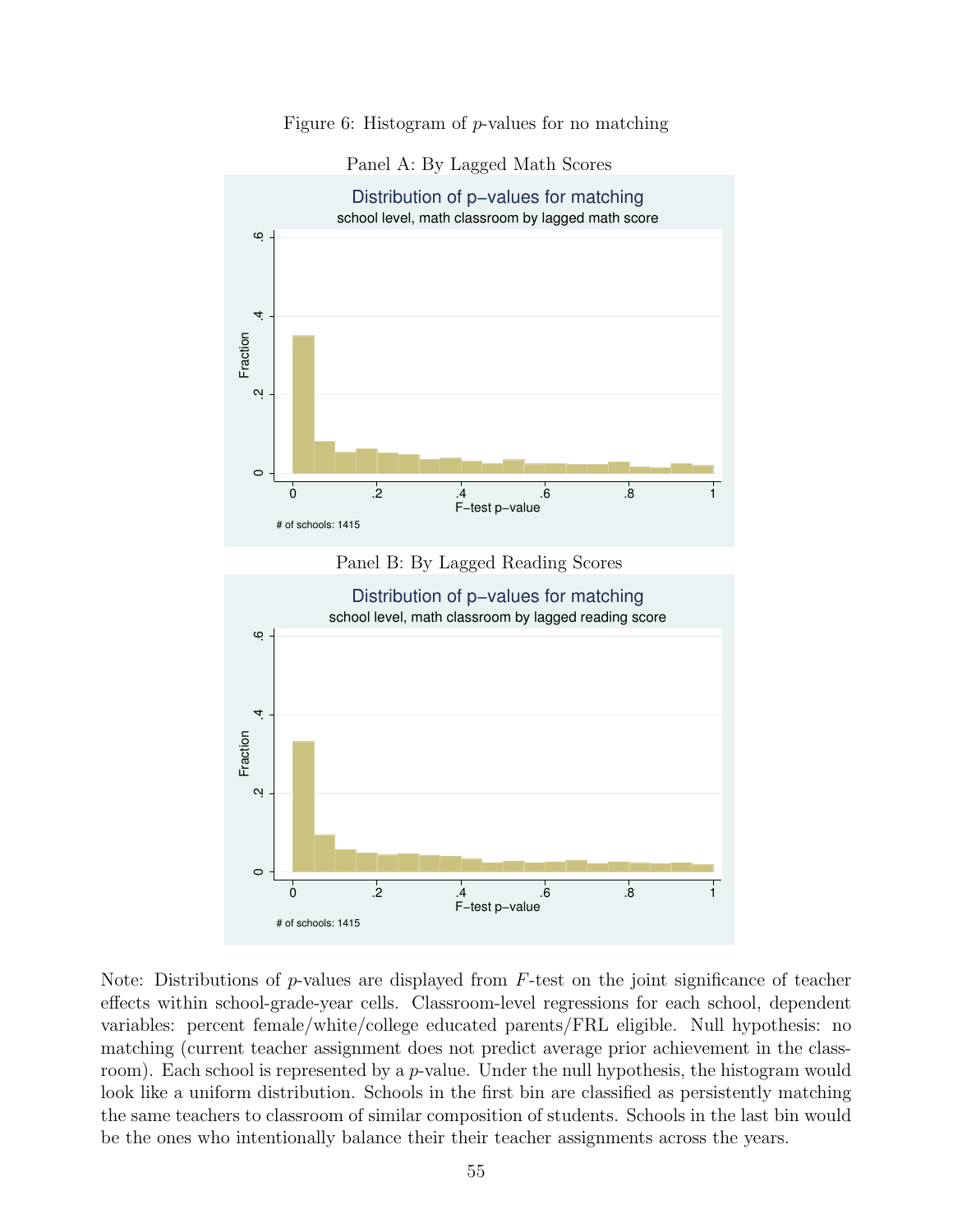

#### <span id="page-56-0"></span>Figure 7: Histogram of p-values for no matching

Note: Distributions of p-values are displayed from  $F$ -test on the joint significance of teacher effects within school-grade-year cells. Classroom-level regressions for each school. Null hypothesis: no matching (current teacher assignment does not predict average prior achievement in the classroom). Each school is represented by a  $p$ -value. Under the null hypothesis, the histogram would look like a uniform distribution. Schools in the first bin are classified as persistently matching the same teachers to classroom of similar composition of students. Schools in the last bin would be the ones who intentionally balance their their teacher assignments across the years. Large (small) schools are defined to have above (below) median number of students from the base sample across all years.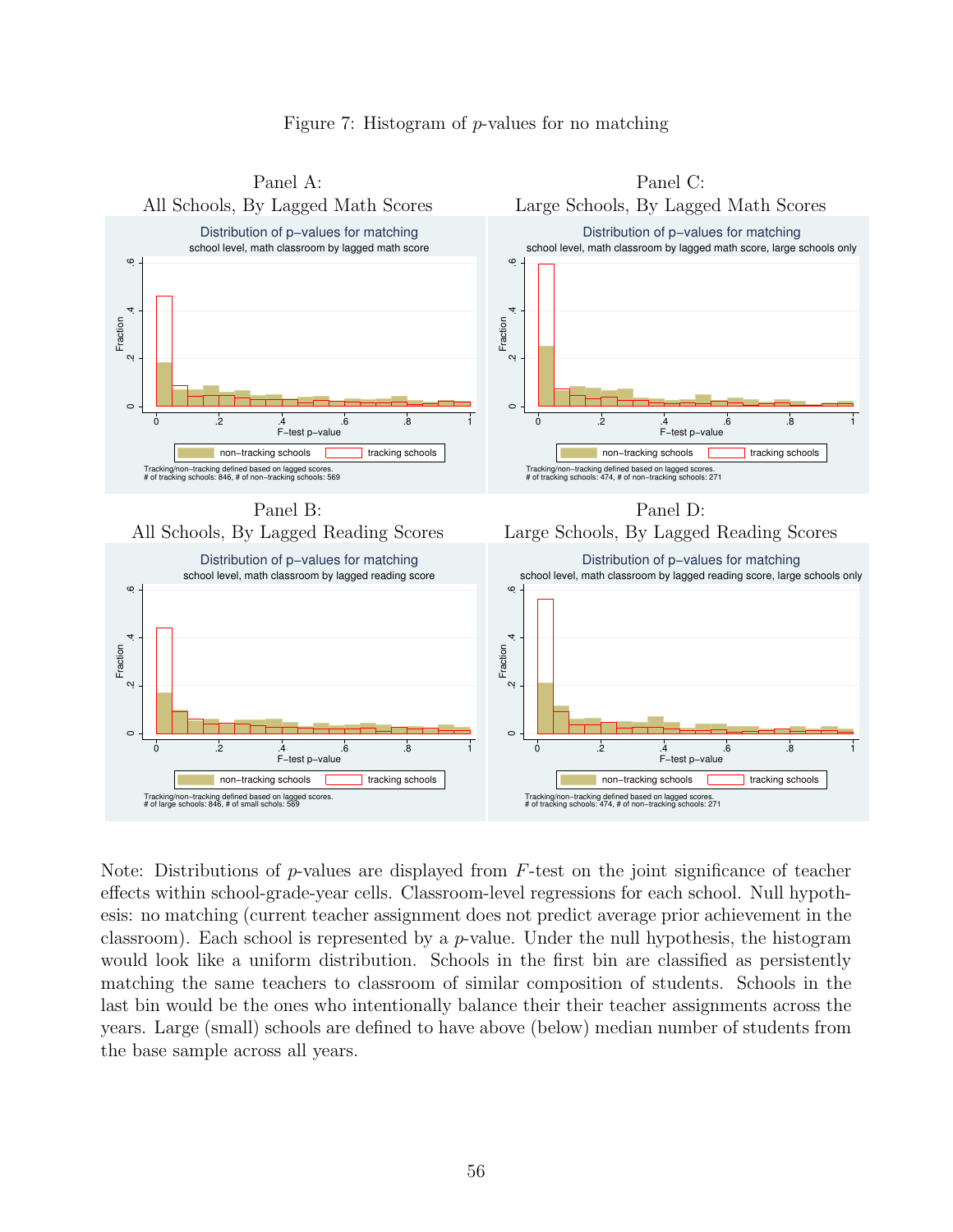<span id="page-57-0"></span>Figure 8: Histogram of p-values for no matching by other observables, controlling for lagged scores (conditional on tracking on the given variable)



Note: Distributions of p-values are displayed from  $F$ -test on the joint significance of teacher effects within school-grade-year cells, controlling for average lagged math and reading scores. Classroom-level regressions for each school, dependent variables: percent female/white/college educated parents/FRL eligible. Estimation sample for white/nonwhite (parental education/FRL) includes observations from school-grade-year cells where there is at least 15% white (college educated parent/FRL eligible) and 15% nonwhite (less than college educated parent/FRL non-eligible) students. Null hypothesis: no matching (current teacher assignment does not predict average predetermined characteristics in the classroom). Only schools that engage in tracking based on the respective variable are shown. Each school is represented by a p-value. Under the null hypothesis, the histogram would look like a uniform distribution. Schools in the first bin are classified as persistently matching the same teachers to classroom of similar composition of students. Schools in the last bin would be the ones who intentionally balance their their teacher assignments across the years. Note that in Panels A-B, due to very few schools engaging in tracking based on gender or race, sample sizes are very small. There is no message to take away from these graphs, they are shown for the sake of completeness.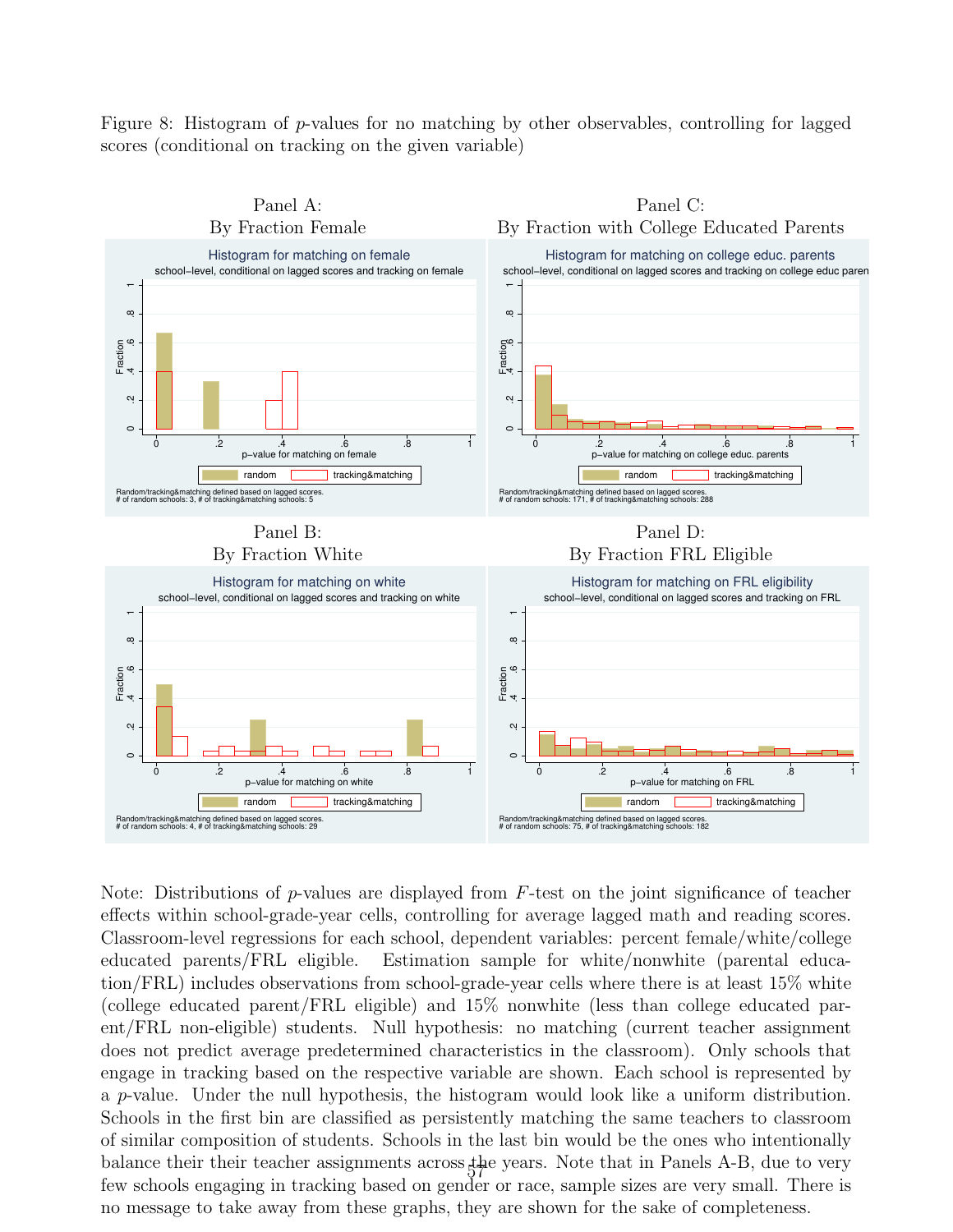## Appendix

### <span id="page-58-0"></span>A.1 Omitted Variable Bias in Teacher Effect Estimates

In this Appendix section, I formally derive the omitted variable bias when estimating the uncontrolled and partially controlled the value-added models. Let us suppress the subscripts and take the true model of test scores to be

<span id="page-58-1"></span>
$$
y = X\beta + Z\rho + \nu,\tag{12}
$$

where  $y$  is student achievement and  $X$  are student characteristics that are observed to the econometrician. On the other hand, Z are student characteristics that are unobserved for the researcher but are observed for principal.  $\nu = T\mu + \theta + \varepsilon$ , where T is a design matrix for teacher assignments, and  $\theta$  and  $\varepsilon$  are uncorrelated with T, X and Z. Because the principal is informed about both X and Z, he/she can assign students to teachers on both. Assume that teacher assignments take the form of

<span id="page-58-2"></span>
$$
T = X\pi_1 + Z\pi_2 + \eta,\tag{13}
$$

where  $\eta$  is a random component. We can characterize the extent of sorting based on observables by  $\pi_1 = (X'P_ZX)^{-1}X'P_ZT$ , while the extent of sorting based on unobservables by  $\pi_2 =$  $(Z'P_XZ)^{-1}Z'P_XT^{47}$  $(Z'P_XZ)^{-1}Z'P_XT^{47}$  $(Z'P_XZ)^{-1}Z'P_XT^{47}$  That is,  $\pi_1=0$  means random sorting based on observables X, while  $\pi_2 = 0$  means random sorting based on unobservables Z.

As parameters  $\beta$ ,  $\rho$ ,  $\pi_1$  and  $\pi_2$  are not of direct interest here, without loss of generality, we can take  $\tilde{Z} \equiv P_X Z$ , and rewrite eqs. [\(12\)](#page-58-1) and [\(13\)](#page-58-2) as

$$
y = T\mu + X(\beta + \kappa \rho) + \tilde{Z}\rho + \theta + \varepsilon,
$$

<sup>47</sup> $P_A = I - A(A'A)^{-1} A'$  denotes the orthogonal projection matrix onto A.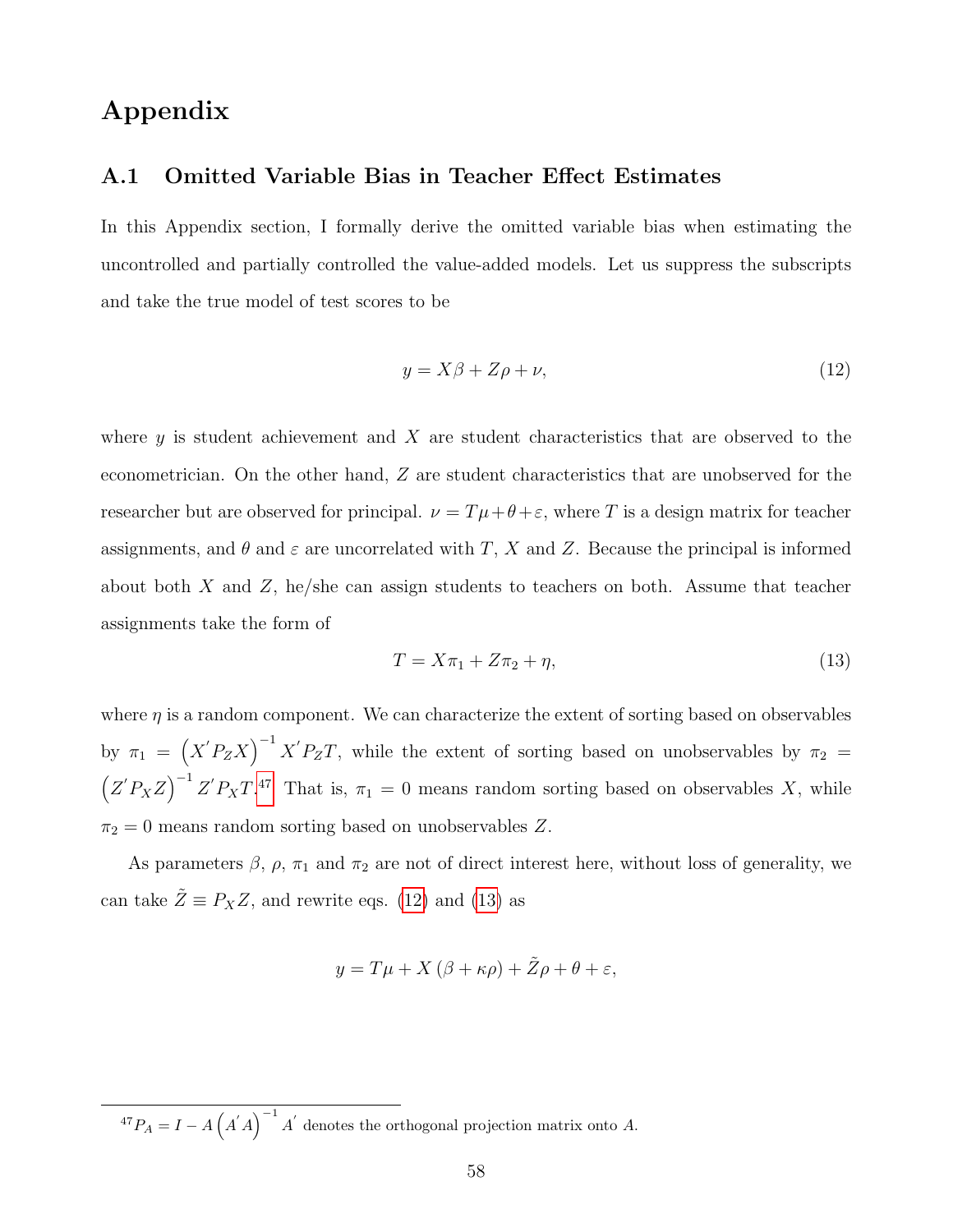where  $\kappa \equiv (X'X)^{-1}X'Z$ ; and

$$
T = X(\pi_1 + \kappa \pi_2) + \tilde{Z}\pi_2 + \eta.
$$

Then X is orthogonal to  $\tilde{Z}$ , and so  $\pi_1 + \kappa \pi_2 = (X'X)^{-1}X'T$  tells us the extent of sorting X alone, while  $\pi_2 = (\tilde{Z}'\tilde{Z})^{-1}\tilde{Z}'T$  tells us the extent of sorting on Z after controlling for X. Similarly,  $\beta + \kappa \rho$  tells us how predictive is X for test scores, while  $\rho$  says how predictive Z is beyond X.

Let us examine the uncontrolled model first:

$$
y = T\mu + \xi,\tag{14}
$$

where  $\xi = X\beta + Z\rho + \theta + \varepsilon$ . Then by the standard omitted variables formula,

<span id="page-59-0"></span>
$$
OVBuncontrolled = (T'T)-1T'[X (\beta + \kappa \rho) + \tilde{Z}\rho] = (T'T)-1 [T'X (\beta + \kappa \rho) + T'\tilde{Z}\rho] (15)
$$
  
= 
$$
(T'T)-1 [(\pi_1 + \kappa \pi_2)' X'X (\beta + \kappa \rho) + \pi'_2 \tilde{Z}' \tilde{Z}\rho].
$$
 (16)

Note that  $T'X(\beta + \kappa \rho)$  is nothing else but the index of observables, averaged over all students of a teacher throughout the years. Similarly,  $T' \tilde{Z} \rho$  is the index of unobservables (not predicted by  $X$ ), averaged again over all students of a teacher throughout the years. The rearranged form, in the second line of eq.  $(15)$ , shows more explicitly, that  $OVB<sup>uncontrolled</sup>$  depends on the extents of sorting based on X and  $\tilde{Z}$  ( $\pi_1$  and  $\pi_2$ ), and how well each of these predict y ( $\beta$  and  $\rho$ ). In schools that I classify as randomly assigning,  $\pi_1 + \kappa \pi_2 = 0$ , therefore in these schools, omitted variable bias in the uncontrolled regression is solely coming from sorting on unobservables not predicted by X,

$$
OVB_R^{\text{uncontrolled}} = (T'T)^{-1} \pi'_2 \tilde{Z}' \tilde{Z} \rho,
$$

where the R subscript stands for random schools.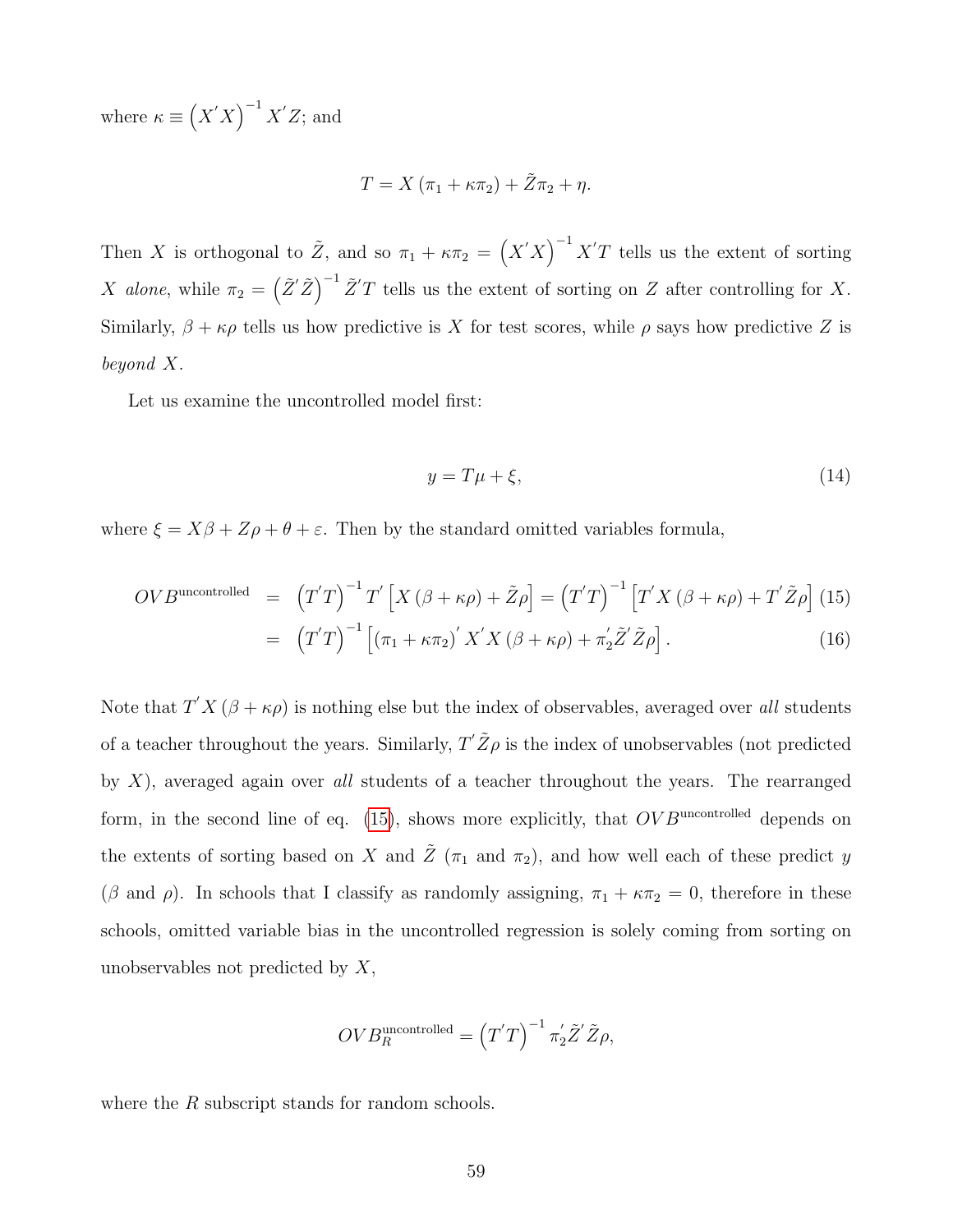Let us turn to the partially controlled specification now:

<span id="page-60-0"></span>
$$
y = T\mu + X(\beta + \kappa \rho) + \tilde{\theta} + \tilde{\varepsilon}, \tag{17}
$$

where  $\tilde{\theta} = \overline{\tilde{Z}}\rho + \theta$  and  $\tilde{\varepsilon} = (\tilde{Z} - \overline{\tilde{Z}}) \rho + \varepsilon$  and averaging takes place at the teacher-year level. The omitted variable bias in  $\mu$  and  $\beta + \kappa \rho$  when estimating [\(17\)](#page-60-0) can be written as<sup>[48](#page-0-0)</sup>

$$
OVBpartially controlled = \left(\begin{array}{cc} T'T & T'X \\ X'T & X'X \end{array}\right)^{-1} \left(\begin{array}{c} T'\tilde{Z} \\ X'\tilde{Z} \end{array}\right) \rho,
$$

using again the standard omitted variable formula. As  $X' \tilde{Z} = 0$  by construction, and by exploiting the fact that  $\sqrt{ }$  $\overline{\phantom{a}}$  $T'T$   $T'X$  $X'T$   $X'X$  $\setminus$  is block-diagonal, we can focus on the elements that determine the bias in  $\mu$  only:<sup>[49](#page-0-0)</sup>

$$
OVBpartially controlled = \left( \begin{array}{cc} \left( T' P_X T \right)^{-1} & - \left( T' P_X T \right)^{-1} T' X \left( X' X \right)^{-1} \\ \cdots & \cdots \end{array} \right) \left( \begin{array}{c} T' \tilde{Z} \\ 0 \end{array} \right) \rho.
$$

Therefore, the bias in the partially controlled model only comes from sorting on unobservables beyond  $X$  in both types of schools:

$$
OVBpartially controlled in \mu = (T'P_XT)^{-1} T' \tilde{Z} \rho = (T'P_XT)^{-1} \pi'_2 \tilde{Z}' \tilde{Z} \rho.
$$

Notice that in schools that I classify as randomly assigning,  $T = P_X T$ ,<sup>[50](#page-0-0)</sup> so in these schools

$$
OVBpartially controlled = OVBuncontrolled = (T'T)-1 \pi'_{2}\tilde{Z}'\tilde{Z}\rho.
$$

 $48$ The matrix inside the inverse is non-singular as long as sorting students to teachers based on X is not perfect.

<sup>&</sup>lt;sup>49</sup>Bias in  $\beta + \kappa \rho$  is not of direct interest here.

<sup>&</sup>lt;sup>50</sup>Since  $X'T = \pi_1 + \kappa \pi_2 = 0$ .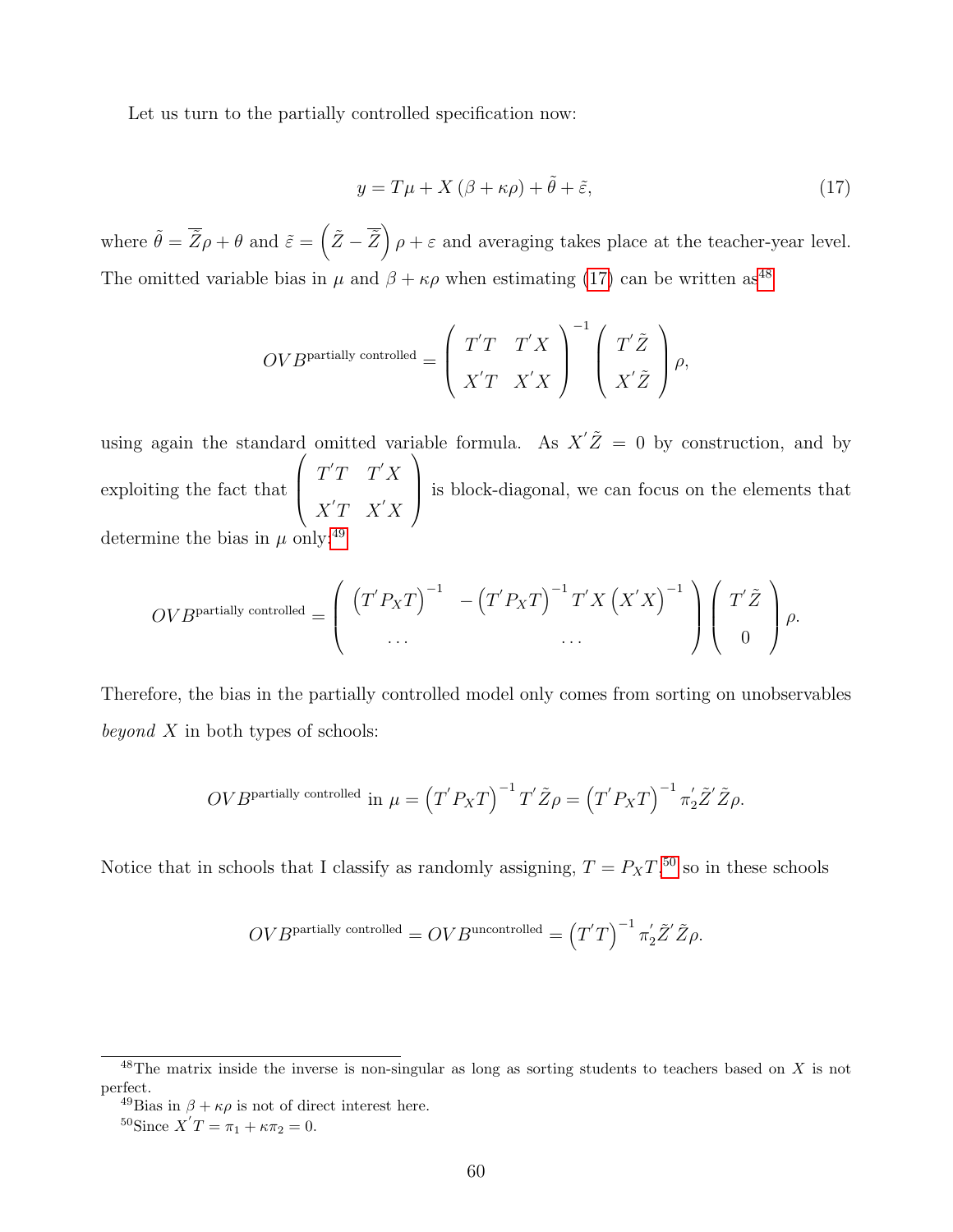### A.2 Tables

| $\#$ schools=1,415   don't reject reject |       |       | Total                   |
|------------------------------------------|-------|-------|-------------------------|
| non-tracking                             | 0.941 |       | $0.056$   1.000 (0.408) |
| tracking                                 | 0.078 |       | $0.922$   1.000 (0.592) |
| Total                                    | 0.431 | 0.569 | 1.000                   |

Table A.1: Simulation of Tracking with a Mix of Tracking and Non-Tracking schools: Percent Correctly Predicted and Misclassification

Note: Share of correctly and misclassified schools in the simulation of the tracking test with a mix of tracking (60%) and non-tracking (40%) schools. The simulation uses the number of student, classroom, school and school-grade-year observations from the real data. The more powerful the test is, the higher the share of correctly specified schools are (the sum of numbers in the diagonal). See more details in Section [4.1.1.](#page-16-0)

| Table A.2: Correlation of Tracking by Different Observables |  |  |  |  |  |
|-------------------------------------------------------------|--|--|--|--|--|
|-------------------------------------------------------------|--|--|--|--|--|

| $\#$ schools=1082   | lagged math | lagged reading | female   | white-nonwhite | coll. educ. parents | FRL elig. |
|---------------------|-------------|----------------|----------|----------------|---------------------|-----------|
| lagged math         | 1.000       |                |          |                |                     |           |
| lagged reading      | 0.763       | 1.000          |          |                |                     |           |
| female              | 0.035       | 0.039          | 1.000    |                |                     |           |
| white-nonwhite      | 0.200       | 0.224          | 0.092    | 1.000          |                     |           |
| coll. educ. parents | 0.227       | 0.237          | $-0.006$ | 0.078          | 1.000               |           |
| FRL eli.            | 0.336       | 0.307          | 0.032    | 0.244          | 0.215               | 1.000     |

Note: Correlation between tracking indicators by different observable characteristics. Higher numbers mean schools that track based on one variables, also tend to track based on the other. Correlation coefficients are weighted by school size. Number of student observations: 2,396,524. Tracking is defined as having a p-value $\leq 0.05$  in the tracking F-test. In this case, the tracking F-test was performed independently for each variable, without controlling for anything else other than school-grade-year cells.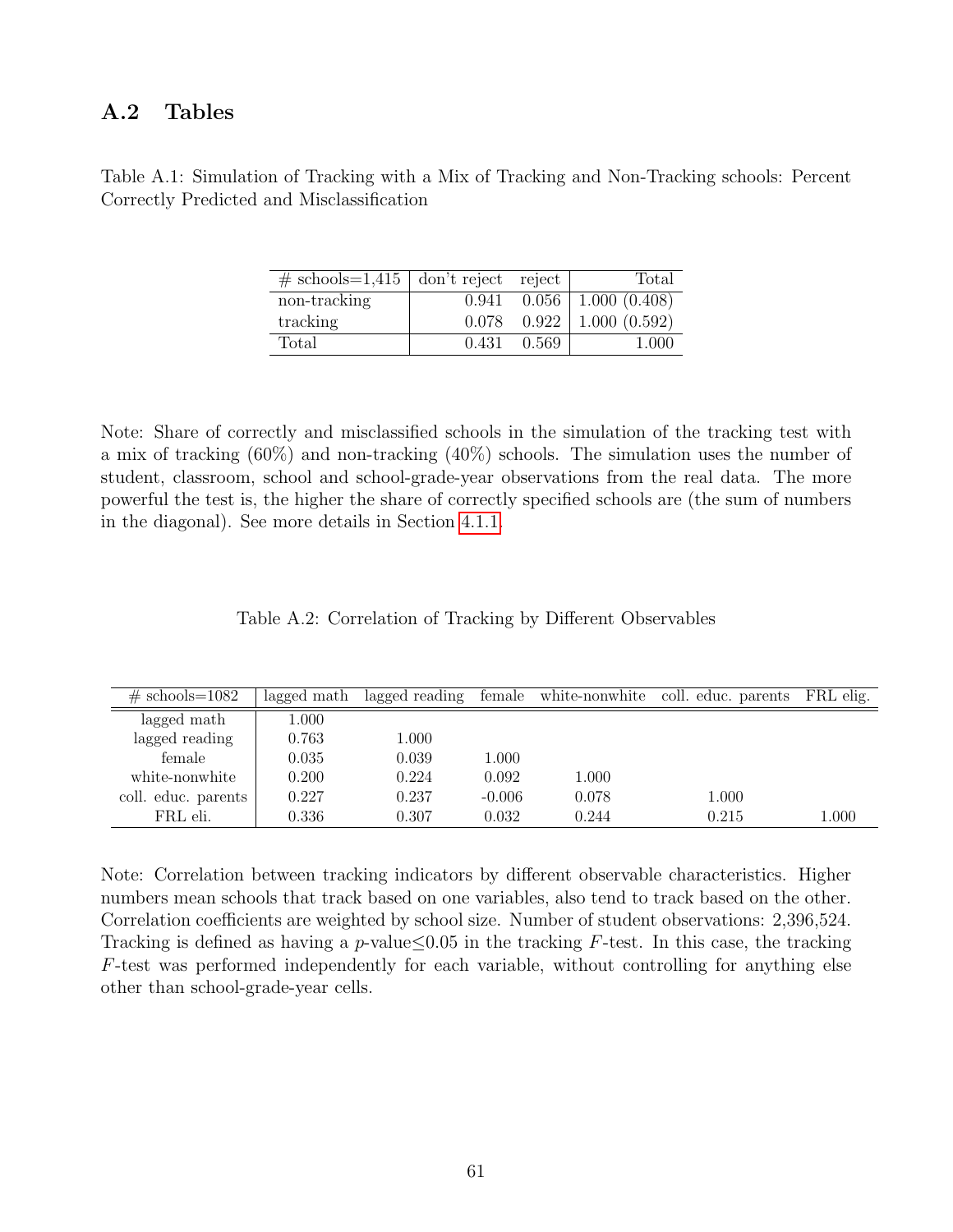### A.3 Figures



Figure A.1: Histogram of p-values for no tracking by other observables

Note: Distributions of p-values are displayed from  $F$ -test on the joint significance of classroom effects within school-grade-year cells, not controlling for prior achievement. Student-level regressions for each school, dependent variables: female indicator/white indicator/college educated parents indicator/FRL eligible indicator. Estimation sample for white/nonwhite (parental education/FRL) includes observations from school-grade-year cells where there is at least 15% white (college educated parent/FRL eligible) and 15% nonwhite (less than college educated parent/FRL non-eligible) students. Null hypothesis: no tracking (current classroom assignment does not predetermined observable characteristics). Each school is represented by a p-value. Under the null hypothesis, the histogram would look like a uniform distribution. Schools in the first bin are classified as tracking students. Schools in the last bin are the ones who intentionally balance their classes based on the respective variable.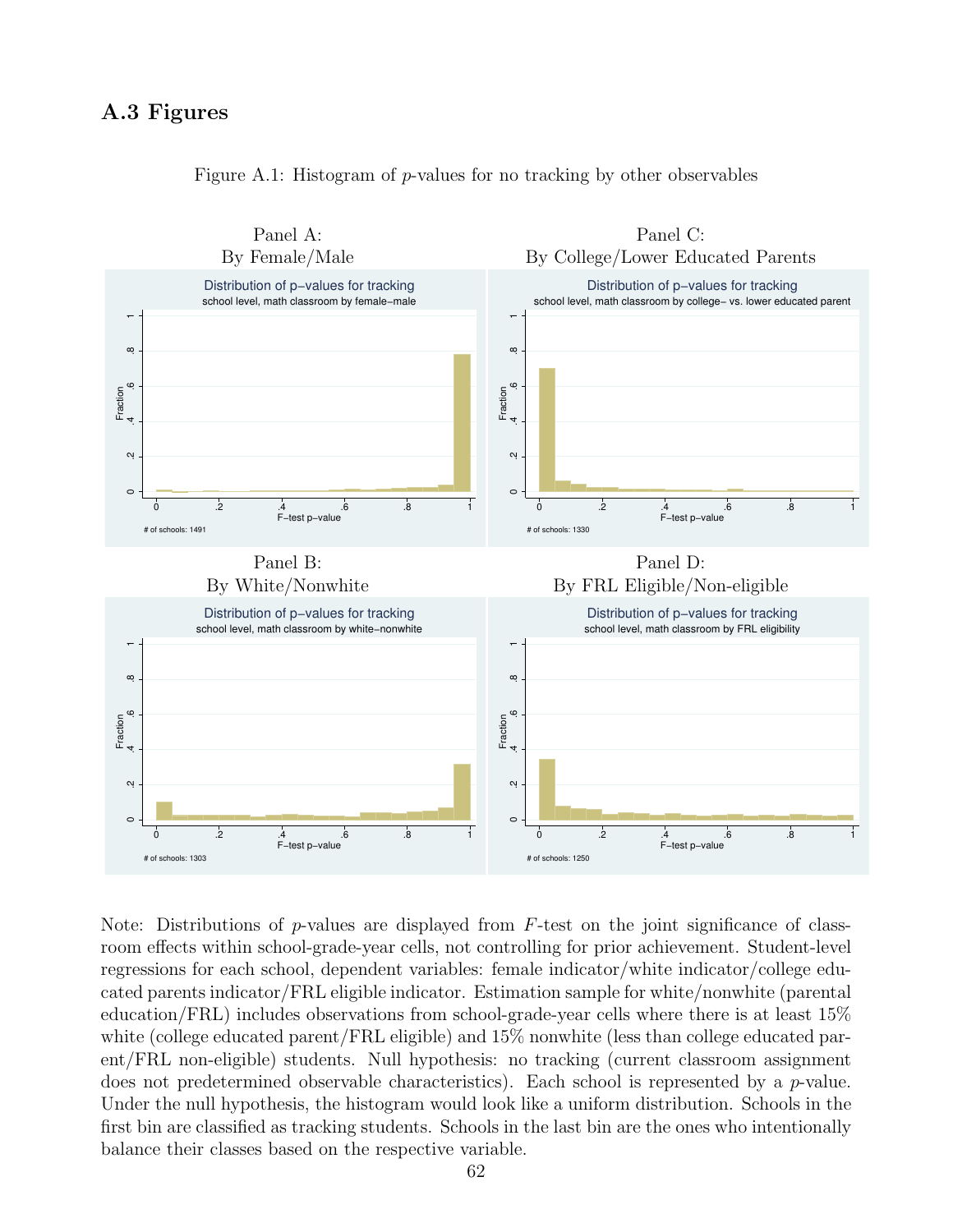Figure A.2: Histogram of p-values for no matching by other observables (conditional on tracking on the given variable)



Note: Distributions of p-values are displayed from  $F$ -test on the joint significance of teacher effects within school-grade-year cells, not controlling for average prior achievement. Classroomlevel regressions for each school, dependent variables: percent female/white/college educated parents/FRL eligible. Estimation sample for white/nonwhite (parental education/FRL) includes observations from school-grade-year cells where there is at least 15% white (college educated parent/FRL eligible) and 15% nonwhite (less than college educated parent/FRL noneligible) students. Null hypothesis: no matching (current teacher assignment does not predict average predetermined characteristics in the classroom). Only schools that engage in tracking based on the respective variable are shown. Each school is represented by a p-value. Under the null hypothesis, the histogram would look like a uniform distribution. Schools in the first bin are classified as persistently matching the same teachers to classroom of similar composition of students. Schools in the last bin would be the ones who intentionally balance their their teacher assignments across the years. Note that in Panels A-B, due to very few schools engaging in tracking based on gender or race, sample sizes are very small. There is no message to take away from these graphs, they are shown for the sake of completeness.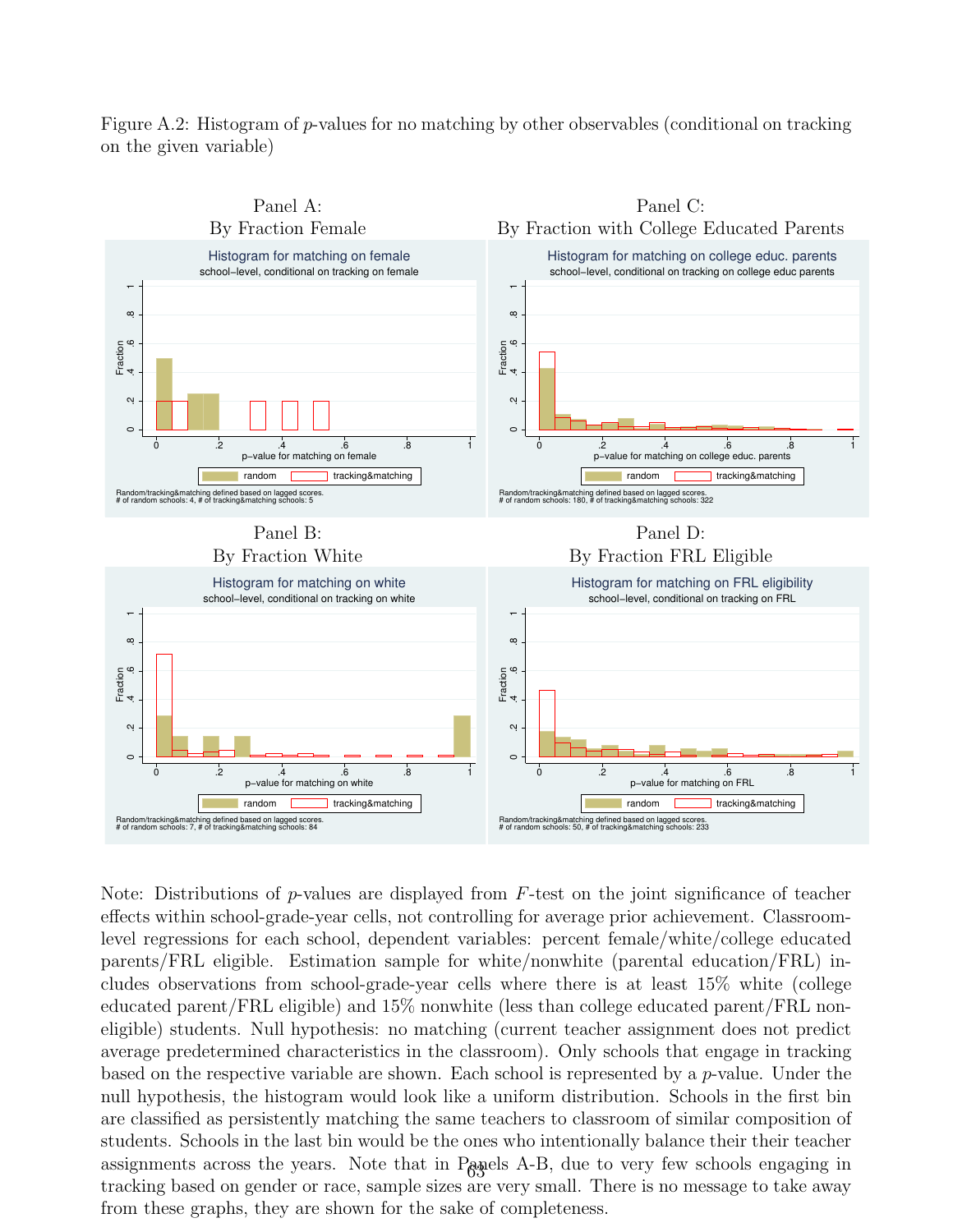Figure A.3: Histogram of p-values for no matching by other observables (conditional on nontracking on the given variable)



Note: Distributions of p-values are displayed from  $F$ -test on the joint significance of teacher effects within school-grade-year cells, not controlling for average prior achievement. Classroomlevel regressions for each school, dependent variables: percent female/white/college educated parents/FRL eligible. Estimation sample for white/nonwhite (parental education/FRL) includes observations from school-grade-year cells where there is at least 15% white (college educated parent/FRL eligible) and 15% nonwhite (less than college educated parent/FRL noneligible) students. Null hypothesis: no matching (current teacher assignment does not predict average predetermined characteristics in the classroom). Only schools that do not engage in tracking based on the respective variable are shown. Each school is represented by a p-value. Under the null hypothesis, the histogram would look like a uniform distribution. Schools in the first bin are classified as persistently matching the same teachers to classroom of similar composition of students. Schools in the last bin would be the ones who intentionally balance their their teacher assignments across the years